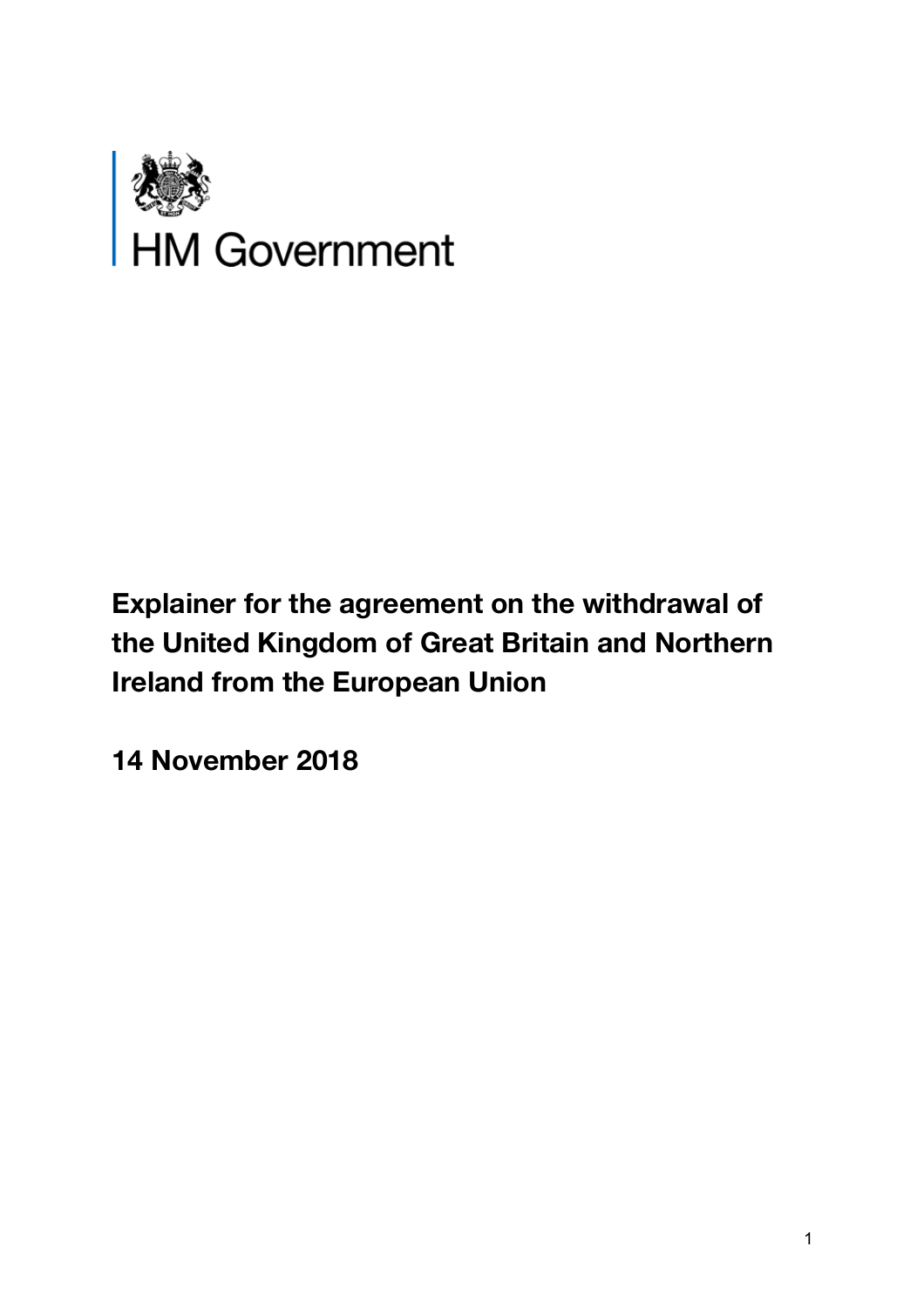# **WITHDRAWAL AGREEMENT**

#### **1.1 Summary**

1. The United Kingdom has now reached agreement in principle on the Withdrawal Agreement. The terms of the UK's departure on 29 March 2019 have been established, providing a smooth exit and orderly transition to the future relationship for people, businesses and organisations across our country.

2. The draft Withdrawal Agreement published on 14 November 2018 should be considered alongside the outline Political Declaration on our future relationship. Negotiations on our future relationship are ongoing and the Withdrawal Agreement will not be signed without an agreed Political Declaration on our future relationship on the basis that nothing is agreed until everything is agreed.

- 3. The Withdrawal Agreement provides for:
	- a. **a deal on citizens' rights** that protects the rights of EU citizens in the UK and UK nationals in the EU, ensuring they can continue contributing to their communities and live their lives broadly as now;
	- b. **separation provisions** that wind down certain arrangements (for example cooperation on civil court cases still ongoing at the end of the implementation period) under the current EU legal order to ensure an orderly withdrawal and smooth transition to the future relationship, noting that the majority of these provisions could be superseded by the agreement on the future relationship;
	- c. **a time-limited implementation period** that provides certainty to businesses and individuals and ensures they only have to adjust to one set of changes in line with the future relationship with the EU;
	- d. **arrangements on the financial settlement** that represent a fair settlement of the UK's rights and obligations as a departing Member State, in accordance with its legal commitments and in the spirit of the UK's continuing partnership with the EU;
	- e. **governance arrangements** that provide legal certainty and clarity to citizens, businesses and organisations and respect the autonomy and integrity of both the UK's and the EU's legal orders;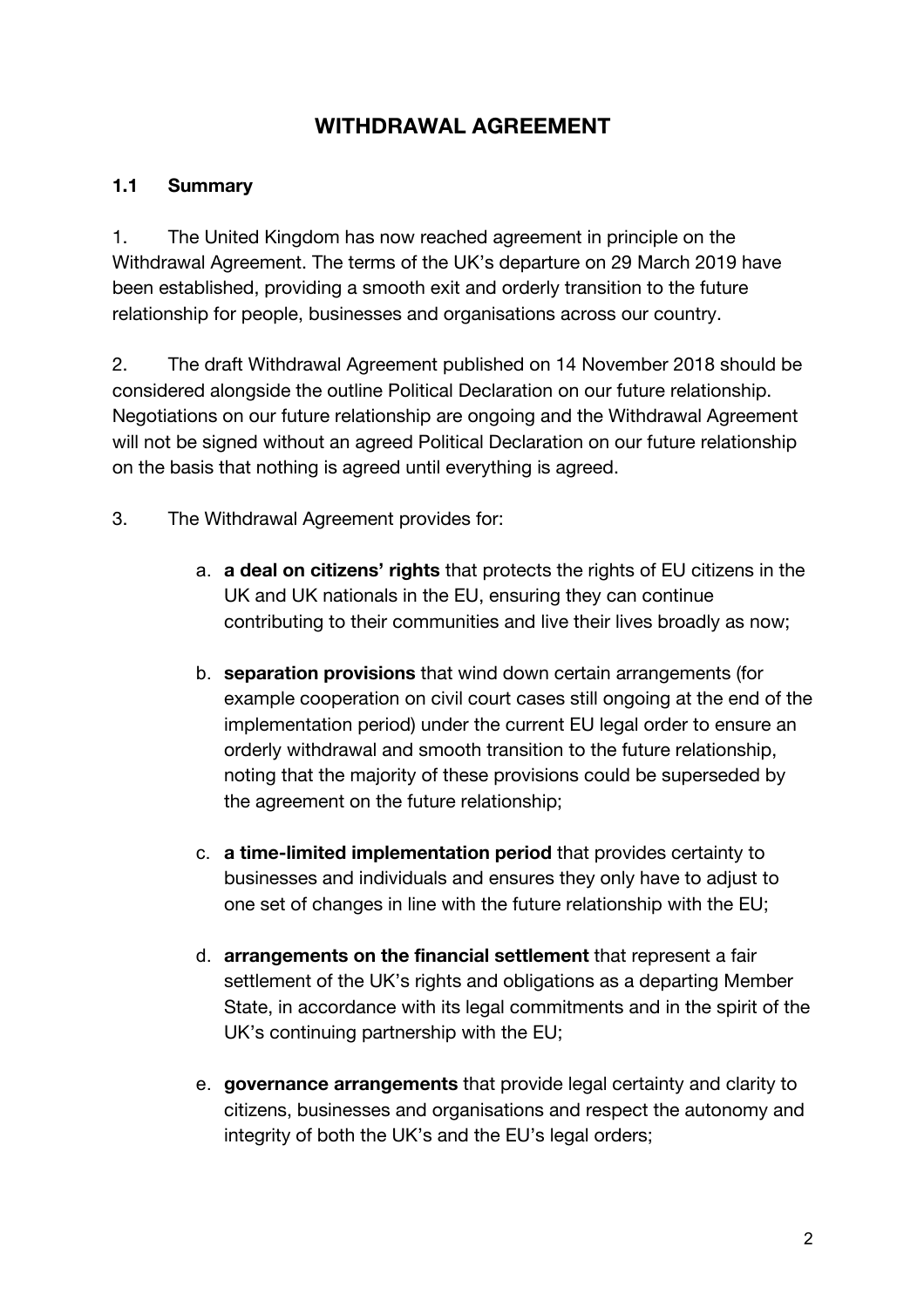- f. **the unique circumstances in Northern Ireland**, including the continuation of the Common Travel Area arrangements, the ongoing protection of rights of individuals in Northern Ireland, and guarantees that, even in the unlikely event that our future relationship with the EU is not in place by the end of the implementation period, there will be no hard border between Northern Ireland and Ireland or a splitting of the UK customs territory.
- g. maintaining the UK's international commitments in respect of the **Sovereign Base Areas (SBAs),** protecting the interests of Cypriots living and working in the SBAs and ensuring the continued effective operation of the SBAs for military purposes; and
- h. a Protocol on **Gibraltar** which will form part of a wider package of agreements that address issues of importance to citizens and businesses in Spain and Gibraltar and reflect the parties' desire to work together in support of the shared prosperity and security of the area.

4. This document is intended as a guide to support understanding of the legal drafting of the Withdrawal Agreement as published on 14 November 2018 following a format of:

- a. Preamble
- b. Part One: Common Provisions
- c. Part Two: Citizens' Rights
- d. Part Three: Separation Provisions
- e. Part Four: Implementation (Transition) Period
- f. Part Five: Financial Provisions
- g. Part Six: Institutional and Final Provisions
- h. Protocol: Northern Ireland
- i. Protocol: Sovereign Base Areas of the United Kingdom of Great Britain and Northern Ireland in Cyprus
- j. Protocol: Gibraltar
- k. Annexes to the Withdrawal Agreement

#### **1.2 Negotiations on the Withdrawal Agreement**

5. The process for the UK's withdrawal from the EU and European Atomic Energy Community (Euratom) is under Article 50 of the Treaty on European Union. This article sets out the requirements for any Member State to withdraw from the EU, in line with its own constitutional requirements, and the timelines for the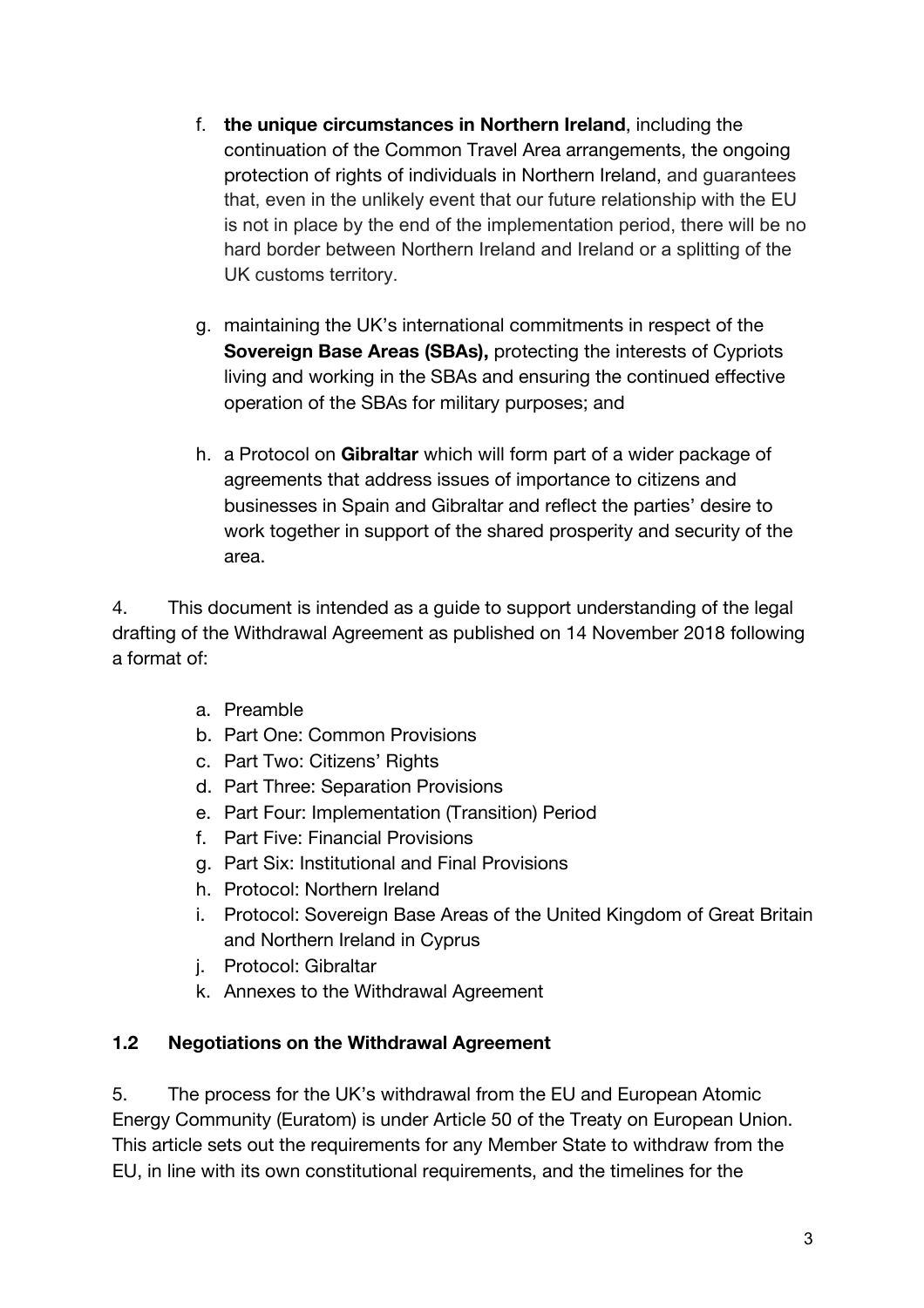withdrawal process.<sup>1</sup> Article 50 states that the Withdrawal Agreement will set out the arrangements for a Member State leaving the EU, taking account of the Political Declaration on the future relationship.

6. Following Parliament's approval of the European Union (Notification of Withdrawal) Act 2017, the Prime Minister wrote to the European Council President, Donald Tusk, on 29 March 2017 to notify him of the UK's intention to leave the EU. Since then, the UK and the EU have undertaken detailed technical negotiations to agree the terms of the UK's exit.

7. On 8 December 2017, the UK and the EU published a Joint Report on progress in the first phase of the negotiations<sup>2</sup>. This set out the agreement reached in principle across the following three areas under consideration in that phase of negotiations: protecting the rights of EU citizens in the UK and UK nationals in the EU; the framework for addressing the unique circumstances in Northern Ireland; and the financial settlement. Alongside this, the Joint Report set out the initial progress across discussions on "other separation issues".

8. Following the Joint Report, the UK and the EU worked to transform its principles into legal text. On 19 March 2018, the UK and the EU published draft elements of a Withdrawal Agreement setting out agreed legal text for the timelimited implementation period, citizens' rights and the financial settlement, as well as a significant number of other articles $3$ .

9. On 19 June 2018, the UK and the EU published a Joint Statement setting out the further progress made in negotiations since March across the "other separation issues".4 This publication included revised legal text where agreement had been reached.

10. Negotiations across the Withdrawal Agreement have continued and the draft Withdrawal Agreement published on 14 November 2018 reflects both new areas of agreement and technical legal revisions to the joint text previously published.

11. Similar agreements are being discussed with the European Economic Area/ European Free Trade Agreement States (Norway, Iceland and Liechtenstein) and Switzerland on citizens' rights and a small number of separation issues. As with the Withdrawal Agreement, this will ensure that our respective nationals will be able to

 <sup>1</sup> Treaty on European Union

<sup>&</sup>lt;sup>2</sup> Joint report on progress during phase 1 of negotiations under Article 50 TEU on the UK's orderly withdrawal from the EU, 8 December 2017

<sup>&</sup>lt;sup>3</sup> Draft Withdrawal Agreement, 19 March 2018

<sup>4</sup> Joint statement on Withdrawal Agreement, 19 June 2018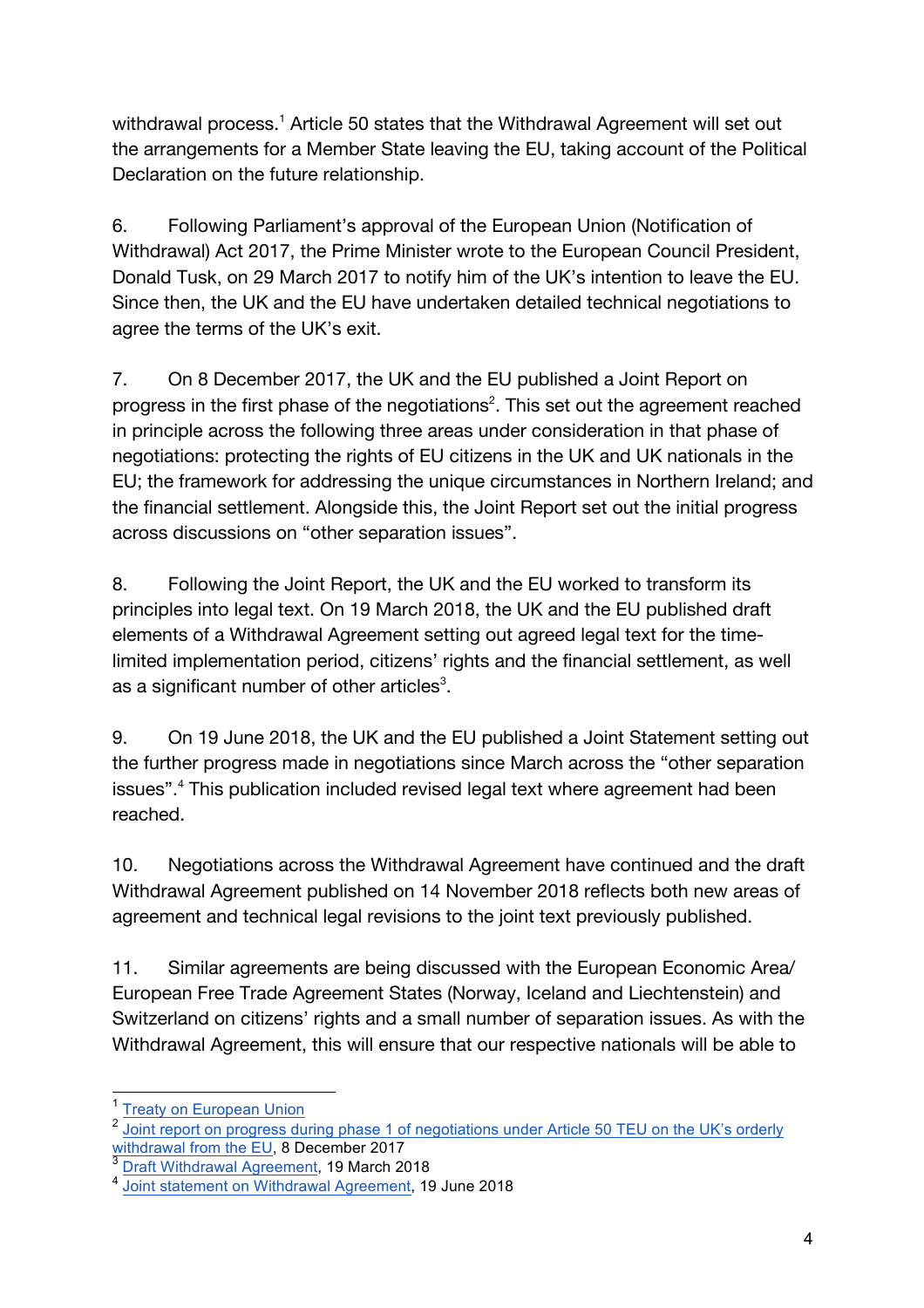carry on living their lives broadly as they do now and ensure a smooth transition to our future relationship with these countries.

# **1.3 Implementing the Withdrawal Agreement**

12. Section 13 of the EU (Withdrawal) Act 2018 provides that the House of Commons must vote to approve the Withdrawal Agreement and Political Declaration on the future relationship before the Withdrawal Agreement can be ratified and then enter into force. They must also be subject to a 'take note' motion in the Lords.

13. The Withdrawal Agreement will require domestic legislation to implement it in the UK. In November 2017, the Government announced its intention to introduce the EU (Withdrawal Agreement) Bill. This will be the primary vehicle for the implementation of the Withdrawal Agreement. The White Paper published in July 2018 on "Legislating for the Withdrawal Agreement between the UK and the EU" described how legislation would be taken forward in relation to those aspects of the Withdrawal Agreement that had been agreed in principle: citizens' rights; the implementation period; and the financial settlement.<sup>5</sup> The Government will continue to follow the established practices and conventions to seek the consent of the devolved legislatures where it is relevant to do so.

14. The Bill will only be introduced once Parliament has approved the final deal under the terms of the EU (Withdrawal) Act 2018. The Bill will be a necessary step in implementing the referendum result, the outcome of the UK Government's negotiations with the EU and Parliament's approval of the final deal.

15. The Bill must pass before the UK leaves the EU on 29 March 2019 in order for the Withdrawal Agreement to have domestic legal effect and for the Government to ratify the Withdrawal Agreement. The UK's future relationship with the EU, which will not be finalised until after the UK's exit from the EU, will be implemented as necessary in separate legislation.

16. The Withdrawal Agreement will also be subject to the provisions of the Constitutional Reform and Governance Act (CRaG) 2010. Following this, the treaty will be ratified, and can enter into force.

17. In line with established constitutional arrangements, the UK Government has negotiated the Withdrawal Agreement on behalf of the whole of the UK including the devolved administrations, as well as the Crown Dependencies, Gibraltar and the

 <sup>5</sup> Legislating for the Withdrawal Agreement between the United Kingdom and the European Union, 24 July 2018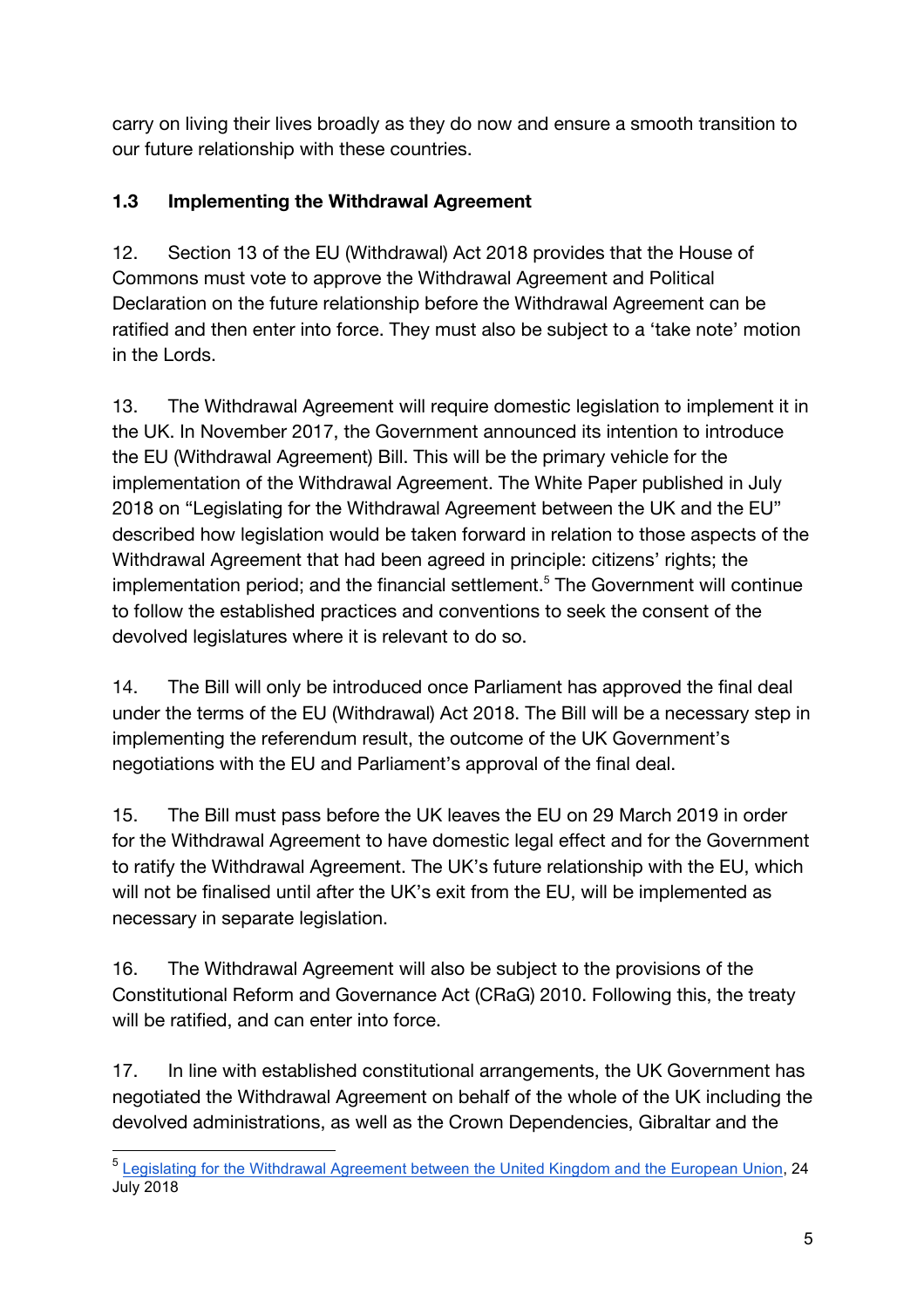other Overseas Territories and Sovereign Base Areas. The Crown Dependencies and Overseas Territories will need to pass their own legislation, if required, to ensure that the Withdrawal Agreement is fully implemented in their jurisdictions.

#### **PREAMBLE TO THE WITHDRAWAL AGREEMENT**

18. The recitals in this section of the Withdrawal Agreement will be used to support legal interpretation of the Withdrawal Agreement, describing some of the key points for consideration in the text.

# **PART ONE: COMMON PROVISIONS** *(Articles 1-8)*

19. Part one of the Withdrawal Agreement establishes definitions and the framework provisions for the entire agreement.

# **What is covered in part one:**

20. The purpose of the Withdrawal Agreement is to lay out the arrangements for the withdrawal of the UK from the EU and Euratom. This part of the Withdrawal Agreement confirms that, without prejudice to what is negotiated on our future relationship, the UK will no longer have access to any EU databases after the end of the implementation period unless provision is made for specific exceptions elsewhere in the agreement in order to facilitate an orderly exit.

21. All references in the Withdrawal Agreement to Union law refer to European Union law as applicable on the last day of the implementation period. There are exceptions to this, for example aspects of social security coordination under part two (Citizens Rights), references to Union law in parts four (Implementation Period, which will have expired at this point) and five (Financial Settlement, where aspects apply beyond the end of the Implementation Period), and certain aspects of the Northern Ireland Protocol. Should Union law referred to in the Withdrawal Agreement change after the end of the implementation period, those amendments would not apply to the UK except in those areas, although the UK's domestic courts and authorities will be required to have due regard to the case law of the Court of Justice of the European Union (CJEU) where relevant.

22. Part one also sets out how the Withdrawal Agreement should be interpreted and enforced. This will provide Parliament and the courts with clarity on how to interpret and implement the provisions in the Withdrawal Agreement, and ensure that this is done in a way which is consistent with how it is interpreted and applied within the EU.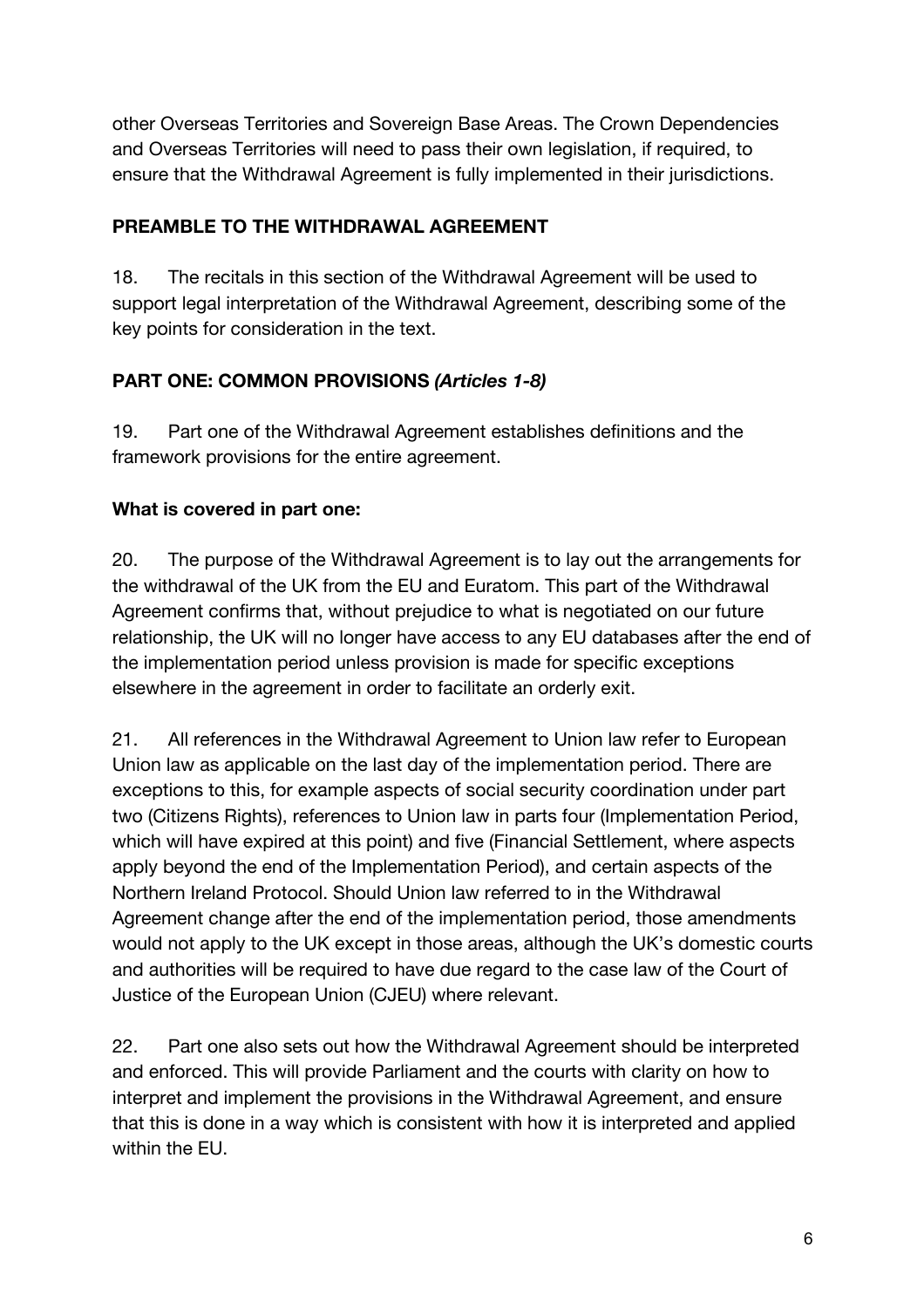23. Part one further makes clear that the provisions of the Withdrawal Agreement and the provisions of Union law made applicable by the Withdrawal Agreement produce the same legal effects in the UK as those which they produce within the EU and its Member States. These legal effects include the ability of the Courts to disapply any incompatible domestic legislation, direct effect (where the Union law conditions for direct effect are made out) and the availability of remedies (including Francovich damages).

24. Part one also makes provision about the interpretation and application of the Withdrawal Agreement. Under this provision, general principles of Union law, including those reflected in the EU Charter of Fundamental Rights, would be used to interpret Union law applied by the Withdrawal Agreement. In addition, where Union law is applied by the Withdrawal Agreement, UK courts must interpret it in conformity with relevant case law handed down by the CJEU before the end of the implementation period and pay due regard to relevant CJEU case law handed down after the end of the implementation period.

25. Part one binds the UK and the EU to a duty of good faith, meaning that neither side should act in a way to undermine the agreement, and the UK and the EU should work to support each other in carrying out the tasks set out and flowing from the Withdrawal Agreement.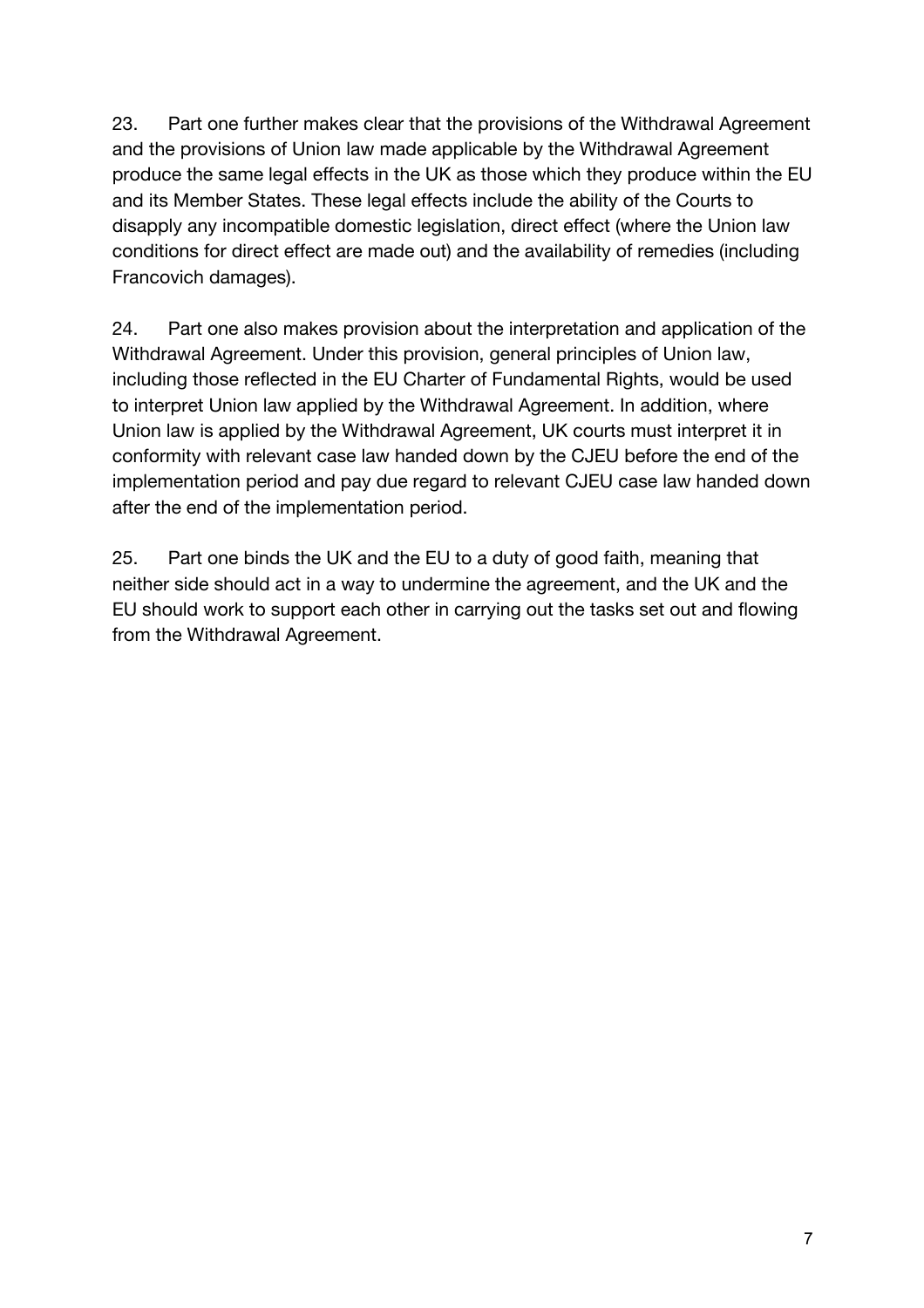# **PART TWO: CITIZENS' RIGHTS** *(articles 9-39)*

#### **Summary**

26. The Government has been clear that its first priority as part of securing a smooth and orderly exit from the EU was to provide certainty for EU citizens living in the UK, and UK nationals living in other EU countries. EU citizens are valued members of their communities and play an integral part in the economic, cultural and social fabric of the UK, as do UK nationals living in the EU, who are equally valued by their host countries and communities.

27. Individuals require assurance that their rights will be protected and the Withdrawal Agreement provides that certainty. Those falling within scope of the Withdrawal Agreement will have broadly the same entitlements to work, study and access public services and benefits as now, in as far as these entitlements have derived from UK membership of the EU.

#### **What is covered in part two:**

#### **Eligibility and scope of Citizens' Rights**

28. Part two provides that all UK nationals lawfully residing in a Member State at the end of the implementation period will be able to stay, as will all EU citizens lawfully residing in the UK. Their family members resident in the host state by 31 December 2020 will also be covered by the rights set out in the Withdrawal Agreement. Individuals in scope of the Agreement can be joined by close family members (spouses, civil and unmarried partners, dependent children and grandchildren, and dependent parents and grandparents) who live in a different country at any point in the future, if the relationship existed on 31 December 2020 and still exists when the person wishes to come to the UK. Any child born to an individual in scope is also protected by the Agreement if the individual has custody of the child. The Withdrawal Agreement also protects the rights of those citizens who reside in one state and work in another ('frontier workers').

#### **Rights related to residence**

29. UK nationals who have been living in a Member State of the EU continuously and lawfully for five years at the end of the implementation period will have the right to reside permanently in that Member State. Equally, EU citizens who have been living in the UK continuously and lawfully for five years at the end of the implementation period will have the right to reside permanently in the UK. As part of the future relationship with the EU, the UK will also seek to secure onward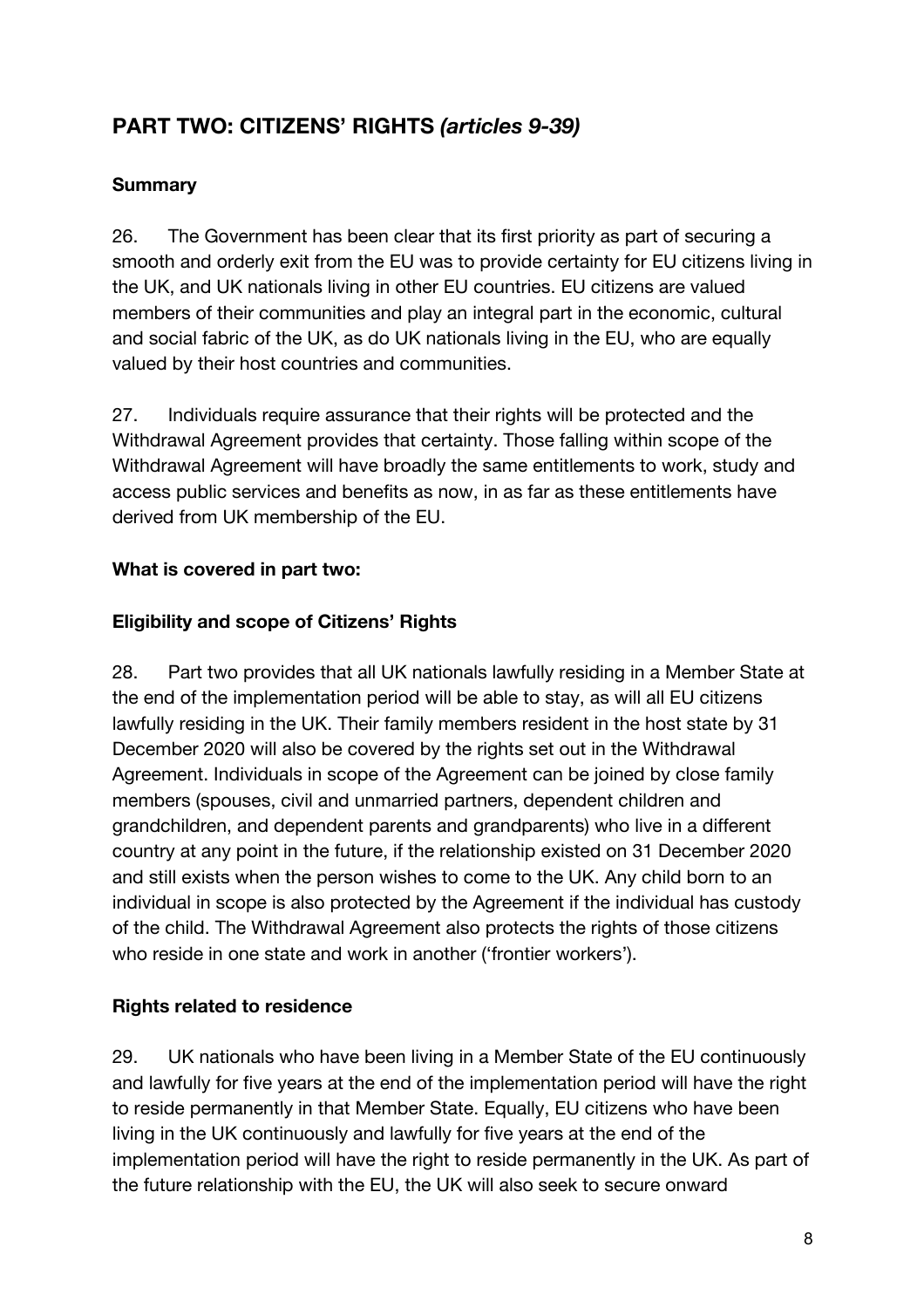movement opportunities for UK nationals in the EU who are covered by the citizens' rights agreement. Some of these UK nationals have chosen to make their lives in the EU, and this should be respected in the opportunities available to them if they decide to change their Member State of residence.

30. Those who have not yet resided continuously and lawfully for five years in their host state by the end of the implementation period will also be able to stay until they have reached the five year threshold, at which point they will have the right to reside permanently. The Withdrawal Agreement enables the host state to restrict these rights if the individual is a serious or persistent criminal, or if they seek to abuse or defraud the system.

31. In the UK, EU citizens and their family members can apply for a residence status through the EU Settlement Scheme. Further information on the EU Settlement Scheme can be found on gov.uk.<sup>6</sup> Member States have a choice whether to require UK nationals and their family members to apply for a residence status or not.

32. As set out in the Withdrawal Agreement and in line with the EU Settlement Scheme, any application process adopted by EU Member States for UK nationals must be short, simple and user-friendly. The residence status shall be issued free of charge, or for a charge not exceeding that imposed on citizens or nationals for the issuing of similar documents, for example a national identity card or passport. The right to reside permanently in the host state can only be lost through an absence from the country of more than five years unless it is restricted due to a person's conduct.

#### **Rights of workers and the self-employed**

33. Workers and self-employed persons, including frontier workers, will be guaranteed broadly the same rights as they currently enjoy. They have a right to not be discriminated against due to nationality, and the right to equal treatment with host state nationals. For example, equal treatment in respect of the right to pursue economic activity, the right to employment assistance, conditions of employment, the right to tax and social advantages, collective rights, access to housing and the right for their children to receive an education.

 <sup>6</sup> Settled and pre-settled status for EU citizens and their families, GOV.UK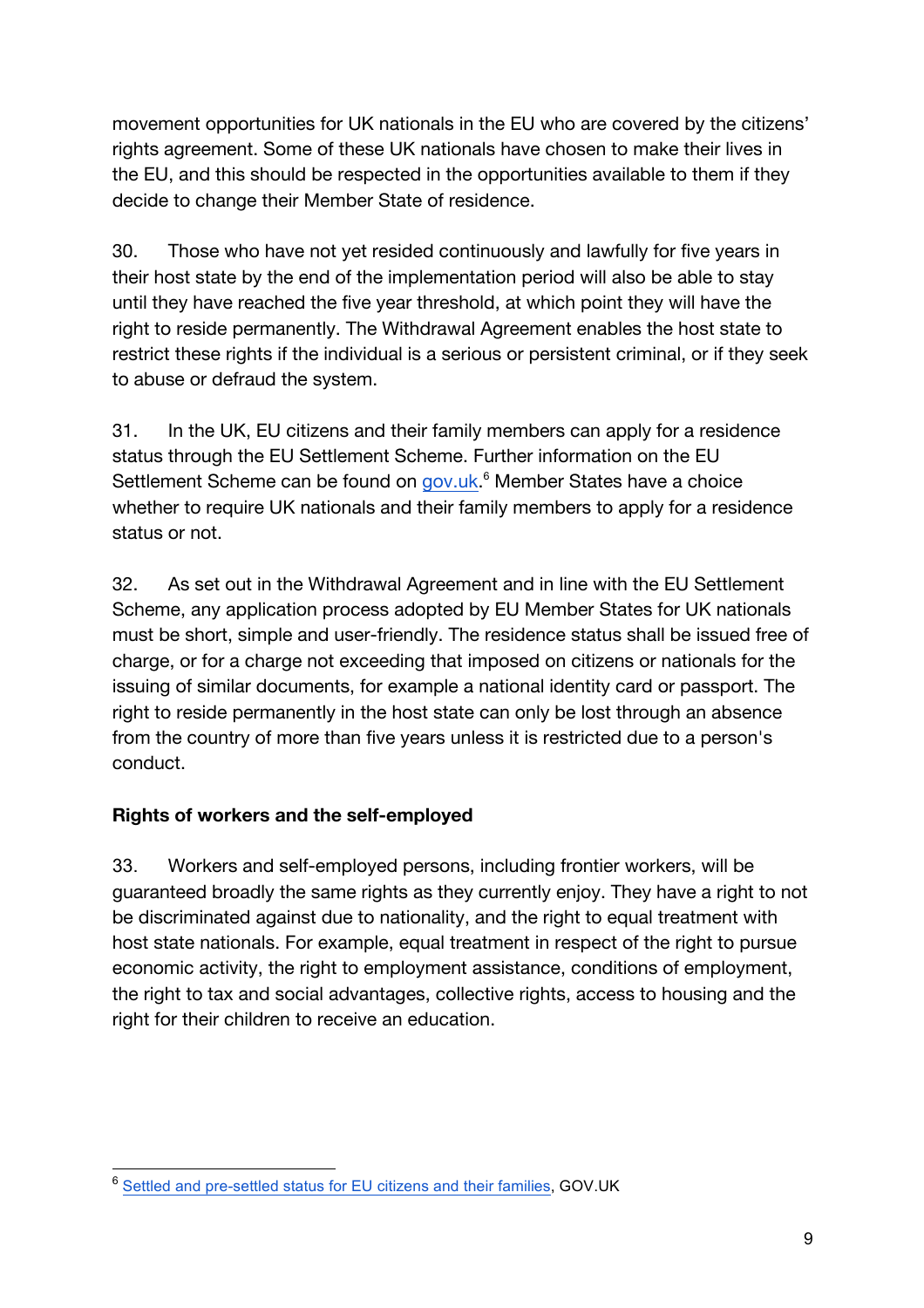# **Equal treatment**

34. The Withdrawal Agreement protects the existing rights to equal treatment and non-discrimination for EU citizens residing or working in the UK, UK nationals residing or working in the EU, and their family members. They will have broadly the same entitlements to work, study and access public services and benefits as now where these entitlements have derived from UK membership of the EU. These entitlements for EU citizens will be subject to any future domestic policy changes which apply to UK nationals.

#### **Mutual recognition of professional qualifications**

35. The UK and the EU have agreed that EU professionals resident or frontier working in the UK, or vice versa, will continue to have their professional qualifications recognised, where they obtained or applied for a recognition decision before the end of the implementation period.

36. This will cover the European Professional Card, qualifications recognised under the Professional Qualifications directive for the purpose of establishment (but not for the temporary and occasional provision of services), lawyers practising under host state title, approved statutory auditors, and persons engaged in the trade and distribution of toxic products.

#### **Coordination of social security systems**

37. EU Regulations on social security coordination will continue to apply across the whole of the UK at the end of the implementation period for individuals in scope of the Withdrawal Agreement. This will ensure that citizens who have moved between the UK and the EU before the end of the implementation period are not disadvantaged in their access to pensions, benefits and other forms of social security, including healthcare cover. The Withdrawal Agreement also provides protections in a number of other circumstances, such as where a UK national, although not living in the EU at the end of the implementation period, has paid social security contributions in a Member State in the past. The rights that flow from those contributions such as benefits, pension and reciprocal healthcare rights will also be protected.

38. Member States will be required to take into account contributions paid into their respective social security systems by individuals within scope of the Withdrawal Agreement. As now, the amount of State Pension to which those individuals will be entitled as a result of the contributions will be determined according to each state's social security legislation.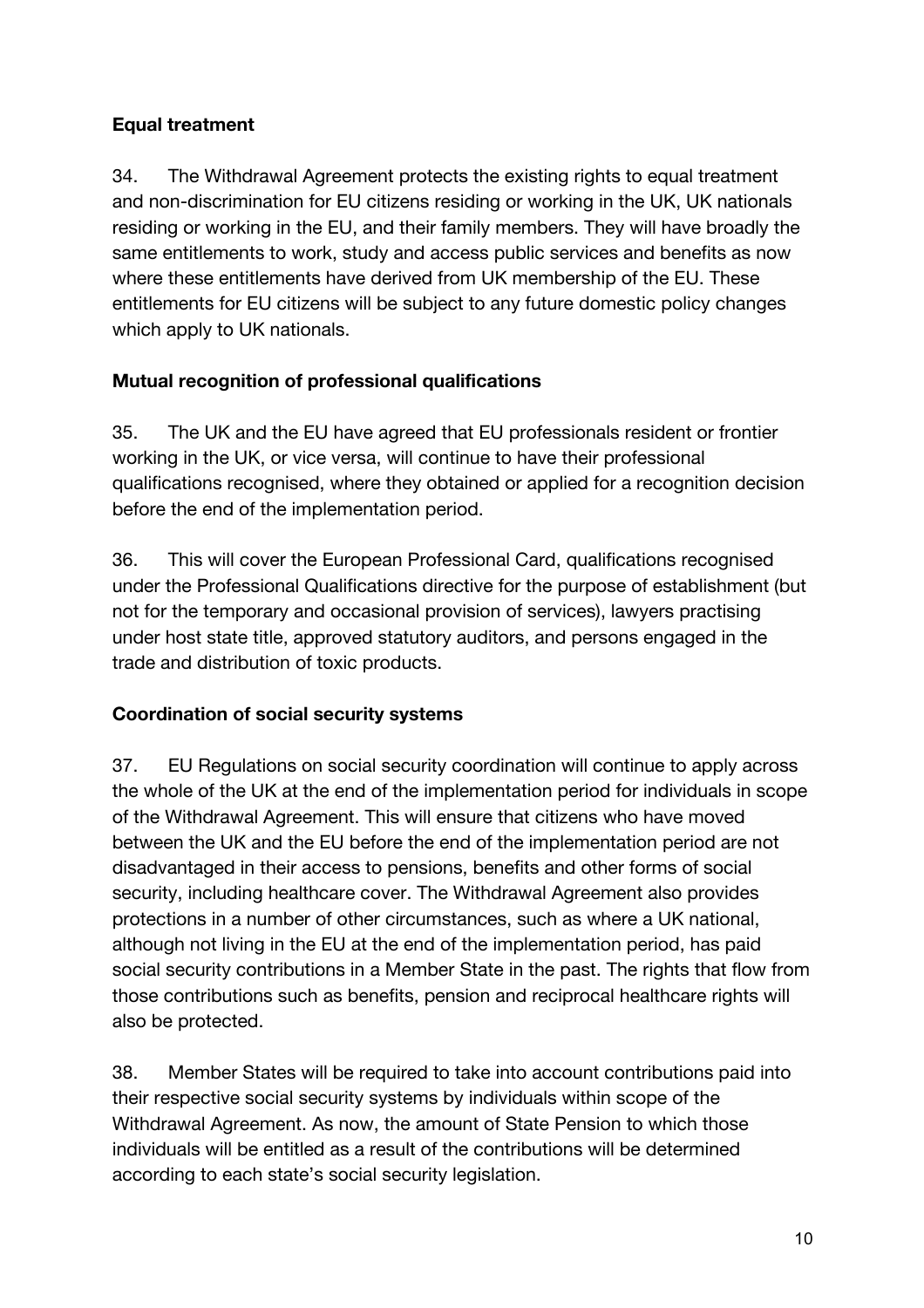39. Persons who are in scope of the Withdrawal Agreement for full social security coordination purposes will also continue to benefit from the coordination rules, for as long as they remain within the scope of that section. This will ensure that the worker (and their employer) only pays into one social security system at a time, and that the right to aggregate both contributions paid, and periods of insured residence completed, for the purposes of meeting different states' benefit entitlement conditions continues. This includes all contributions made both in the UK and the EU before and after the implementation period, and the rules will also protect the rights that flow from such contributions.

40. Where the UK, or a Member State, is responsible for the healthcare of those within scope of the social security coordination part of the Withdrawal Agreement, such individuals will be entitled to reciprocal healthcare cover from their competent country.

41. The Withdrawal Agreement will also protect the rights of individuals who are in a cross-border situation, (for example a UK national who is in an EU Member State for a holiday or for the duration of a course of study) at the end of the implementation period, and who are entitled to a UK European Health Insurance Card (EHIC), to continue to benefit from that scheme for as long as that crossborder situation in the state they are in continues.

42. The Withdrawal Agreement also protects the rights of people visiting the UK or the EU for planned medical treatment, where authorisation was requested before the end of the implementation period, so they are able to commence or complete their treatment. This guarantees that patients will be able to complete a course of treatment and provides the certainty that patients need during a vulnerable time in their lives.

#### **Protections for rights and monitoring authority**

43. The Citizens' Rights agreement will be faithfully implemented in both the UK and the EU, providing additional assurance for EU citizens living in the UK and UK nationals living in EU Member States.

44. In the UK, the Citizens' Rights part of the Withdrawal Agreement will be fully incorporated into UK law. UK courts, when interpreting terms and concepts of EU law in the Citizens' Rights part of the agreement, will pay due regard to future CJEU case law. Having had due regard to whether relevant case law exists, UK courts can choose to ask the CJEU for a ruling on a question of EU law. The CJEU's ruling on that question will have the same legal effect as in Member States, but it will be up to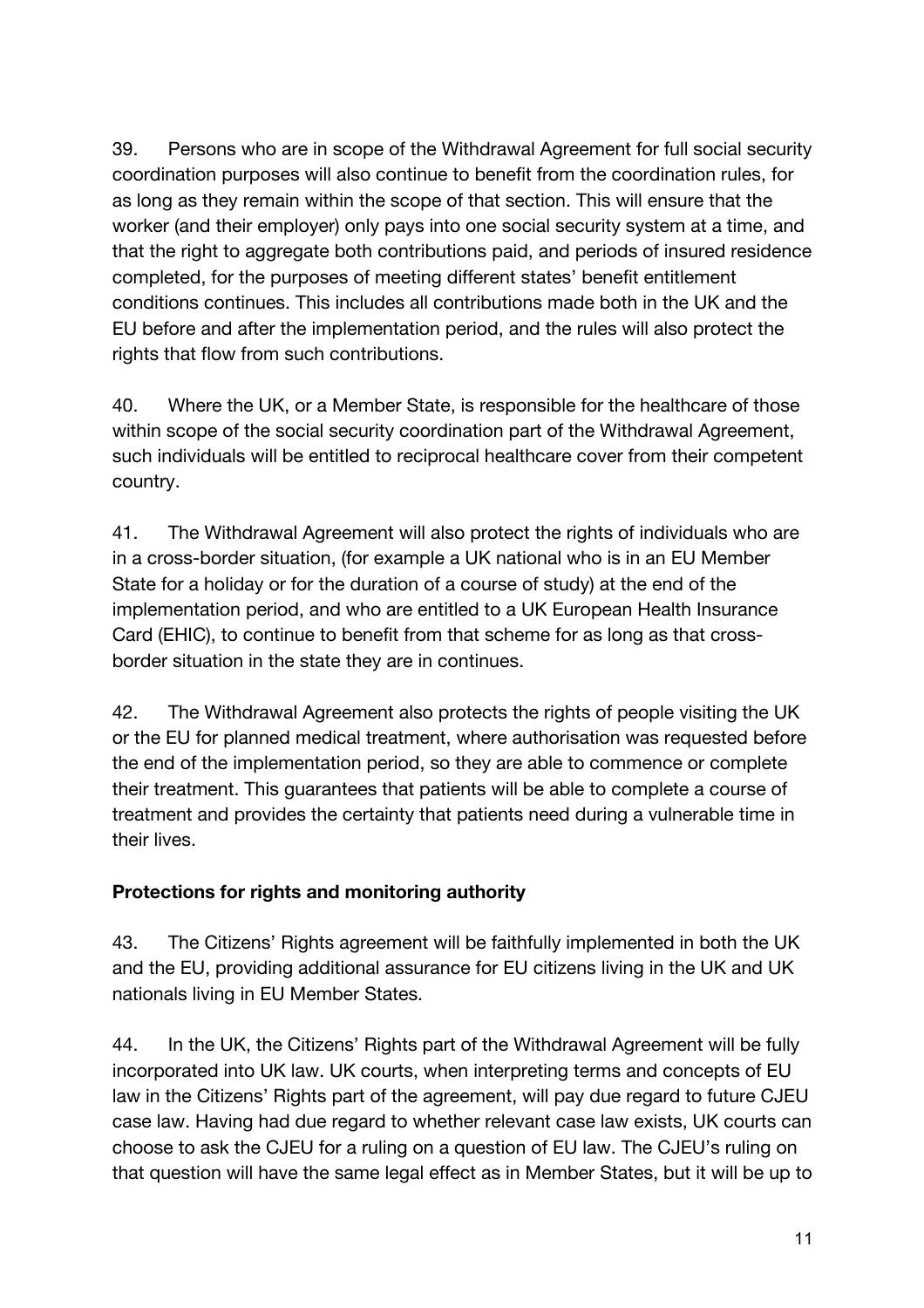UK courts to make the final judgment in the individual case before it. This reference procedure is time-limited: UK courts will be able to refer questions that relate to residence status to the CJEU for eight years from exit day (29 March 2019), because the EU Settlement Scheme will be open fully from this point. They will be able to refer questions that relate to other aspects of the Citizens' Rights part of the Withdrawal Agreement for eight years from the end of the implementation period, as those other aspects will only apply from the end of the implementation period.

45. To oversee the implementation and application of the Citizens' Rights part of the Withdrawal Agreement in the UK, an independent monitoring authority will be established. This authority will be fully capable of monitoring the domestic interpretation and application of the Citizens' Rights part of the Withdrawal Agreement. It will be able to receive complaints and conduct inquiries concerning any alleged breaches of the Withdrawal Agreement by UK public authorities.

46. The independent monitoring authority will also be able to bring legal action in the UK, with a view to seeking an adequate remedy if it deems that the Citizens' Rights part of the Withdrawal Agreement is not being implemented or applied correctly.

47. In the EU, the European Commission will perform the equivalent role of monitoring compliance in Member States. This arrangement will ensure the faithful implementation of the Citizens' Rights agreement in both the UK and the EU.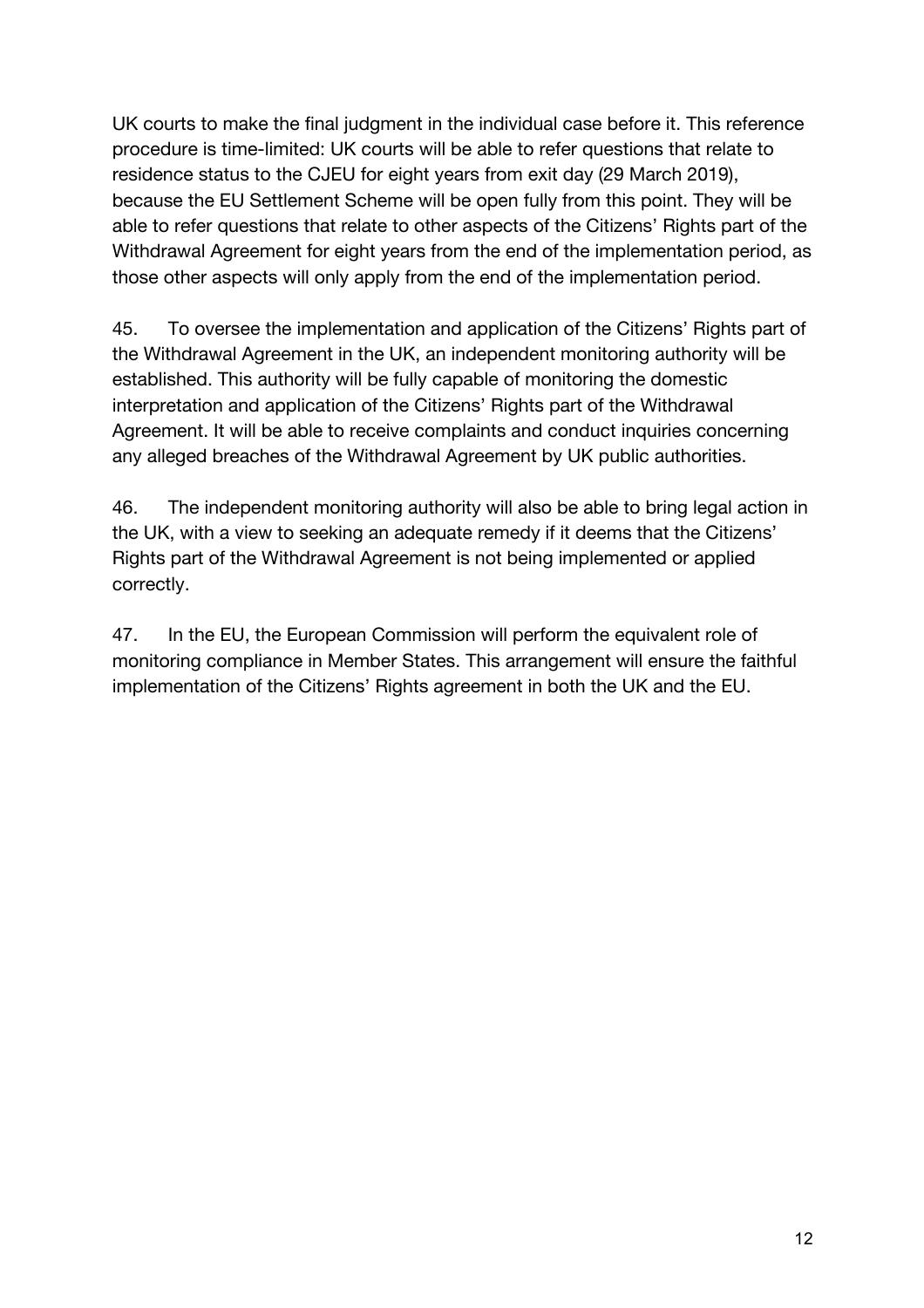# **PART THREE: SEPARATION PROVISIONS** *(articles 40-125)*

#### **Summary**

48. At the end of the implementation period, it will be important that the application of the EU legal order in the UK is brought to an orderly conclusion, particularly in respect of ongoing processes and arrangements. Part three of the Withdrawal Agreement provides the technical basis for the winding down of those arrangements to ensure an orderly withdrawal.

49. These arrangements aim to provide legal certainty, although the future economic and security relationship between the UK and the EU could supersede the separation provisions agreed in many cases. This may then require new substantive arrangements to be agreed and put in place between the UK and the EU to ensure a smooth and orderly transition from the implementation period to the future relationship. The arrangements set out in this part are without prejudice to negotiations on our future relationship.

- 50. This part of the Withdrawal Agreement covers arrangements for:
	- a. Title I: Goods placed on the market;
	- b. Title II: Ongoing customs procedures;
	- c. Title III: Ongoing value added tax and excise duty matters;
	- d. Title IV: Intellectual Property;
	- e. Title V: Ongoing police and judicial cooperation in criminal matters;
	- f. Title VI: Ongoing judicial cooperation in civil and commercial matters;
	- g. Title VII: Data and information processed or obtained before the end of the transition period or on the basis of this agreement;
	- h. Title VIII: Ongoing public procurement and similar procedures;
	- i. Title IX: Euratom related issues;
	- j. Title X: Union judicial and administrative procedures;
	- k. Title XI: Administrative cooperation procedures between Member States and the United Kingdom;
	- l. Title XII: Privileges and immunities; and
	- m. Title XIII: Other issues relating to the functioning of the institutions, bodies, offices and agencies of the Union.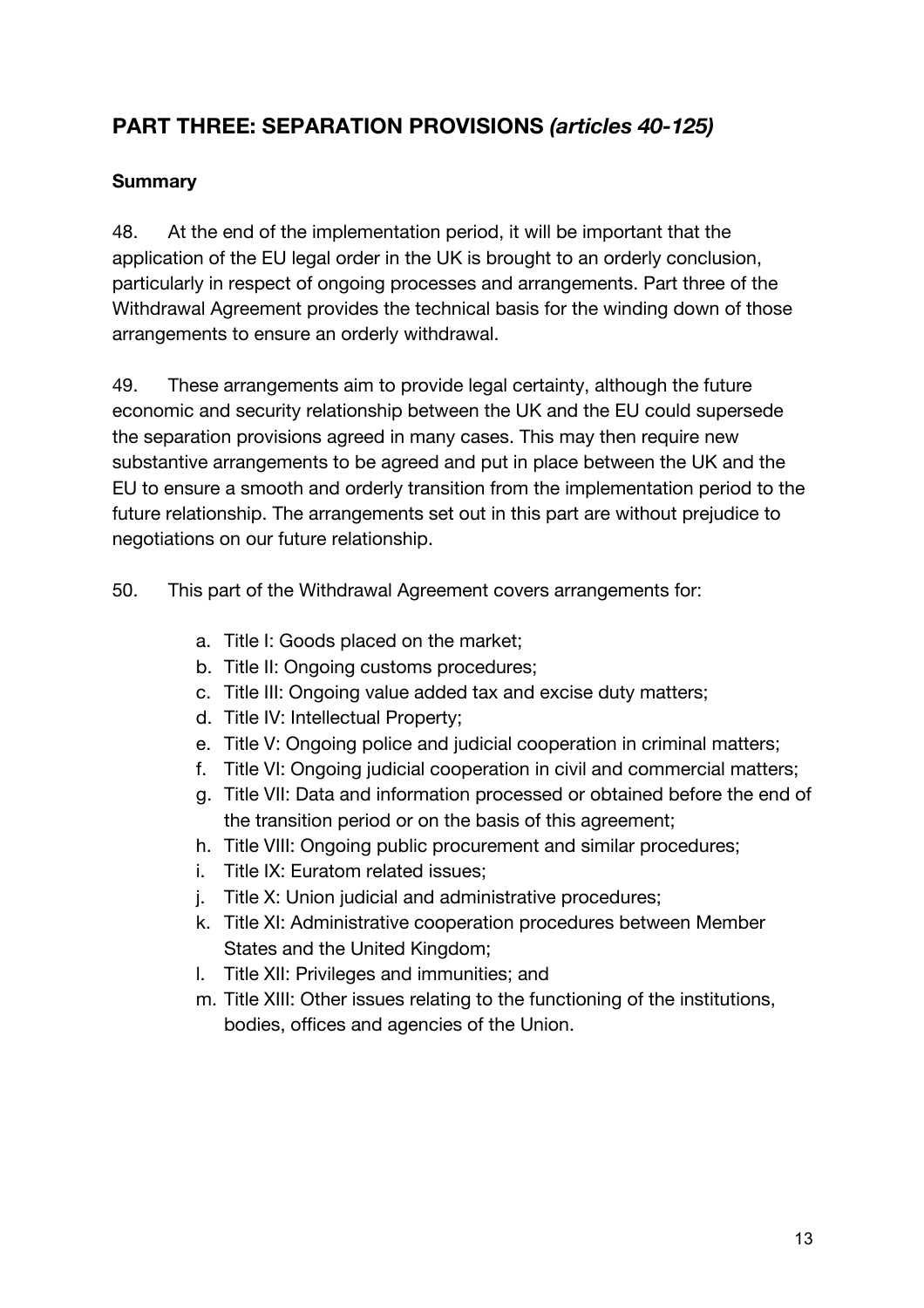#### **What is covered in part three:**

#### **TITLE I: GOODS PLACED ON THE MARKET** *(articles 40-46)*

51. The title sets out the arrangements for all goods (including agricultural products) at the end of the implementation period. Goods that are placed on the UK or the EU market under Union law before the end of the implementation period may continue to circulate freely between the UK and the EU. Where an entity (i.e. a business or other organisation which supplies goods, works or services) uses these provisions they shall bear the burden of proof to demonstrate that the good was placed on the market before the end of the implementation period. These goods will not require product modifications or relabelling and any compliance activity already undertaken for these goods, such as conformity assessments, will continue to be recognised in both the UK and EU.

52. There are additional procedures required for live animals, germinal products and animal products which will have to comply with EU third country import rules before being exported to the EU from the UK. For example, a UK exporter of an animal product to the EU will need to have an Export Health Certificate (EHC) alongside the consignment and go through a Border Inspection Post. An Official Veterinarian or authorised signatory will need to sign the EHC following inspection of the consignment.

53. The title sets out the measures which will enable continued cooperation between the UK and the EU authorities in relation to the goods that benefit from the title. In addition, the title also requires the UK authorities to transfer files or documents related to certain ongoing product assessments to an EU Member State Authority. This applies to assessments of medicines and chemicals being carried out by the Medicines and Healthcare products Regulatory Agency (MHRA), the Veterinary Medicines Directorate (VMD) and the Health and Safety Executive (HSE).

54. The title provides for the transfer of information related to testing between relevant testing bodies in the UK and the EU. For example, if a manufacturer chooses to apply for a new certificate in the EU when they already have a certificate in the UK, the title provides for the transfer of information related to tests carried out before the end of the implementation period by the UK testing body to the EU testing body.

#### **TITLE II: ONGOING CUSTOMS PROCEDURES** *(articles 47-50)*

55. Goods that are under a customs movement that begins before the end of the implementation period and finishes afterwards will continue to be treated as though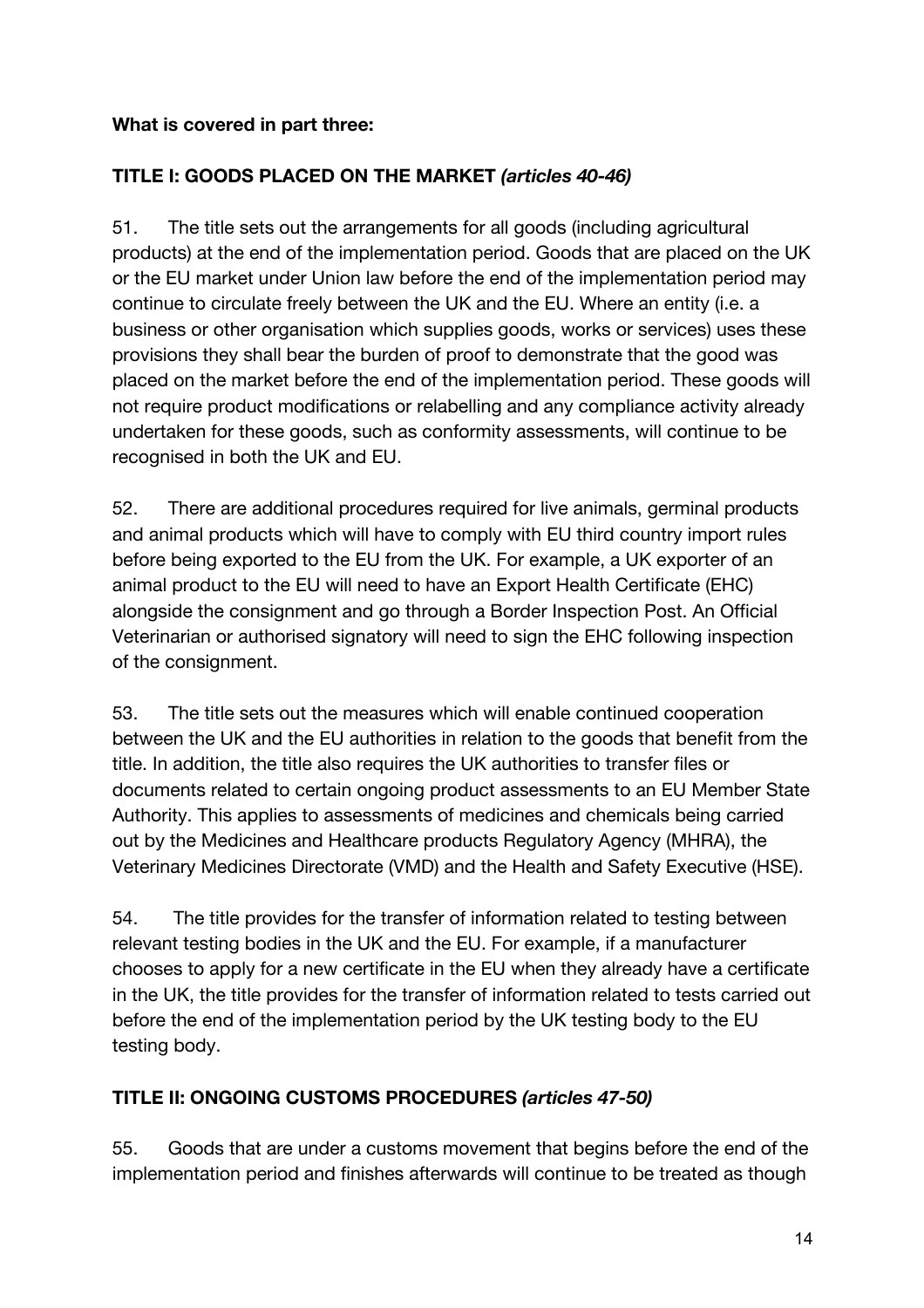they are under EU law. This means that these goods will not have to re-start their customs journeys or be subject to additional procedures.

56. Where EU goods are in transit between the UK and EU Member States at the end of the implementation period they will retain EU status. These goods must have proof of this status, and the title sets out the evidence required. To support these ongoing customs procedures, declarations lodged at a customs office in the EU before the end of the implementation period will remain valid afterwards in both the UK and the EU.

57. Non-EU goods which have been placed in temporary storage, or under special procedures, in the UK before the end of the implementation period and which are discharged up to 12 months afterwards will continue to be subject to Union Customs Code rules. Further technical information on debts that occur as a result of the discharge of special procedures or ending of temporary storage is set out in Annex III to the Withdrawal Agreement.

58. Under this title, the UK will continue to have access to a number of EU networks and information databases to allow the UK to fulfil the obligations in the Withdrawal Agreement. These systems and timelines for access are listed in Annex IV.

# **TITLE III: ONGOING VALUE ADDED TAX AND EXCISE DUTY MATTERS** *(articles 51-53)*

59. VAT and excise treatments for goods that are midway through an intra-EU customs movement that begins before the end of the implementation period and finishes afterwards will continue to be treated as though they are under EU law.

60. Goods moving from the UK to an EU Member State, and vice versa, which commenced their journey before the end of the implementation period, will continue to be treated under the rules on intra-EU movements of goods set out in the VAT Directive and the EU rules on intra-EU movements of excise goods.

61. The UK will continue to have access to a number of EU networks including information databases to allow the UK to share information on VAT and excise and to fulfil the obligations listed in the Withdrawal Agreement. These systems and timelines for access are listed in Annex IV.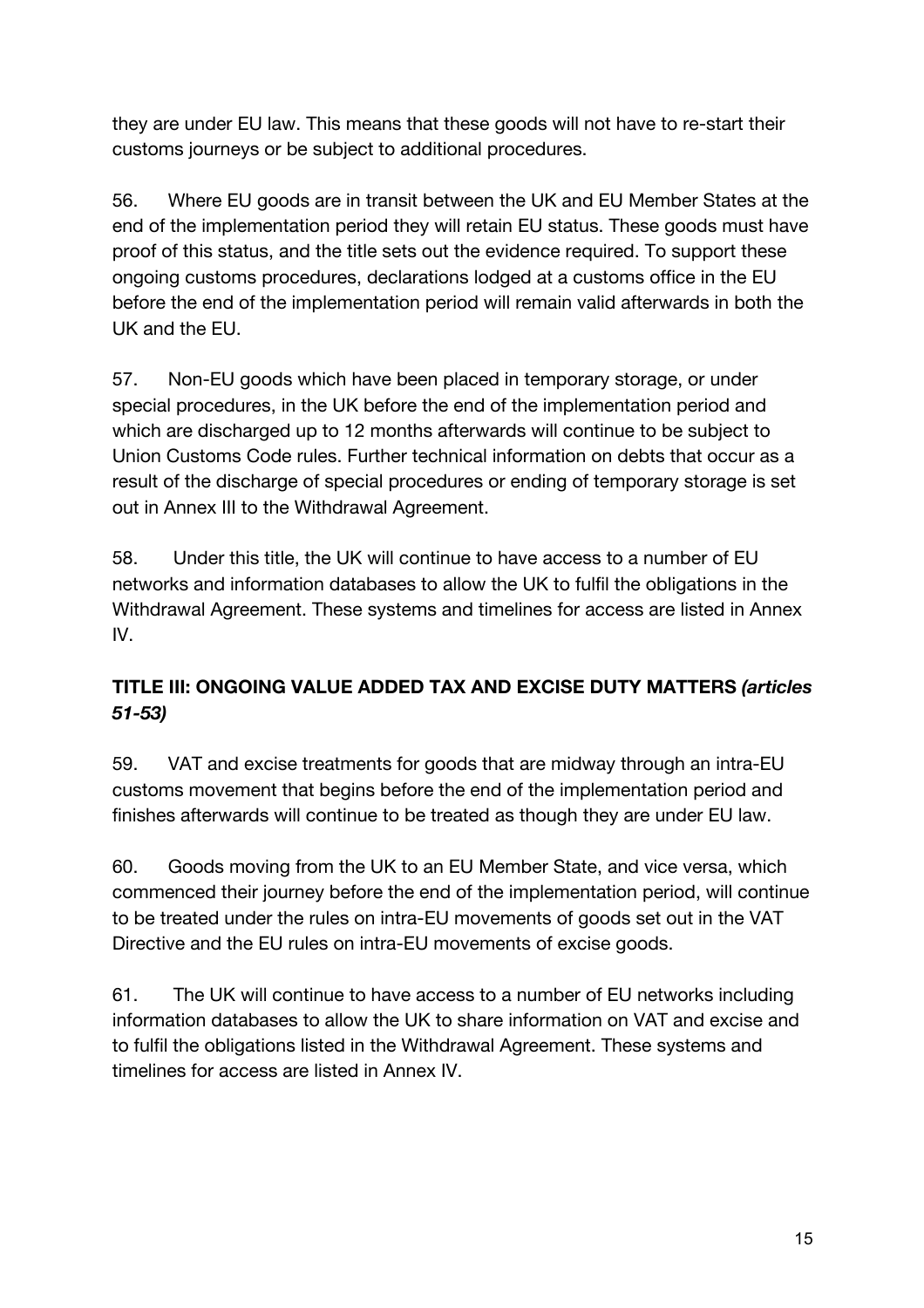# **TITLE IV: INTELLECTUAL PROPERTY AND GEOGRAPHICAL INDICATIONS**  *(articles 54-61)*

62. EU trade marks, registered and unregistered Community designs and Community plant variety rights currently give protection throughout the EU with a single right. These rights will cease to be valid in the UK after the end of the implementation period. The UK will therefore grant national rights in place of existing EU rights so that right holders do not have any loss of rights or gap in protection in the UK. The Withdrawal Agreement also gives continued protection for existing database rights and guarantees continuity of process in applications for patent extensions. Finally, as regards intellectual property rights, goods put on the market before the end of the implementation period can continue to circulate freely between the UK and the EU.

63. UK trade marks, registered design and plant variety rights will be registered automatically, and for free, and this re-registration will not place any administrative burden on right holders. To allow this, the EU will share data concerning existing EU-administered unitary rights. In addition, all existing unregistered Community design rights will continue to be enforceable in the UK as separate UK rights offering the same level of protection as the EU unregistered right.

64. Applications for EU trade marks, designs or plant variety rights that are still pending at the end of the implementation period will not automatically give rise to a new UK right. However, the owner of a pending application will still be able to apply to register an identical UK trade mark, design or plant variety right, and where they do so within a set period of time after the end of the implementation period, their application will be considered to have the same filing date and priority date as the EU application, ensuring applicants do not lose out. The set period of time for trade marks and designs is nine months; for plant variety rights, six months.

65. Where right holders have obtained EU trade marks or registered Community designs through the Hague and Madrid systems, the UK will take steps to ensure that those marks and designs also continue to be protected in the UK.

66. Where a database qualified for protection in the UK before the end of the implementation period, it will continue to be protected in the UK after its end, and rights owned by UK nationals that qualified for protection in EU Member States before exit will also continue to be protected after the end of the implementation period.

67. The title also confirms that where the owners of a medicine or agrochemical patent have applied to the UK authorities for a period of additional protection before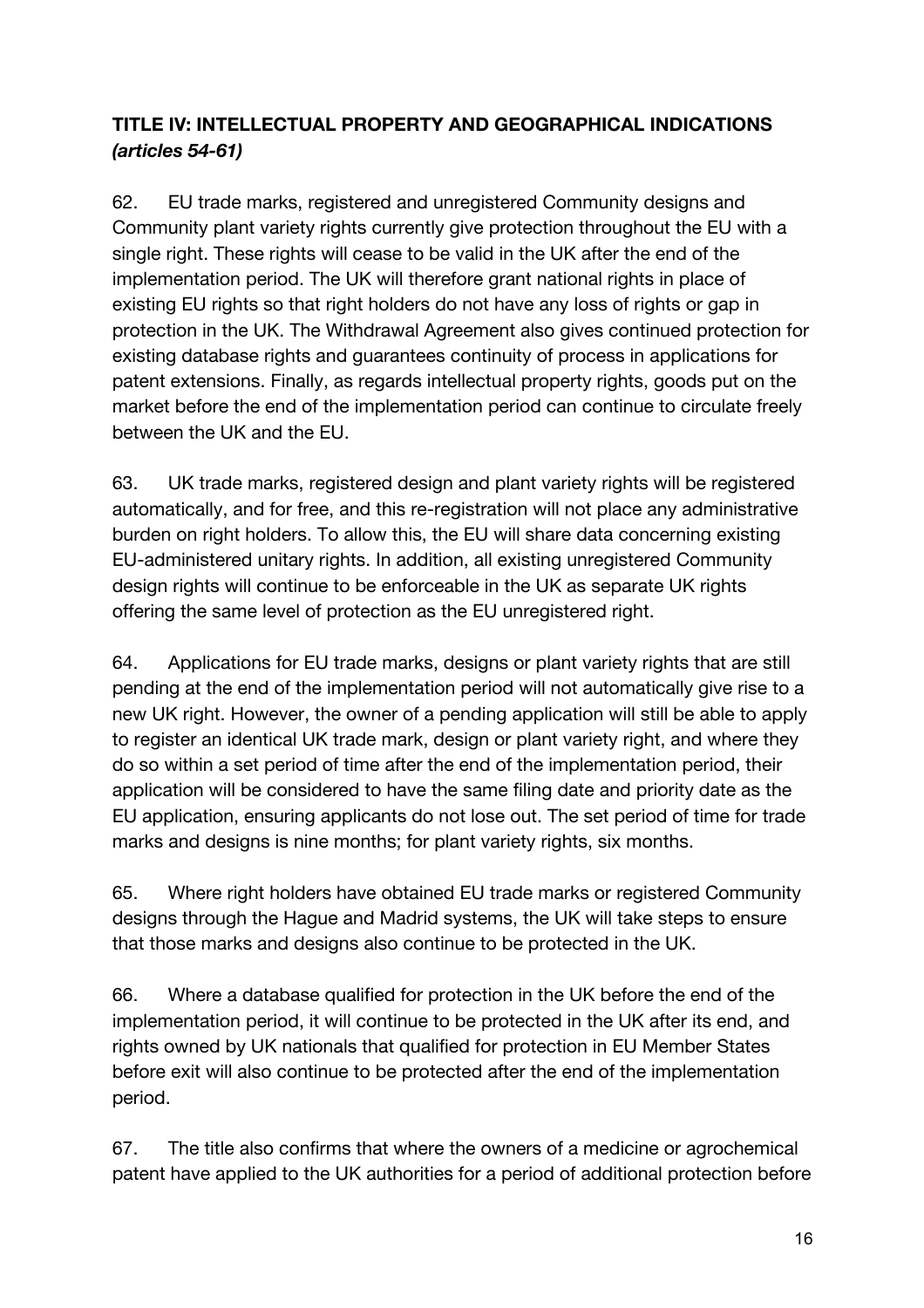the end of the implementation period, that application will be considered in line with the current procedure and that the level of protection provided will be the same as prescribed under the EU regulations.

68. With respect to Geographical Indications (GIs), this title sets out arrangements which mean that existing EU GIs will remain protected in the UK until the future economic relationship comes into effect and supersedes those arrangements. Existing UK GIs will continue to be protected by the current EU regime.

# **TITLE V: ONGOING POLICE AND JUDICIAL COOPERATION IN CRIMINAL MATTERS** *(articles 62-65)*

69. The title sets out how ongoing police cooperation and judicial cooperation in criminal matters would be brought to a close at the end of the implementation period to provide clarity for law enforcement authorities and the judiciary. For example, a request for evidence may be outstanding under a European Investigation Order or an individual may have been arrested, awaiting surrender under a European Arrest Warrant. These arrangements are without prejudice to what may be agreed in the future relationship.

70. The title specifies a 'trigger point' for each procedure listed. If this point is reached before the end of the implementation period, then the procedure will continue to completion. For the most part, this 'trigger point' is receipt of a request for information or assistance whereas some measures have specific 'trigger points'. For example, the title makes clear that a European Arrest Warrant will be seen to completion where a person has been arrested before the end of the implementation period.

71. To further facilitate winding down, the title specifies that the UK should have time-limited access to certain EU communications networks, information systems and databases after the end of the implementation period.

72. The title provides clarity on the continued application of the two EU Directives on procedural rights in criminal proceedings in which the UK currently participates (the right to interpretation and translation in criminal proceedings and the right to information in criminal proceedings). These Directives will continue to apply to ongoing European Arrest Warrant procedures being wound down under the title.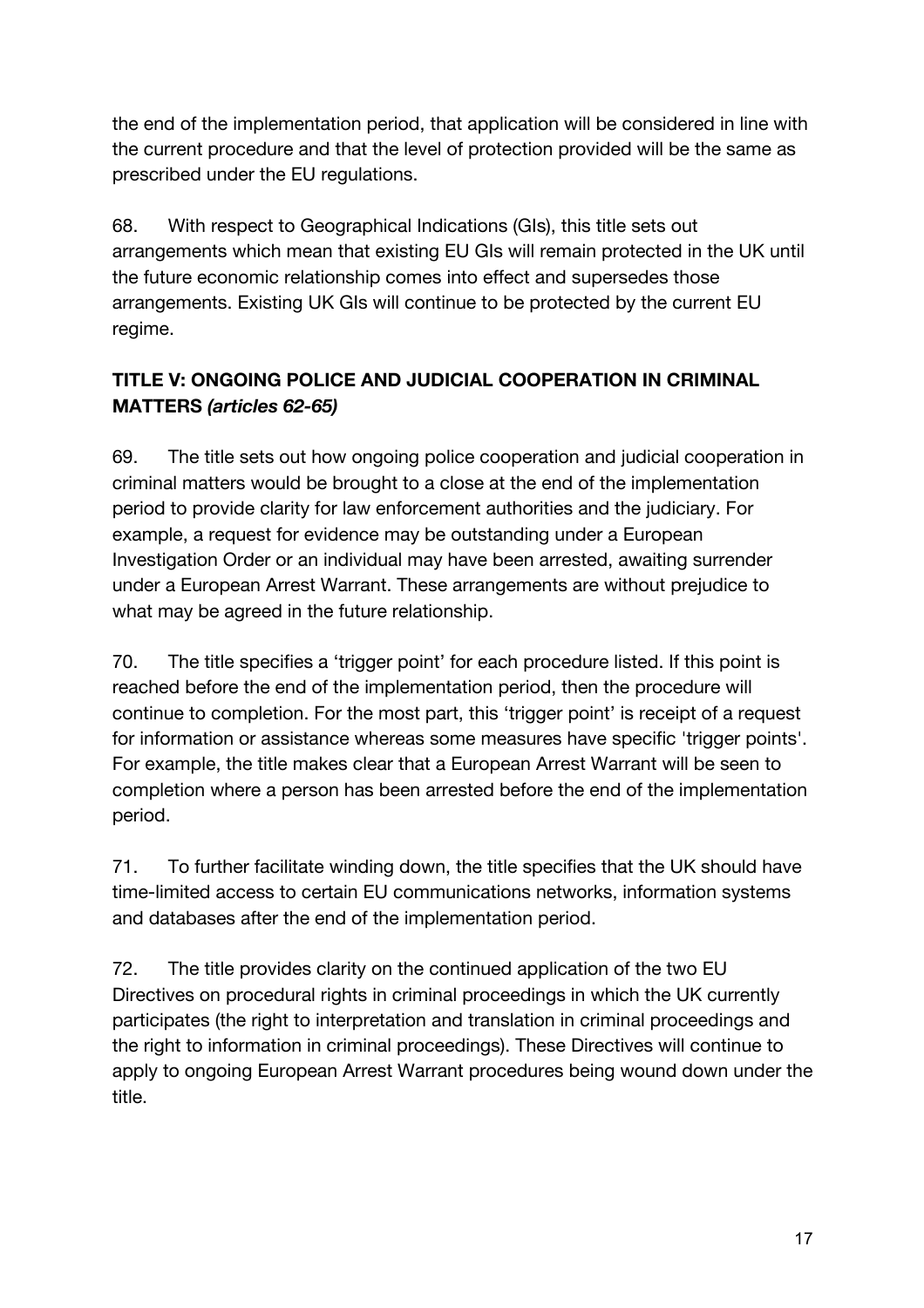# **TITLE VI: ONGOING JUDICIAL COOPERATION IN CIVIL AND COMMERCIAL MATTERS** *(articles 66-69)*

73. The title provides for the continuation of cooperation on cross-border civil and commercial proceedings underway at the end of the implementation period.

74. The rules on applicable law in contractual obligations will continue to apply to contracts entered into before the end of the implementation period. In respect of non-contractual obligations, EU rules on applicable law will continue to apply if the event giving rise to damage occurred before the end of the implementation period. EU rules on jurisdiction will apply to cases commenced before the end of the implementation period and related proceedings. This applies to proceedings concerning civil and commercial matters including Community intellectual property rights, data protection and posting of workers, family matters and maintenance.

75. The rules on recognition and enforcement of judgments will apply to crossborder civil and commercial, family and maintenance cases that are commenced before the end of the implementation period and court settlements and authentic instruments finalised before that point.

76. EU rules on insolvency proceedings will apply to main proceedings, secondary proceedings and subsidiary actions where the relevant main proceedings are started before the end of the implementation period.

77. Where applications and requests for information in cross-border parental responsibility and maintenance cases are received before the end of the implementation period, cooperation between the relevant authorities will continue.

78. EU rules on service of documents will apply to legal documents received for service before the end of the implementation period, even if service actually takes place after that point. Similarly, EU rules on the taking of evidence will apply to requests received even if the evidence is not actually taken until afterwards. Rules governing the European Judicial Network will also continue to apply to requests for information received before the end of the implementation period.

79. The title clarifies arrangements in relation to recognition of protection measures in civil matters, other mechanisms such as the EU small claims procedure, legal aid, mediation in civil disputes and on arrangements for compensation for victims of crime.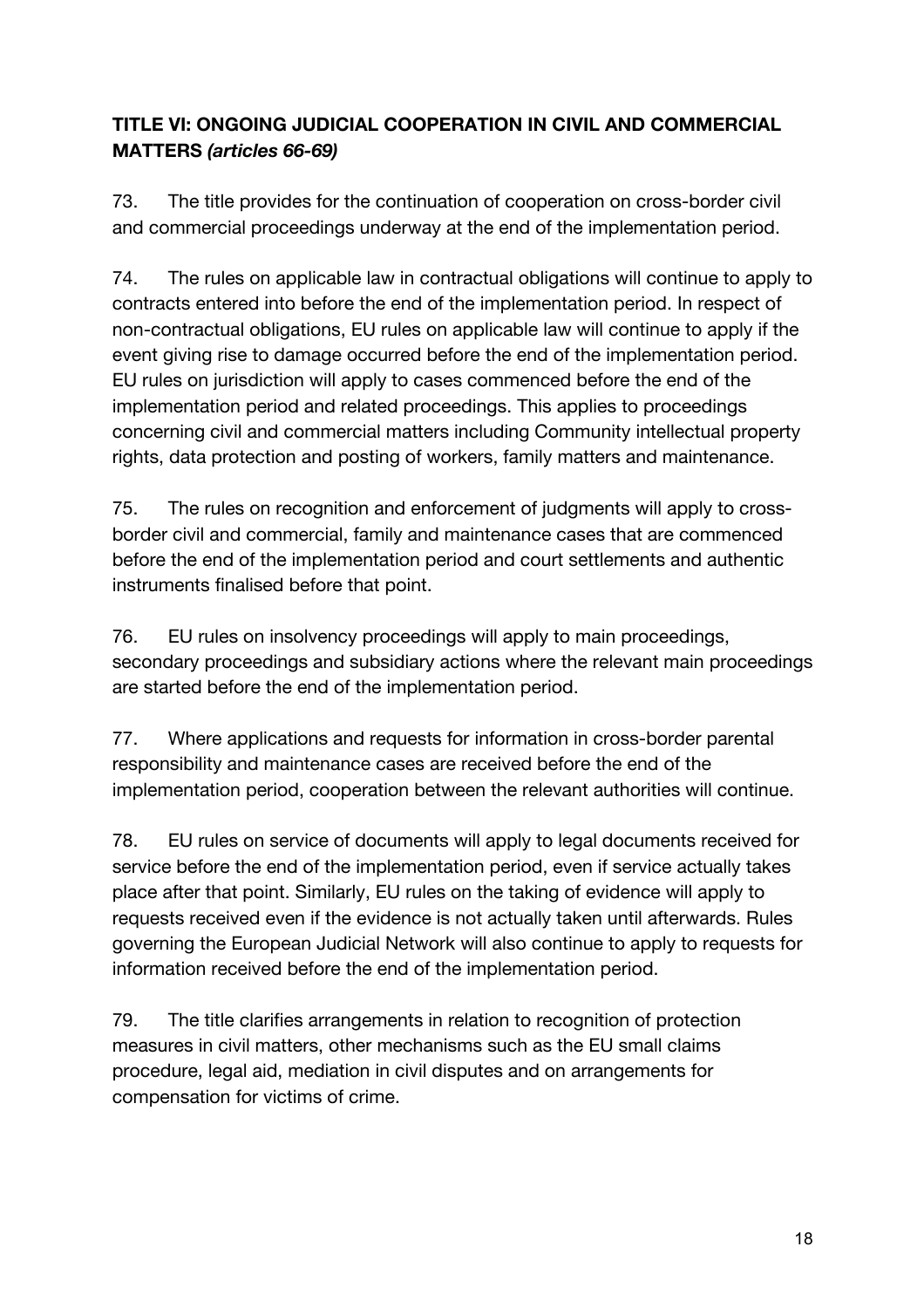# **TITLE VII: DATA AND INFORMATION PROCESSED OR OBTAINED BEFORE THE END OF THE TRANSITION PERIOD, OR ON THE BASIS OF THIS AGREEMENT** *(articles 70-74)*

80. The UK and the EU have exchanged data and information for a range of purposes. This includes personal data, data subject to specific rules, and classified information. It is important that data and information exchanged between the UK and the EU before the end of the implementation period or processed on the basis of the Withdrawal Agreement (the "stock" of data), is protected appropriately after the UK's withdrawal from the EU. This title of the Withdrawal Agreement sets out these protections.

81. The "stock" of personal data will continue to be protected to high standards. During the implementation period, EU law will continue to apply. The EU has an established mechanism to facilitate the free flow of personal data to countries outside the EU. The European Commission can make "Adequacy Decisions" that find that a third country provides an adequate level of protection for personal data. The UK is seeking Adequacy Decisions to allow for the continued free flow of personal data from the EU to the UK as part of its future relationship with the EU. The outline Political Declaration on the future relationship published alongside the draft Withdrawal Agreement sets out that the EU will begin its assessment of the UK with a view to adopting Adequacy Decisions by the end of the implementation period. In the same timeframe, the United Kingdom will take steps to ensure comparable facilitation of personal data flows to the Union.

82. EU law will continue to apply to the "stock" of personal data until Adequacy Decisions have been granted, after which time UK domestic rules on personal data protection will apply. In the unlikely event the UK subsequently lost those Adequacy Decisions, the UK would apply data protection standards which are "essentially equivalent" to those in the EU and the "stock" of personal data would be held in accordance with UK domestic law.

83. UK authorities, official bodies and certain contracting entities will continue to apply specific and sectoral provisions in Union law (confidential treatment, restriction of use, storage limitation and requirement to erase) on non-personal data and information received before the end of the implementation period, or obtained on the basis of the Withdrawal Agreement.

84. The EU will ensure that UK data and information transferred to the EU before the end of the implementation period, or under the provisions of the Withdrawal Agreement, is not treated differently on the sole grounds that the UK is no longer a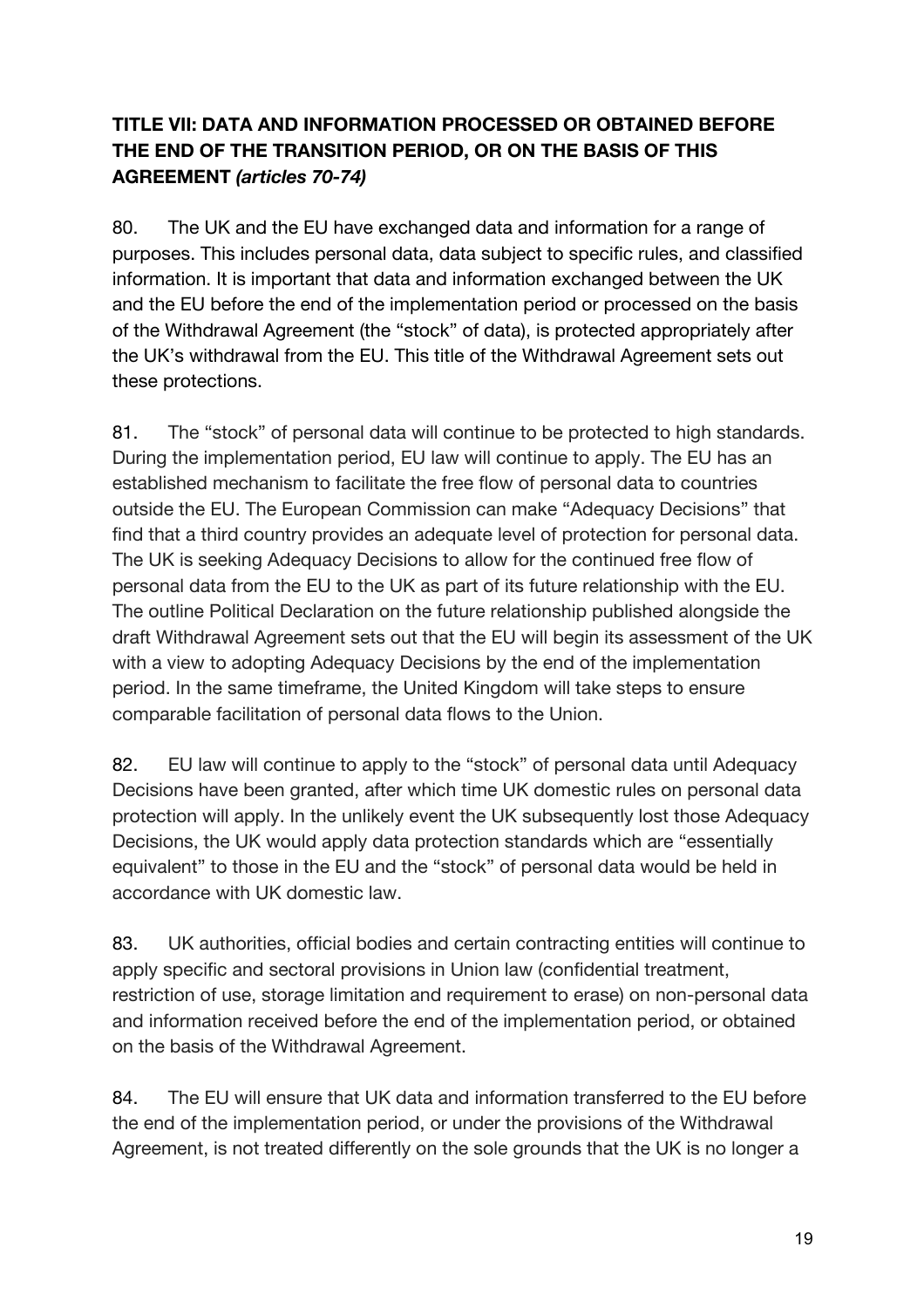Member State. As such, UK data and information will continue to be protected to high standards.

85. The UK and the EU will ensure that UK and EU classified information held by either the UK or the EU at the end of the implementation period or obtained under the provisions of the Withdrawal Agreement will continue to be protected in accordance with the provisions of Union law. The UK will continue to comply with obligations under Union law on industrial security in relation to classified contracts being tendered before the end of the implementation period. The UK must continue to abide by the current conditions of use for EU approved cryptographic products and ensure that certain EU approved cryptographic products in the UK are not transferred to a third country.

# **TITLE VIII: ONGOING PUBLIC PROCUREMENT AND SIMILAR PROCEDURES**  *(articles 75-78)*

86. EU procurement rules, which are currently implemented in domestic regulations, will continue to apply to public procurement and similar procedures which are ongoing at the end of the implementation period. The rules cover the procedures for the award of public contracts for works, services and supplies, utilities contracts, concessions contracts and non-exempted defence and security contracts above the relevant EU financial threshold values.

87. The title outlines which rules will continue to apply, confirms that particular types of procurements are covered and defines when a procurement procedure is ongoing. The Withdrawal Agreement also contains a commitment by the UK and the EU to continue applying the non-discrimination principle, which prohibits discrimination against suppliers on the grounds of nationality.

88. The current EU review and remedies rules will also continue to apply to breaches of the procurement rules in respect of ongoing procurement procedures.

89. The UK procuring authorities will continue to use the EU's online certification database for up to nine months after the end of the implementation period for ongoing procurement procedures.

#### **TITLE IX: EURATOM RELATED ISSUES** *(articles 79-85)*

90. This title resolves separation issues related to the UK's withdrawal from the Treaty of the European Atomic Energy Community ('Euratom') at the same time as the UK's withdrawal from the EU. It clarifies the UK's responsibilities in relation to certain types of nuclear materials and radioactive waste after exit, makes provision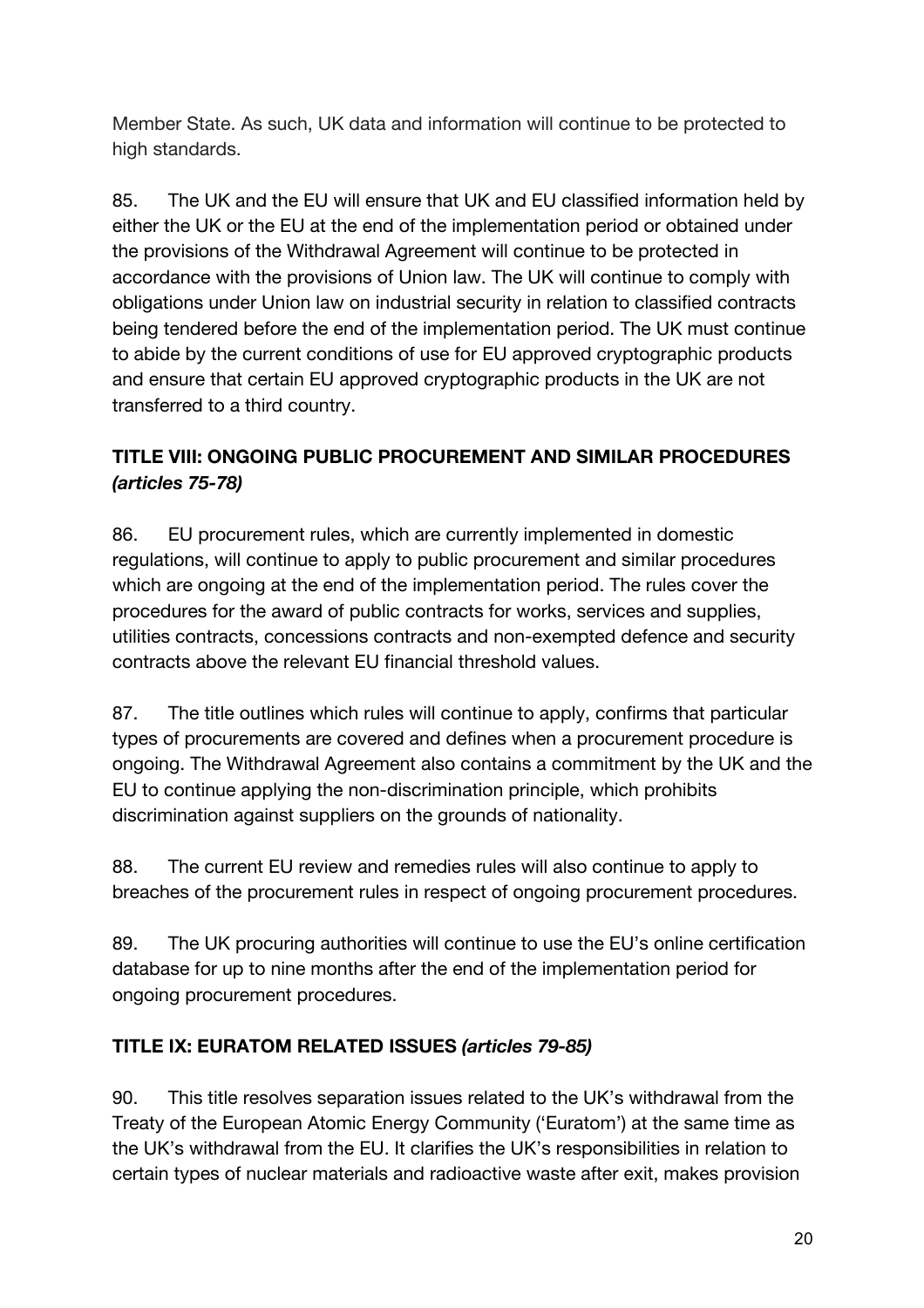in respect of the ownership of special fissile material located in the UK, and provides for the transfer of specified Euratom equipment and responsibilities to the UK at the end of the implementation period.

91. At the end of the implementation period, the UK will have sole responsibility for ensuring that all nuclear materials that were covered by the Euratom Treaty, and are present in the UK, are handled in accordance with the UK's obligations under relevant international treaties and conventions. The UK will also be responsible for ensuring that, where Euratom has specific obligations in relation to nuclear equipment, material or other nuclear items present in the UK under agreements that Euratom has with third countries or international organisations, the UK will ensure the obligation continues to be fulfilled.

92. The title also confirms that the UK will implement a nuclear safeguards regime that offers equivalent coverage and effectiveness to that currently provided in the UK by Euratom. After the implementation period has ended the UK will retain ultimate responsibility for spent fuel and radioactive waste that was generated in the UK but is now being held in another Member State.

93. This title clarifies the ownership of special fissile material, such as highly enriched uranium and plutonium, located in the UK at the end of the implementation period. It sets out certain residual rights that Euratom will have where such materials are owned by a person or undertaking based in an EU Member State.

94. The agreement confirms that at the end of the implementation period Euratom will transfer ownership of its equipment and other property relating to the provision of safeguards. This will become the property of the UK. Details of this are set out in Annex V.

# **TITLE X: UNION JUDICIAL AND ADMINISTRATIVE PROCEDURES** *(articles 86- 97)*

# **CHAPTER 1: JUDICIAL PROCEDURES** *(articles 86-91)*

95. This chapter sets out how the UK's involvement in the EU's judicial procedures should be wound down and the rights of the UK to participate in CJEU cases after the end of the implementation period.

96. Cases pending before the CJEU at the end of the implementation period, brought by or against the UK, or referred by a UK court, will be able to continue to a final resolution providing legal certainty for individuals and businesses involved in or affected by these cases. In this context, a 'pending case' is a case that is registered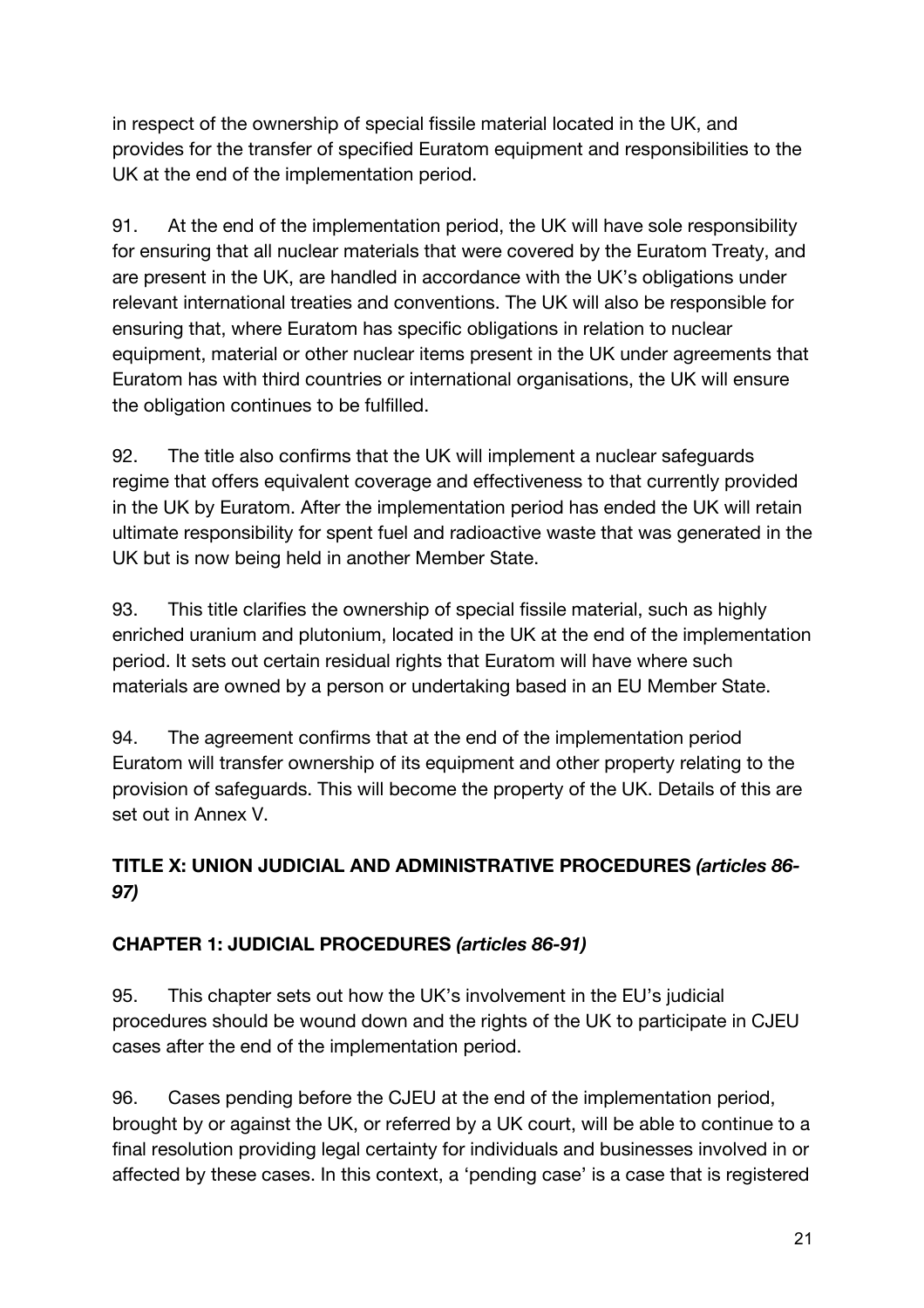at the CJEU before the end of the implementation period. The UK will be able to continue any proceedings it has before the CJEU seeking to challenge the validity of EU acts or measures.

97. The Withdrawal Agreement allows for the European Commission to bring infraction cases against the UK for up to four years after the end of the implementation period for failures to comply with EU law prior to the end of the implementation period. In addition, where an administration decision has been made after the end of the implementation period which requires UK action and this is not taken, then the European Commission may bring that matter before the CJEU for up to four years following the relevant decision. Appropriate arrangements are also made for the UK to maintain intervention rights in direct actions and to participate in preliminary reference proceedings before the CJEU.

98. UK qualified lawyers will be able to continue to represent clients in all cases pending before the CJEU at the end of the implementation period until final resolution of that case. They will also be able to act wherever the UK is permitted to intervene or participate in CJEU proceedings. The normal rules of the CJEU will apply to any proceedings caught by the title, and resulting decisions from the CJEU will be binding and enforceable in the UK.

# **CHAPTER 2: ADMINISTRATIVE PROCEDURES** *(articles 92-97)*

99. This chapter explains how EU administrative procedures, such as competition or state aid, which are ongoing at the end of the implementation period will be dealt with; which procedures can be started after the end of the implementation period in relation to facts that occurred before its end; and the applicable procedural rules and enforceability of resultant decisions.

100. The chapter provides arrangements for the continuation of administrative procedures that are ongoing at EU level at the end of the implementation period, and clarity on the cut-off point at which different types of procedures will be considered ongoing. It also sets out how the UK will be notified of ongoing procedures.

101. For up to four years from the end of the implementation period, the EU will be able to bring a case against the UK on facts arising before the end of the implementation period but which may come to light after the end of the implementation period that relate to alleged illegal state aid and investigations by the European Anti-Fraud Office (OLAF). The EU will also be able to bring a case in relation to certain customs debts arising after the end of the implementation period.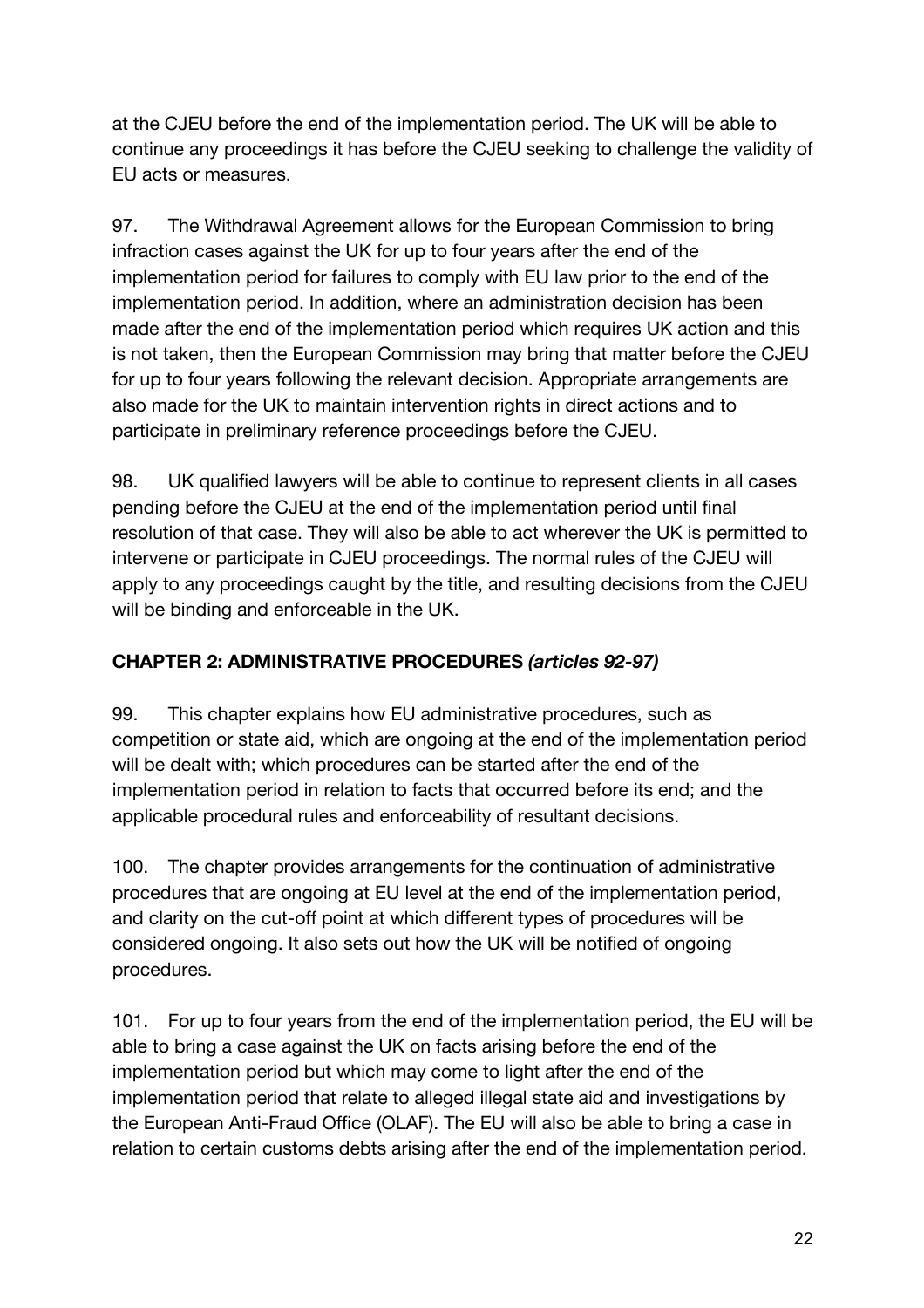102. EU decisions adopted before the end of the implementation period, or adopted in the procedures referred to in this chapter, will be binding in the UK and on the UK, or on an individual or business, as appropriate. EU decisions can be appealed in the usual way and will be reviewed exclusively by the CJEU. UK lawyers will have the same rights as lawyers in EU Member States to represent their clients in these administrative procedures and the CJEU where it reviews decisions made in the procedures. Similarly, UK nationals authorised to represent their clients before the European Union Intellectual Property Office will be able to continue to do so in procedures that started before the end of the implementation period.

103. The chapter sets out the technical arrangements for completion of ongoing examinations before the Community Plant Variety Office, and arrangements for the orderly winding down of UK involvement in certain climate schemes where compliance deadlines extend beyond the end of the implementation period.

# **TITLE XI: ADMINISTRATIVE COOPERATION PROCEDURES BETWEEN MEMBER STATES AND THE UNITED KINGDOM** *(articles 98-100)*

104. This title allows for ongoing administrative cooperation on tax and customs matters, including access to the EU systems involved, after the end of the implementation period. It includes provisions for sharing information on transactions that occurred before the end of the implementation period or that are covered by Titles II and III on Ongoing Customs Procedures and Ongoing Value Added Tax and Excise Duty Matters.

105. The UK and other Member States may continue to share information and undertake administrative cooperation, for a period of three years, for customs movements that took place before the end of the implementation period without prejudice to our future arrangements. The Withdrawal Agreement also sets out arrangements for the sharing of information and administrative cooperation between the UK and other Member States, for a period of four years, in respect of VAT transactions and excise movements that took place before the end of the implementation period.

106. The UK and the EU will continue to cooperate on customs debts, tax and duty debts that become due before the end of the implementation period, both for debts where the transactions took place before the end of the implementation period but where the amounts became due after that period, and in relation to debts arising from transactions covered by the tax and excise goods articles in the Withdrawal Agreement.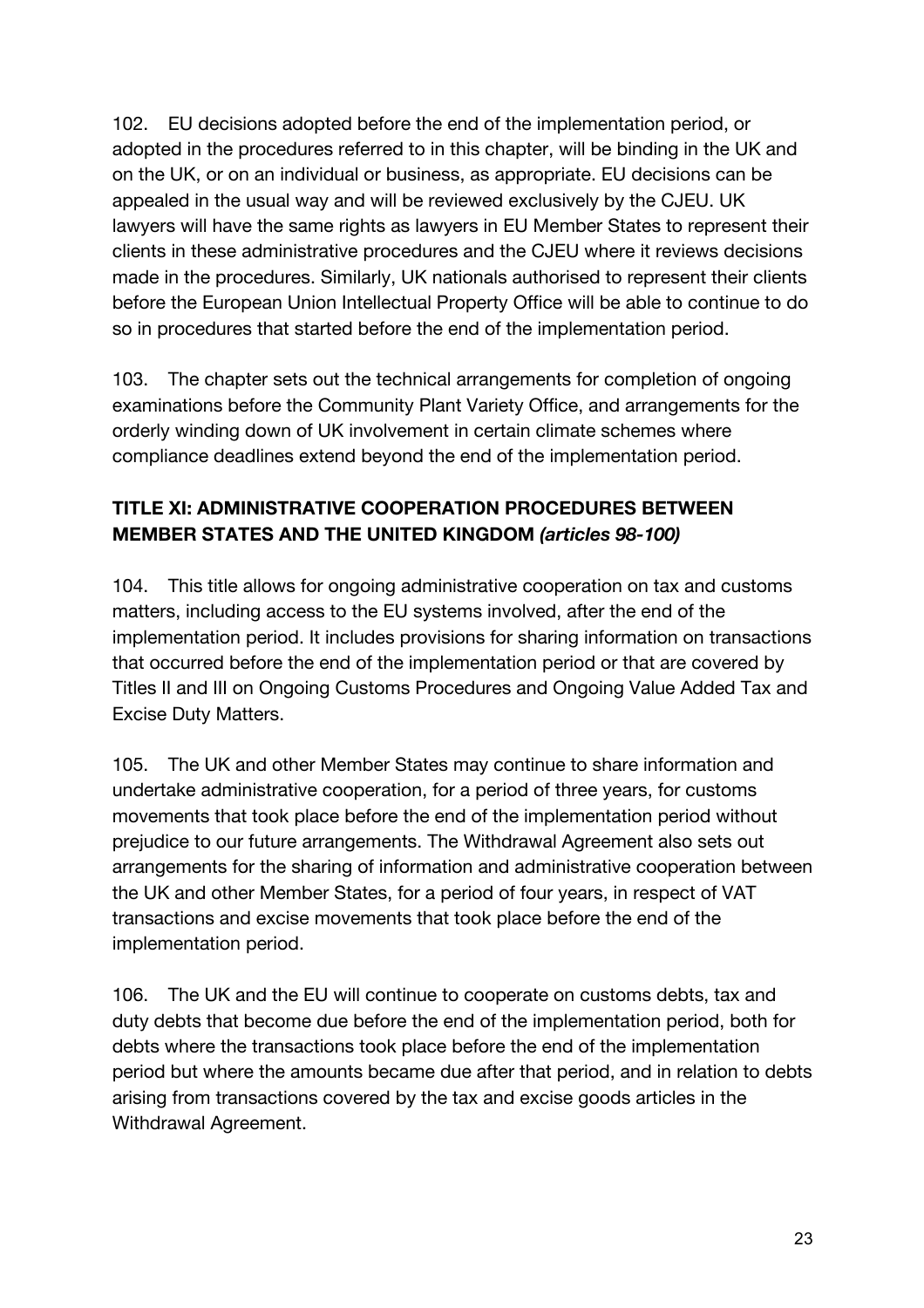# **TITLE XII: PRIVILEGES AND IMMUNITIES (P&I)** *(articles 101-119)*

107. This title makes arrangements for certain privileges and immunities for EU institutions to continue to apply to the ongoing functions of the Union in relation to the UK after the implementation period. An arrangement which closely mirrors the existing privileges and immunities will apply to activities that are agreed under the Withdrawal Agreement. In broad terms, immunity for official actions taken by UK and EU representatives before the end of the implementation period will also be preserved.

108. These measures provide the EU with certain protections and exemptions from domestic law, such as the inviolability of premises and exemption from certain taxation. Privileges and immunities are a standard feature of international law, and are generally considered necessary for the proper functioning of international organisations. The privileges and immunities granted to the EU are similar to the privileges and immunities afforded to other international organisations in the UK.

# **TITLE XIII: OTHER ISSUES RELATING TO THE FUNCTIONING OF THE INSTITUTIONS, BODIES, OFFICES AND AGENCIES OF THE UNION** *(articles 120-125)*

109. The title provides for a range of miscellaneous institutional issues as well as continuity of the operating conditions for the European Central Bank's (ECB) and European Investment Bank's (EIB) residual activity in the UK at the end of the implementation period.

110. The UK will continue to respect that EU officials and representatives are bound by an obligation of professional secrecy and discretion in relation to information they have obtained prior to exit and during the implementation period.

111. The title also deals with the EU's access to documents regime in relation to documents obtained by both parties before the implementation period or under the terms of the Withdrawal Agreement. The UK will continue to have protections equivalent to a Member State when the EU is considering whether to disclose a document that it has obtained which originates from the UK.

112. The UK will remain bound by the European Schools Convention and the European Schools Regulations on Accredited European Schools until 31 August 2021. This means that the UK will continue to second teachers to work in the system for this period and that the UK-based Accredited European School can continue to teach the European Schools' curriculum and offer the European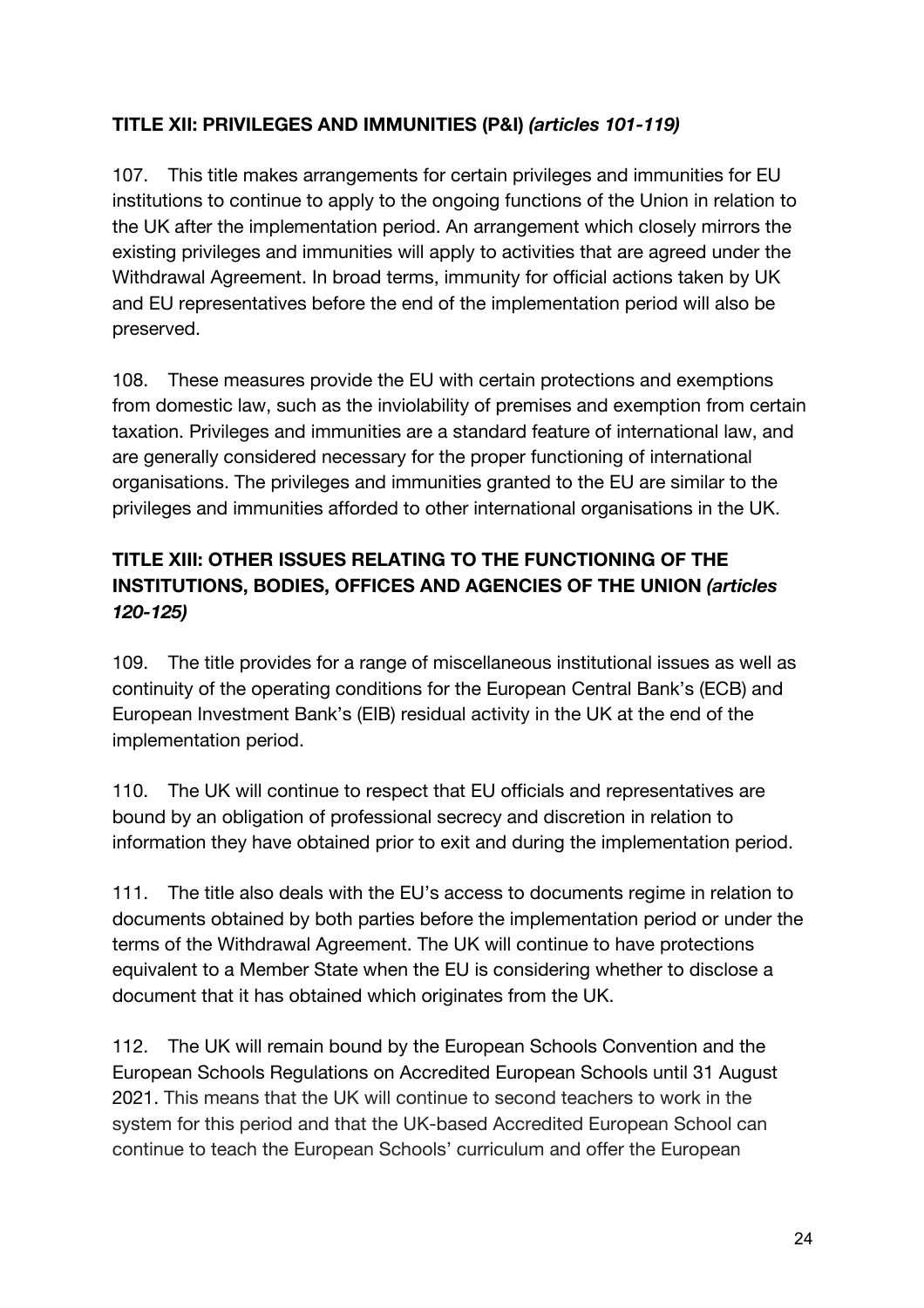Baccalaureate until the end of the 2020-21 academic year if it receives renewed accreditation from the European School Board of Governors.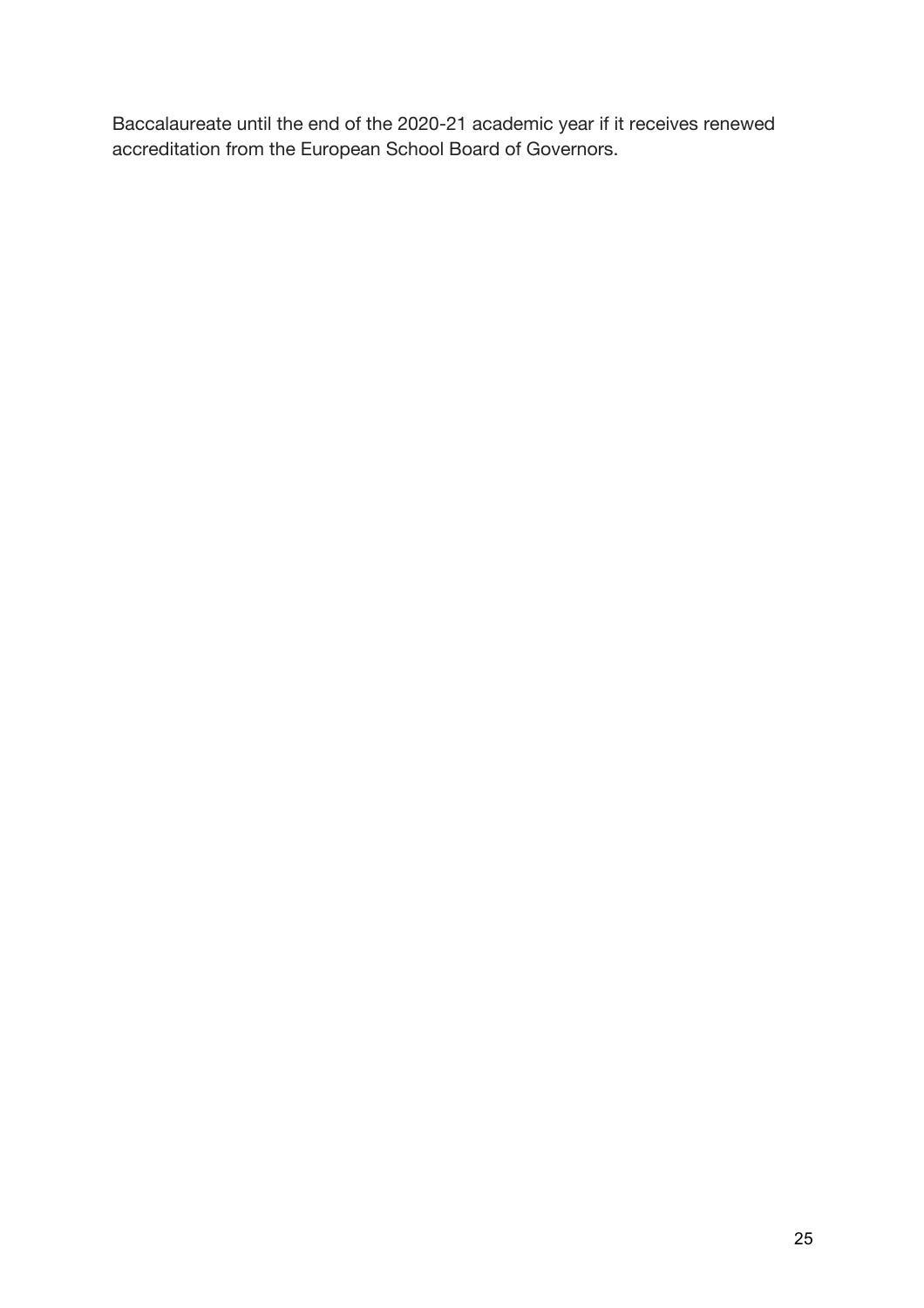# **PART FOUR: IMPLEMENTATION (TRANSITION) PERIOD** *(articles 126-132)*

#### **Summary**

113. The UK has secured a time-limited implementation period until 31 December 2020. During this time common rules will remain in place with EU law continuing to apply in the UK subject to the terms set out in the Withdrawal Agreement. This will mean that businesses will be able to trade on the same terms as they do now. The agreement is of mutual benefit, building an important bridge to our future relationship, and giving citizens and businesses in both the UK and the EU the time and confidence they need to plan for the UK's future relationship with the EU.

#### **What does part four cover:**

#### **Time-limited**

114. Part four of the Withdrawal Agreement sets out the scope of the implementation period (referred to in the treaty as the 'transition period'), and how it will function. This period of continuity will last from the moment of exit until 31 December 2020. The Withdrawal Agreement provides that during this period the UK will no longer be a member of the EU, but will be treated as such under Union law unless otherwise specified. This means that during this time EU law and EU supervision and enforcement arrangements will continue to apply to the UK. At the end of the implementation period, the current application of common rules will come to an end, as will the existing arrangements under which EU law applies in the UK.

#### **Common Foreign and Security Policy**

115. The Withdrawal Agreement provides for the possibility of the future relationship in the areas of foreign policy, defence and security to come into effect during the implementation period, reflecting the unique nature of the EU's Common Foreign and Security Policy and Common Security and Defence Policy in the Treaties. If an agreement on the future relationship in this area comes into effect during the implementation period, the relevant areas of existing EU law will cease to apply to the UK. In advance of that point, and in exceptional cases, the UK will be able to choose not to apply an EU foreign policy decision where it is not consistent with UK national policy. Where there is a need for coordination, the UK could be consulted on a case-by-case basis. The UK will not command or lead EU operations and missions, nor provide their headquarters.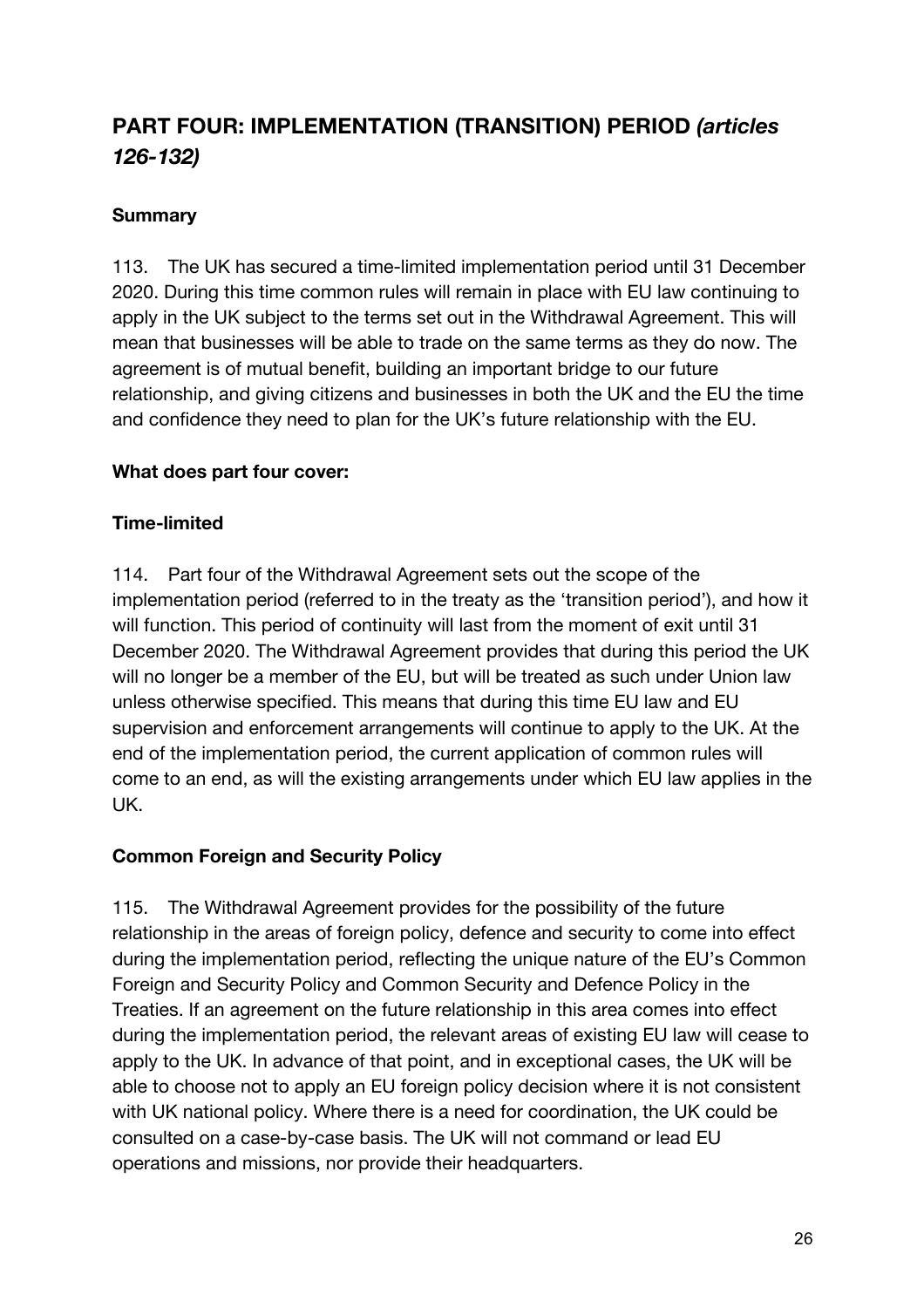#### **Security-Related Sensitive Information**

116. In exceptional circumstances, the UK may be excluded from certain exchanges of EU security-related sensitive information during the implementation period. This could only apply to a procedure or programme that continues to be implemented, or starts, after the end of the implementation period. The EU is required to notify the UK of any such exclusion.

#### **Participation**

117. The UK's involvement in EU institutions will reflect the fact that it is no longer a Member State. This means, for example, that participation in EU bodies and agencies will be on a case-by-case basis. The UK and the EU have, however, agreed that representatives or experts from the UK will be able to continue to attend certain EU meetings, and meetings of EU entities where representatives or experts of Member States take part. This is provided that the presence of the UK is necessary and is in the interests of the Union, or where the discussion concerns acts addressed to the UK and its citizens. In international bodies where the EU currently represents the UK, the EU may invite the UK to participate as part of its delegation, where the presence of the UK is necessary and is in the interest of the Union. Where the UK currently participates in international bodies in its own right it will continue to do so. The UK will also retain access to specific information systems and databases for the duration of the implementation period.

118. The UK will continue to participate in existing Justice and Home Affairs (JHA) measures during the implementation period that we have already opted into. The UK will also be able to opt in to measures that amend or replace these existing measures and can be invited to cooperate in new measures during this period.

119. During the implementation period, UK authorities will no longer act as leading authorities on behalf of the EU in respect of risk assessments, examinations, approvals and authorisation procedures.

#### **International agreements**

120. During the implementation period the UK and the EU have agreed that the UK will be treated as a Member State for the purposes of EU international agreements with third countries. The EU will notify third countries of this. This provides important continuity. In addition, during this period, the UK will be able to negotiate, sign and ratify new international agreements that come into effect after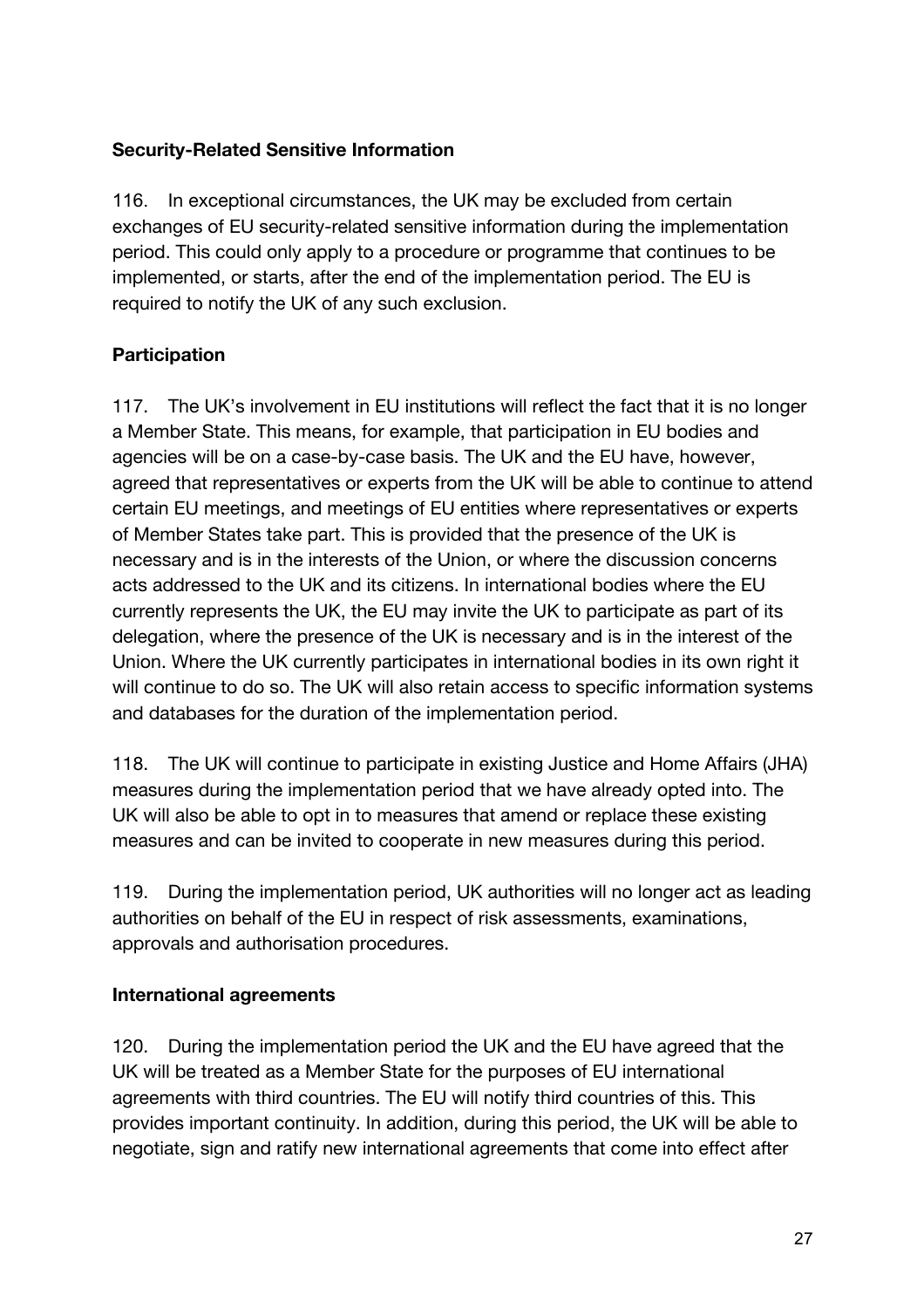the period ends. This will enable the UK to step out and take forward new trade deals with global partners.

# **Fisheries**

121. Specific arrangements are also made in relation to fishing opportunities, to enable a smooth transition to the new relationship between the UK and the EU. During the implementation period the UK's fisheries rules will be aligned with those of the EU and the UK's share of catch cannot be reduced. During the last year of the implementation period, the UK will be able to negotiate its own fishing opportunities for the following year. The UK and the EU intend to conclude a new fisheries agreement in time to determine fishing opportunities for the first year after the Implementation Period, in preparation for which during the Implementation Period the UK can be invited to form part of the EU's delegation in international negotiations.

#### **Potential extension of the implementation period**

122. The section on the Protocol for Northern Ireland describes the process if a potential extension of the implementation period beyond 31 December 2020 is sought. The Protocol allows the UK, having had regard to progress towards a subsequent agreement, to request an extension of the implementation period before 1 July 2020. If the full implementation of a future agreement to supersede the Protocol cannot be finalised by December 2020, the Protocol gives the UK a choice to either implement the Northern Ireland backstop or to seek an extension of the implementation period, affording flexibility as to the appropriate course of action at the time.

123. The mechanism to extend the implementation period is set out in part four of the Withdrawal Agreement. Extension would be decided by the UK-EU Joint Committee.

124. If the implementation period is extended the UK would cease to participate in the EU budget as if a Member State at the end of 2020, and the financial settlement in part five would continue to apply as agreed. Instead, the UK would make an appropriate financial contribution for the duration of the extension, reflecting its status in transition. The UK-EU Joint Committee would agree the amount and a schedule for making payments as part of the decision on extension, and the Government is committed to ensuring that this would represent a fair deal for UK taxpayers. The next generation of EU programmes are due to begin in 2021, and are currently under negotiation in the EU. The Government will make decisions on participation in specific programmes in light of these negotiations, the future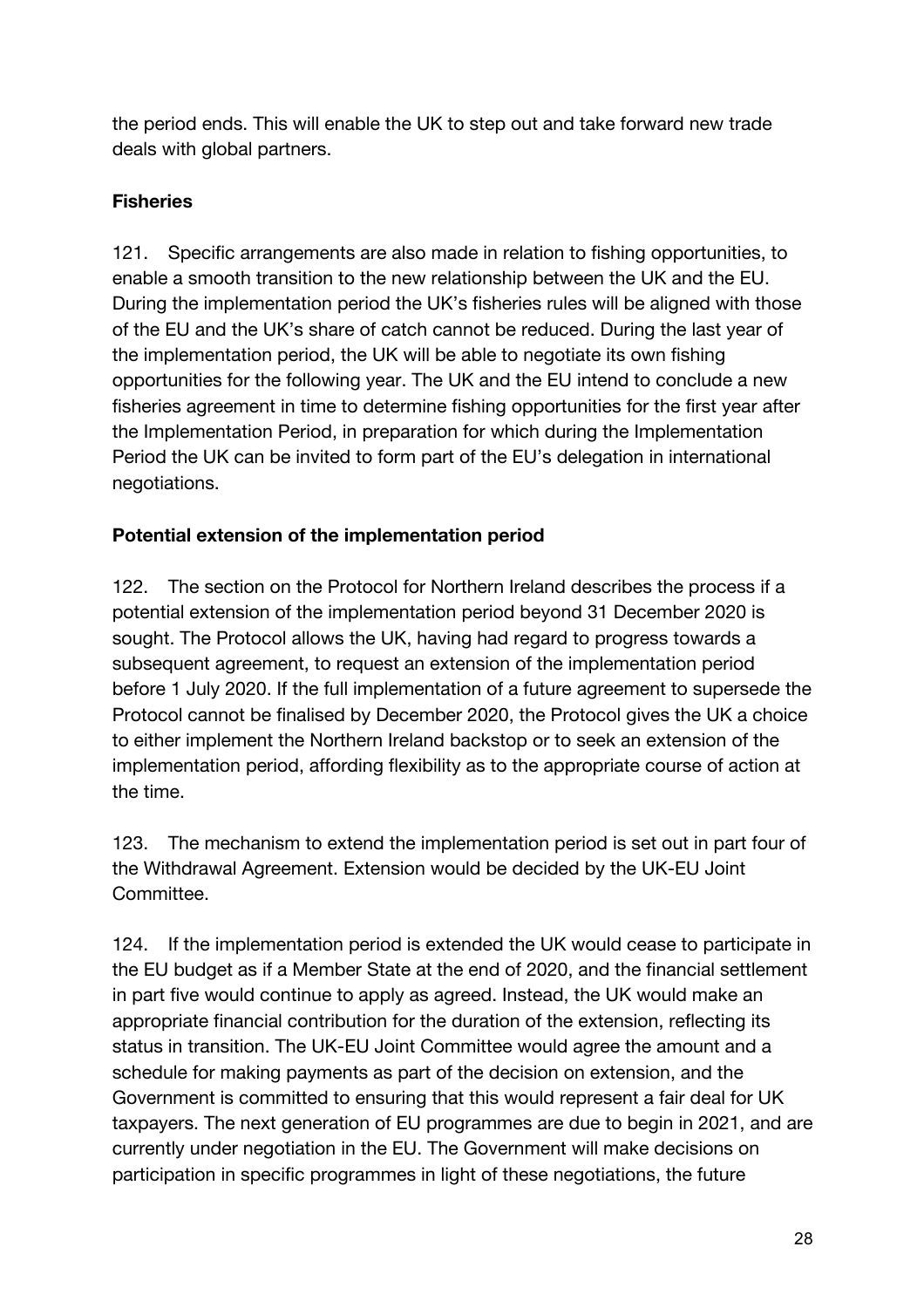relationship negotiations and UK priorities. In addition, the UK would not be part of the CAP during the extension, and the UK would be free to introduce a new agricultural policy providing the payments remain within certain agreed limits.

125. Other dates or periods referred to throughout the Withdrawal Agreement that are linked to the end of the implementation period would also need to be adapted should the implementation period be extended.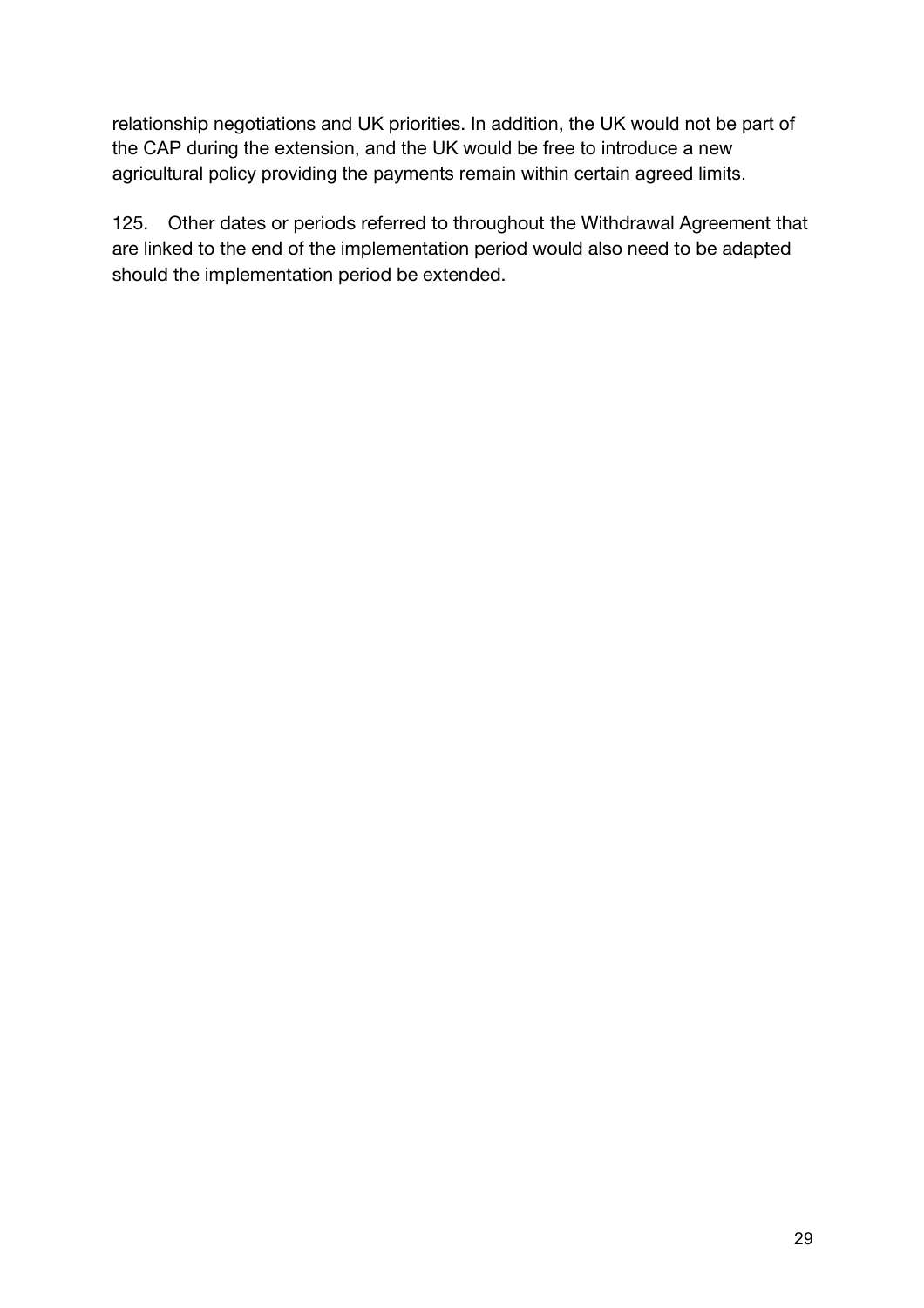# **PART FIVE: FINANCIAL SETTLEMENT** *(articles 133-157)*

# **Summary**

126. The Government has always been clear that any agreement on financial matters should represent a fair settlement of the UK's rights and obligations as a departing Member State, in accordance with the law and in the spirit of the UK's continuing partnership with the EU.

# **What does part five cover:**

127. The negotiated financial settlement covers the UK's financial commitments to the EU and the EU's financial commitments to the UK. The UK and the EU have reached agreement on the components of the settlement, the methodology for calculating the UK's share and the payment schedule.

128. Although the definitive value of the financial settlement will, by its nature, be dependent on future uncertain events, following the outline agreement on the financial settlement in December 2017 the Government used publicly available European Commission data to set out a reasonable central estimate of the settlement of £35-39 billion<sup>7</sup>. The National Audit Office (NAO) subsequently produced a report which concluded that this was a reasonable estimate $8$ .

# **Principles for the financial settlement**

129. The settlement is based on three agreed principles which ensure a fair deal for UK taxpayers:

a. The UK will not finance any commitments that do not require funding from Member States, and will receive a share of any financial benefits that would have fallen to it had it remained a Member State.

b. The agreement establishes the UK's share of the EU obligations in the settlement. For 2019-20, the share will be based on the current methodology for determining the UK's annual EU budget contributions. For payments after the end of the implementation period, it will be based on the UK's average share of EU contributions during the current Multiannual Financial

 <sup>7</sup> Correspondence from the Chancellor of the Exchequer to the Chair of the Treasury Select Committee relating to the UK's EU Withdrawal financial settlement, January 2018 Exiting the EU: the financial settlement, 20 April 2018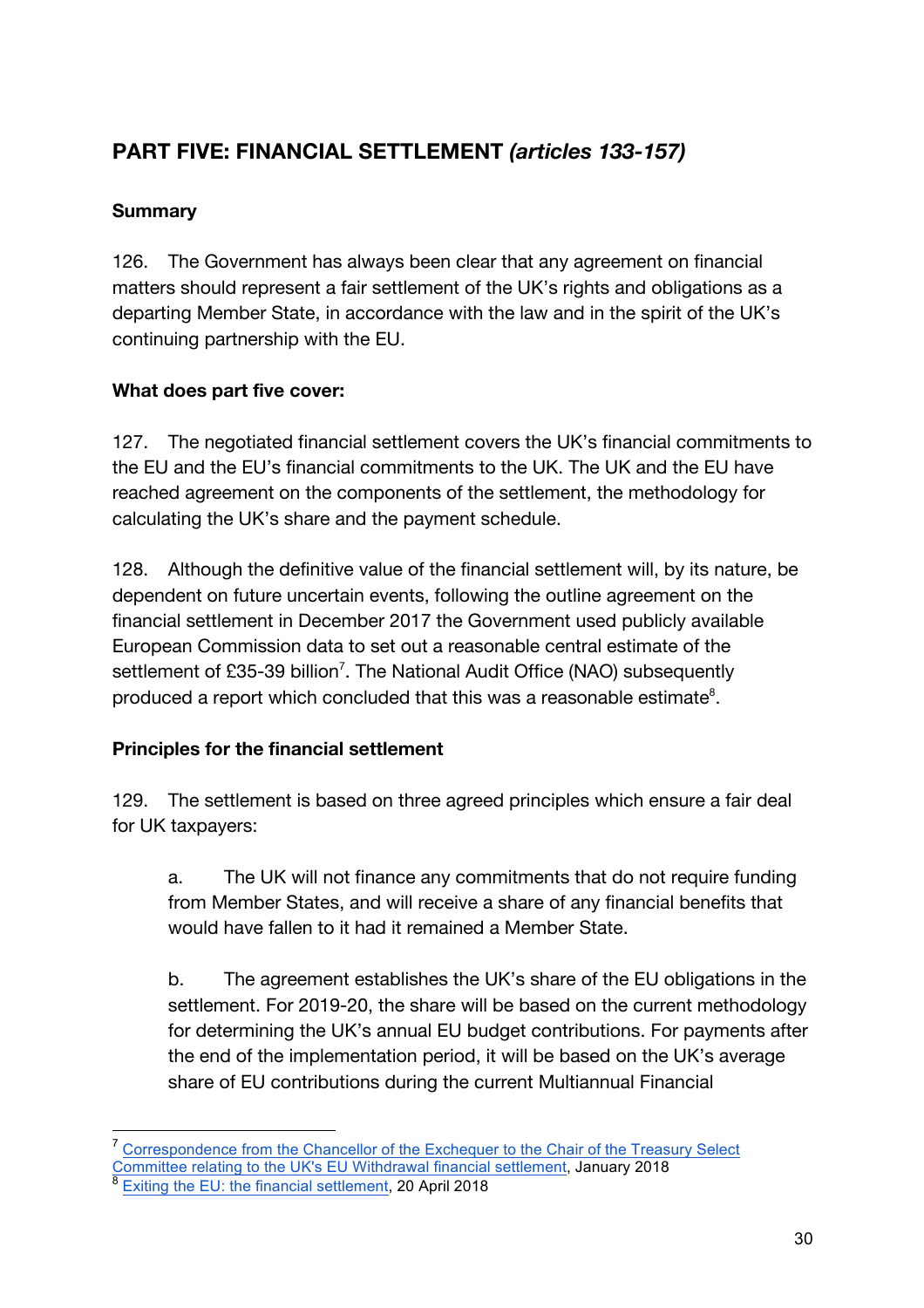Framework, in other words, the UK's share will be the average of its share of the EU budget (taking into account the rebate) over 2014-20.

c. The UK will only be required to make payments as they fall due. The UK will not be required to incur expenditure earlier than would have been the case had it remained a Member State. An exception can be made in a few specific cases where it might be in both sides' interests to settle these early. This is particularly relevant for pensions, where costs will decline steadily over a long-term period.

#### **Components of the financial settlement**

- 130. The financial settlement has three main components:
	- a. The UK will participate in the EU's annual budgets over 2019 and 2020, covering the implementation period and the remainder of the current Multiannual Financial Framework, and receive its fair share of receipts. The UK will also receive its rebate in 2019 and 2020.
	- b. The UK will pay its share of outstanding EU budget commitments as at the end of 2020, and again will get its fair share of receipts from those commitments.
	- c. The UK will its share of the liabilities as at the end of 2020, taking account of EU assets. Residual liabilities include the pensions and other employee benefits of the members and staff of the European institutions. The UK will contribute towards those pension rights accrued on or before 31 December 2020. Most contingent liabilities relate to guarantees on EU and European Investment Bank (EIB) financial operations, and are currently reported as having a remote probability of crystallising. The UK's EIB paid-in capital of almost €3.5 billion will be returned over 12 years, starting in 2019. The UK will also be reimbursed for its paid-in capital in the European Central Bank. The UK will also get a share of all fines imposed by the EU before the end of the implementation period, and any fines resulting from the processes described in the administrative procedures section of the Withdrawal Agreement.

131. Once the Withdrawal Agreement has been ratified, the terms of the negotiated financial settlement will become international commitments and displace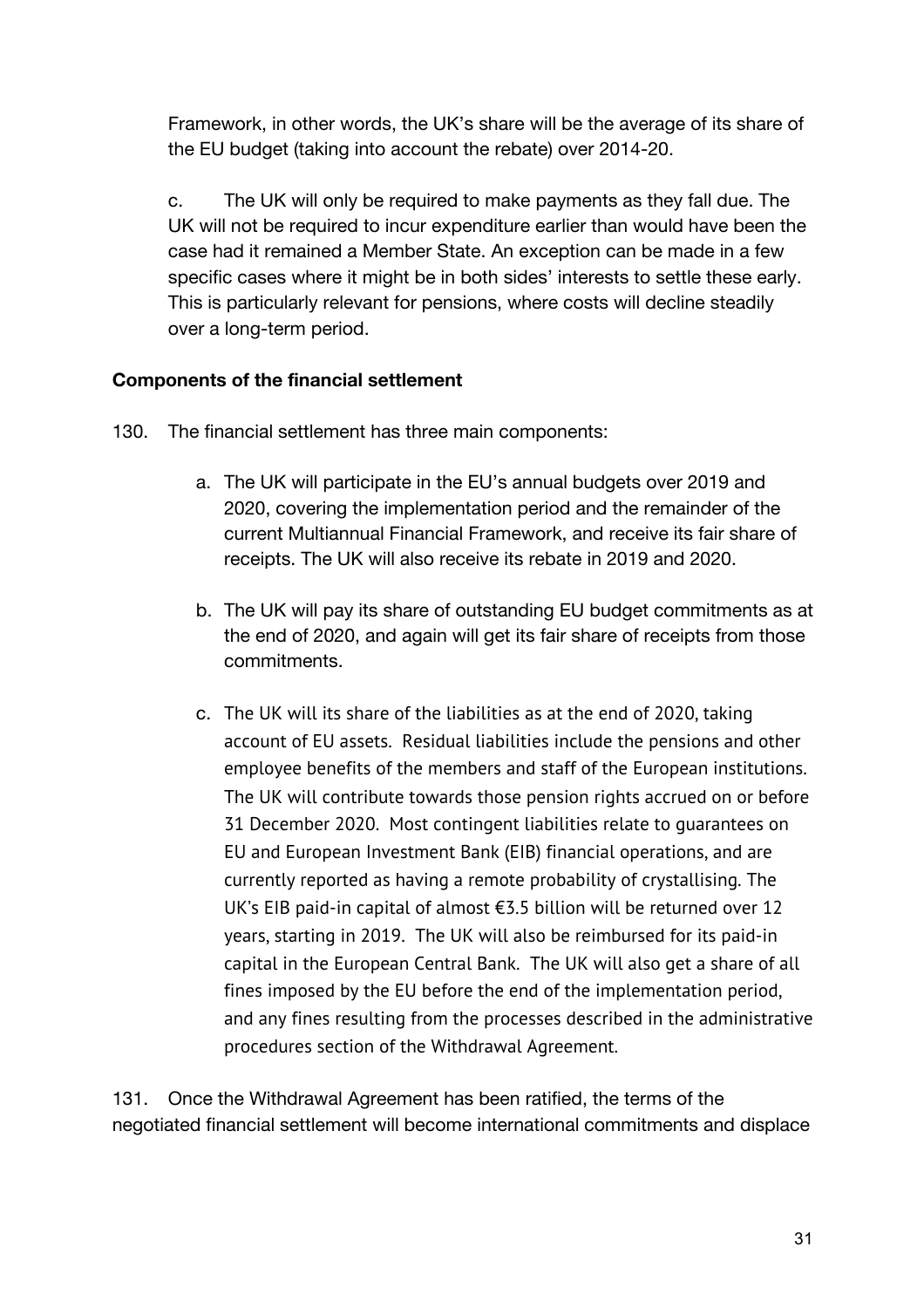the Government's guarantee given after the referendum $\degree$ . This commitment in the Withdrawal Agreement provides certainty to current recipients of EU funding, including farmers, businesses and academics, with the UK continuing to get receipts due under the current EU budget plan.

#### **Other bodies or organisations affected**

132. There are a number of areas where bodies or organisations have been established outside the EU Treaties through separate international agreements, but are managed by EU institutions or in close alignment with EU policies. The Withdrawal Agreement also makes provision for these to ensure that there is certainty on how they will be treated:

a. The UK will continue to participate in the current European Development Fund (EDF), which covers the same period as the 2014-20 budget plan. The majority of the current EDF has already been committed and forms part of the UK's overall commitment on Overseas Development Assistance, supporting low income countries. UK Overseas Territories will benefit from the current EDF until its closure, and from previous EDFs until their closure.

b. The UK will honour commitments it made for the EU Trust Funds and the Facility for Refugees in Turkey.

# **Process for making payments**

133. The Withdrawal Agreement includes a clear timeline for honouring mutual financial commitments, which includes the Commission providing information for upcoming UK payments and the payment plan for reimbursing the UK. The majority of financial commitments after the end of the implementation period will have reference dates of 30 June and 31 October each year. In advance of the reference dates, the EU will inform the UK of the required payments, which will be made in four equal monthly instalments for payments with a reference date of 30 June or eight equal monthly instalments for payments with a reference date of 31 October.

134. The Government has negotiated arrangements to provide assurance on payments made under the financial settlement. This includes the right to appoint auditors working on the Government's behalf to assure the implementation of the financial settlement. On the UK's request, the EU will provide these auditors with information and assistance to allow them to accomplish their task.

<sup>&</sup>lt;sup>9</sup> Further certainty on EU funding for hundreds of British projects, HM Government, 3 October 2016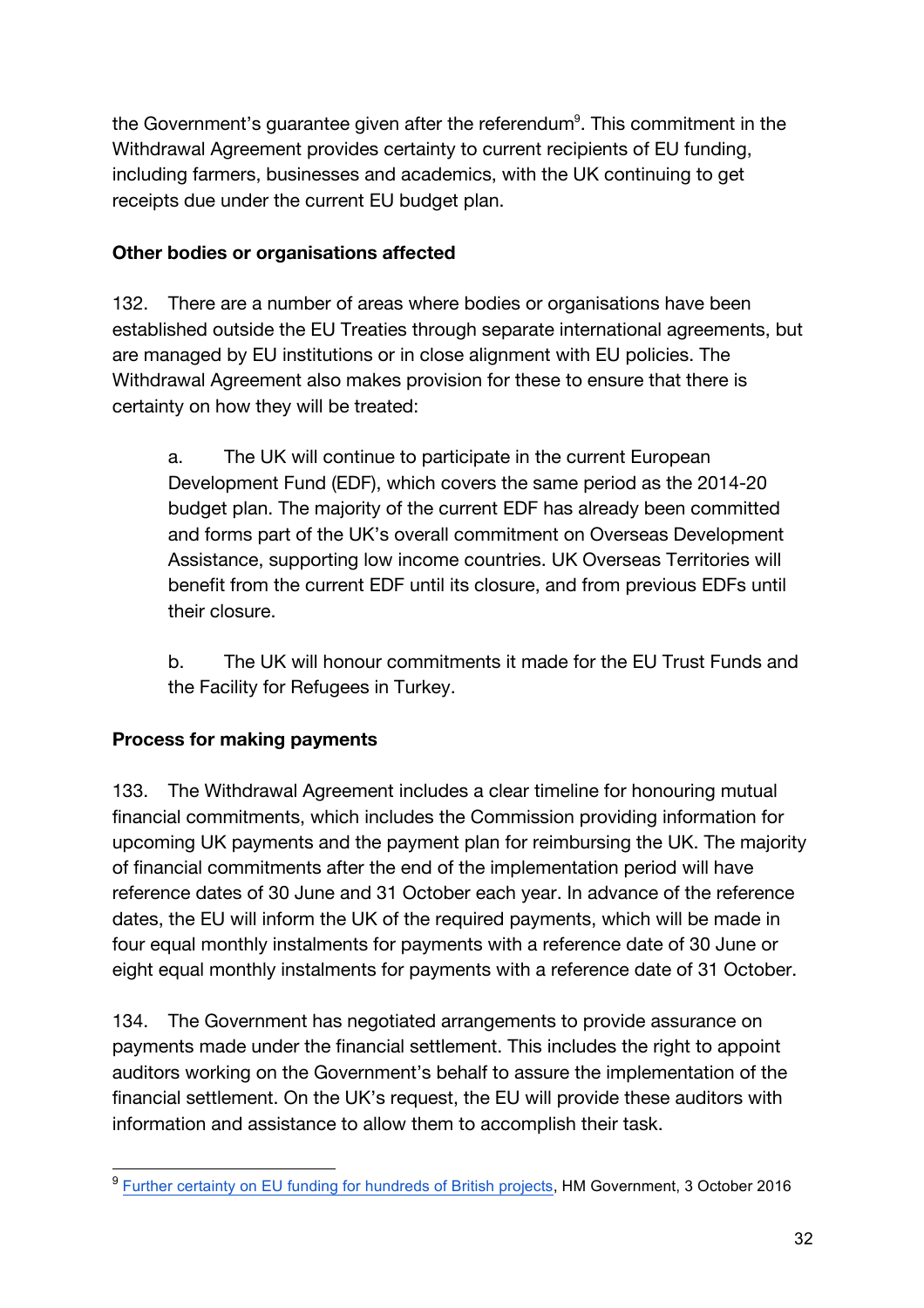135. In addition to the Joint Committee that governs the whole of the Withdrawal Agreement, there will be a specialised committee on the financial provisions cochaired by the UK and the EU, and bringing together experts from the UK and the EU. This committee will meet at least yearly, and support the Joint Committee to implement the provisions of the Withdrawal Agreement appropriately.

136. The Government currently lays an annual statement before Parliament on European Union Finances that presents information on our contributions and receipts. The Government will follow this best practice as it seeks to update Parliament and taxpayers on payments under the settlement.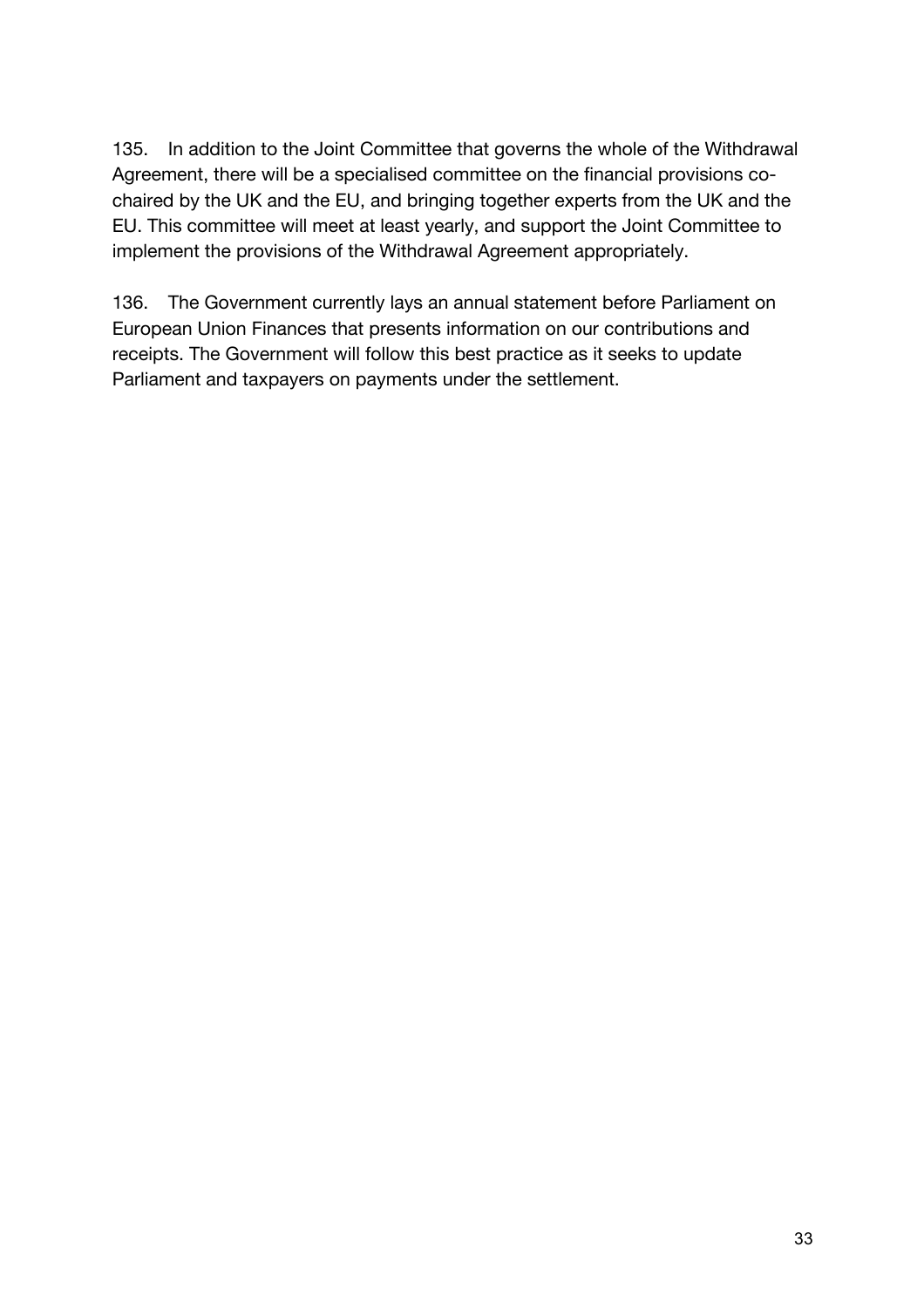# **PART SIX: INSTITUTIONAL AND FINAL PROVISIONS** *(articles 158- 185)*

# **Summary**

137. The Government has been clear that the Withdrawal Agreement should provide legal certainty and clarity to citizens, businesses and organisations. It is crucial that there is a shared understanding between the UK and the EU on what the Withdrawal Agreement means, how it will be upheld and how disputes will be handled. The UK has consistently maintained that any body making these decisions must be fair and balanced, working in the best interests of both the UK and the EU.

#### **What does part six cover:**

138. Part six sets out the procedures to provide for consistent interpretation of the Withdrawal Agreement, the institutional framework for the agreement and the procedure for settling disputes after the end of the implementation period.

#### **Consistent Interpretation and Application:**

139. As noted in the Citizens' Rights section, to ensure that there is consistent interpretation of the agreement on Citizens' Rights the title confirms that UK courts will be able to make preliminary references to the CJEU for a time-limited period with regard to the interpretation of the Citizens' Rights part of the Withdrawal Agreement. This will be for eight years from exit day for the issue of settled status and eight years from the end of the implementation period for all other Citizens' Rights provisions.

140. The title also sets out arrangements for the European Commission to make submissions to UK courts when they are considering the interpretation of the Withdrawal Agreement; for the UK to participate, and for UK lawyers to represent or assist parties, in relevant proceedings before the CJEU; and for senior UK judges to be able to maintain a dialogue with CJEU judges.

141. The title confirms the arrangements for the establishment of the independent monitoring authority (IMA) in the UK to oversee the implementation and application of the Citizens' Rights provisions in part two. In the EU, this monitoring function will be provided by the European Commission. It sets out reporting arrangements for the UK IMA and for the European Commission to report to the UK-EU Joint Committee (more detail below) on the application of the Citizens Rights' provisions within the UK and the EU respectively. It also provides for the Joint Committee to consider after eight years whether the IMA should be abolished.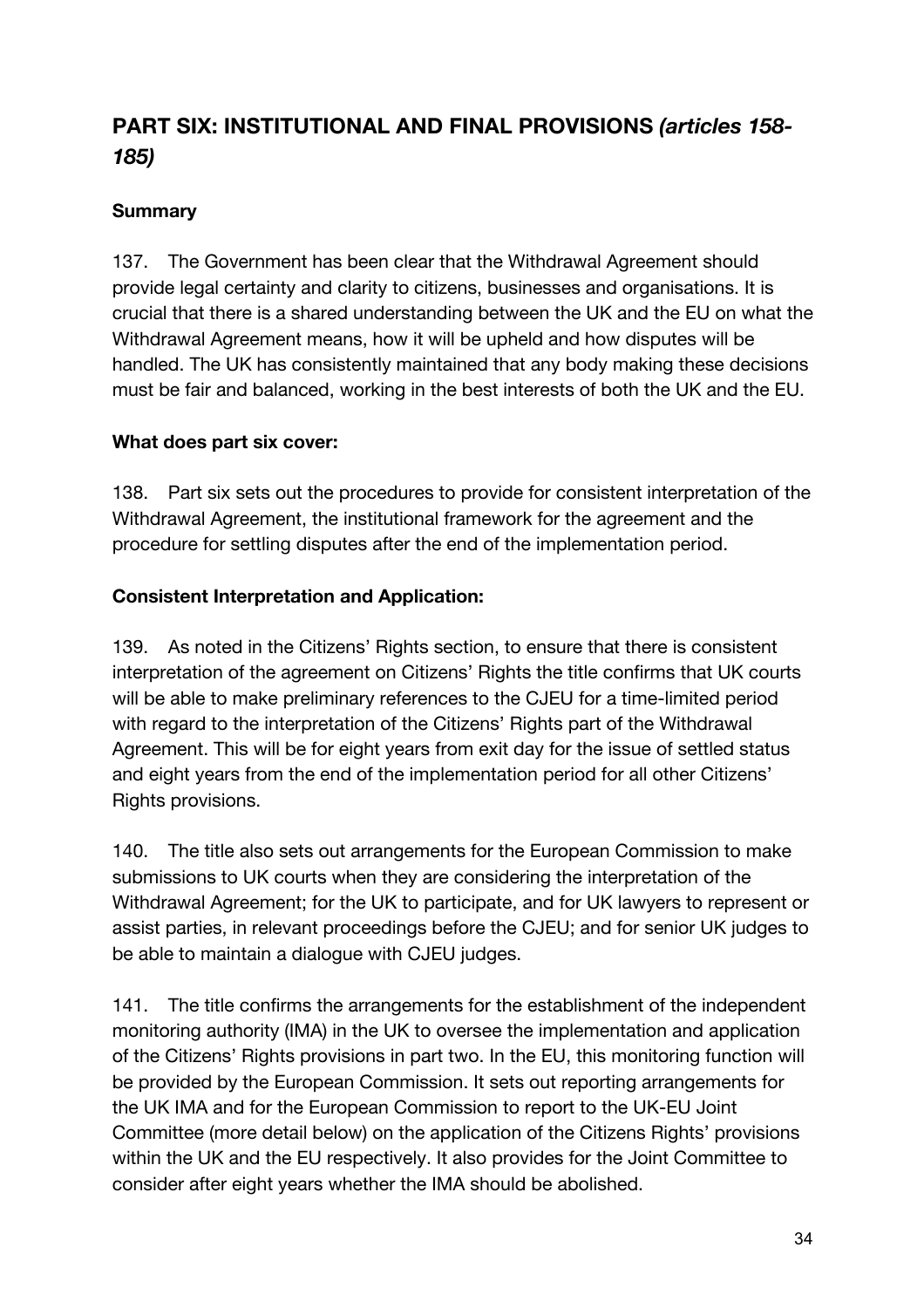142. The title limits UK courts' ability to make preliminary references to the CJEU on other areas of the Withdrawal Agreement to specific provisions within two articles of the financial settlement. These articles relate to the EU's revenue system before 2020 and the 2014-2020 Multiannual Financial Framework. The European Commission will continue to have an enforcement role if the UK does not meet its commitments on the financial settlement, for example, initiating infringement procedures where appropriate.

#### **Institutional provisions:**

143. The title sets out arrangements for the institutional architecture for the Withdrawal Agreement, through the creation and functioning of the Joint Committee which will be responsible for the implementation and application of the Withdrawal Agreement. The UK or the EU may refer to the Joint Committee any issue relating to the functioning of the Withdrawal Agreement. The Joint Committee will then be empowered to make decisions and recommendations by mutual consent. The Joint Committee will meet at the request of either party or at least once a year. To ensure transparency, the Joint Committee will issue an annual report on the functioning of the Withdrawal Agreement.

144. In addition to the Joint Committee, the title provides arrangements for the creation of six specialised sub-committees and measures to establish additional sub-committees if required. These sub-committees will be the first point of contact for issues concerning Citizens' Rights, Separation Provisions, the Financial Settlement and the protocols on Northern Ireland/Ireland, Gibraltar and the Sovereign Base Areas. These specialised committees will be attended by representatives from the UK and the EU and report to the Joint Committee.

145. Annex VIII sets out the rules of procedure for the Joint Committee and the specialised committees. The Joint Committee will be co-chaired by high level representatives from the UK and the EU and will meet alternately in Brussels or London, unless the co-chairs agree otherwise.

#### **Dispute Settlement:**

146. The title sets out arrangements for resolving disputes regarding the interpretation and application of the Withdrawal Agreement after the end of the implementation period. In the first instance, there will be consultations in the Joint Committee with the aim of reaching a mutually agreed solution. If no mutually agreed solution has been agreed within three months, there is a mechanism to establish an independent arbitration panel to rule on the dispute.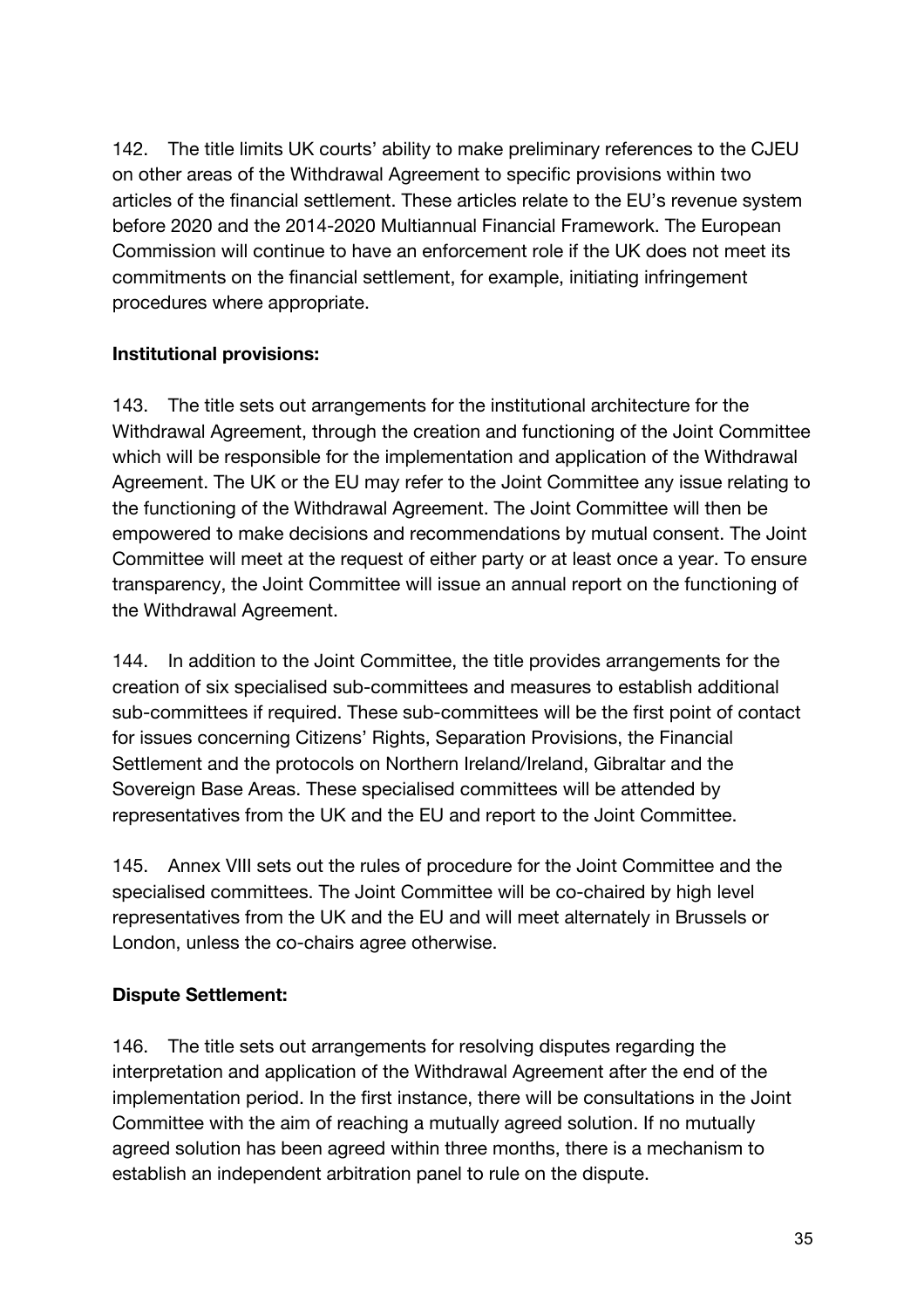147. A five person arbitration panel will be composed of two members proposed respectively by the UK and the EU, and a single chairperson agreed jointly by both parties, to ensure fair and balanced representation. The title also describes a mechanism for agreeing the appointment of the panel in the circumstance where the parties cannot agree on the chair to ensure that the resolution of a dispute cannot be blocked or delayed.

148. Where a dispute involves a question on the interpretation of EU law, the panel will not decide on that question, but request the CJEU to give a ruling on it. It will still be for the arbitration panel however to rule on the dispute as a whole. Each party will be able to make representations about the need for a reference and a hearing will take place if either party disagrees with the panel's decision. However, it will ultimately be for the panel to determine whether an interpretation by the CJEU is required.

149. The arbitration panel's ruling on a dispute will be binding and the parties will be obliged to comply with the ruling within a reasonable period. If compliance is not achieved within that period, the arbitration panel may impose a lump sum or penalty payment to be paid to the other party in order to incentivise compliance. If this is not paid, or if the offending party fails within a further six months to comply with the arbitration panel's ruling, then the complainant will be able to suspend in part or full the Withdrawal Agreement, except for the Citizens' Rights part, or other agreements between the UK and the EU. Suspension must be proportionate and the issue of proportionality is subject to review by independent arbitration.

150. Annex IX sets out the rules of procedure for the arbitration mechanism, including the rules regarding the conduct of the arbitration panel and its administrative procedures.

#### **Final Provisions**

151. The final provisions to the Withdrawal Agreement record the UK and the EU's commitment to negotiate in good faith and conclude agreements envisaged by the Political Declaration on their future relationship within a certain time frame.

152. The title confirms that the Withdrawal Agreement will enter into force at the end of the Article 50 period (this will be 23:00 29 March 2019 UK time) but that the most of the Northern Ireland and Sovereign Base Areas protocols and most of the Citizens' Rights, separation and institutional provisions, including dispute resolution, only have effect at the end of the implementation period unless otherwise specified.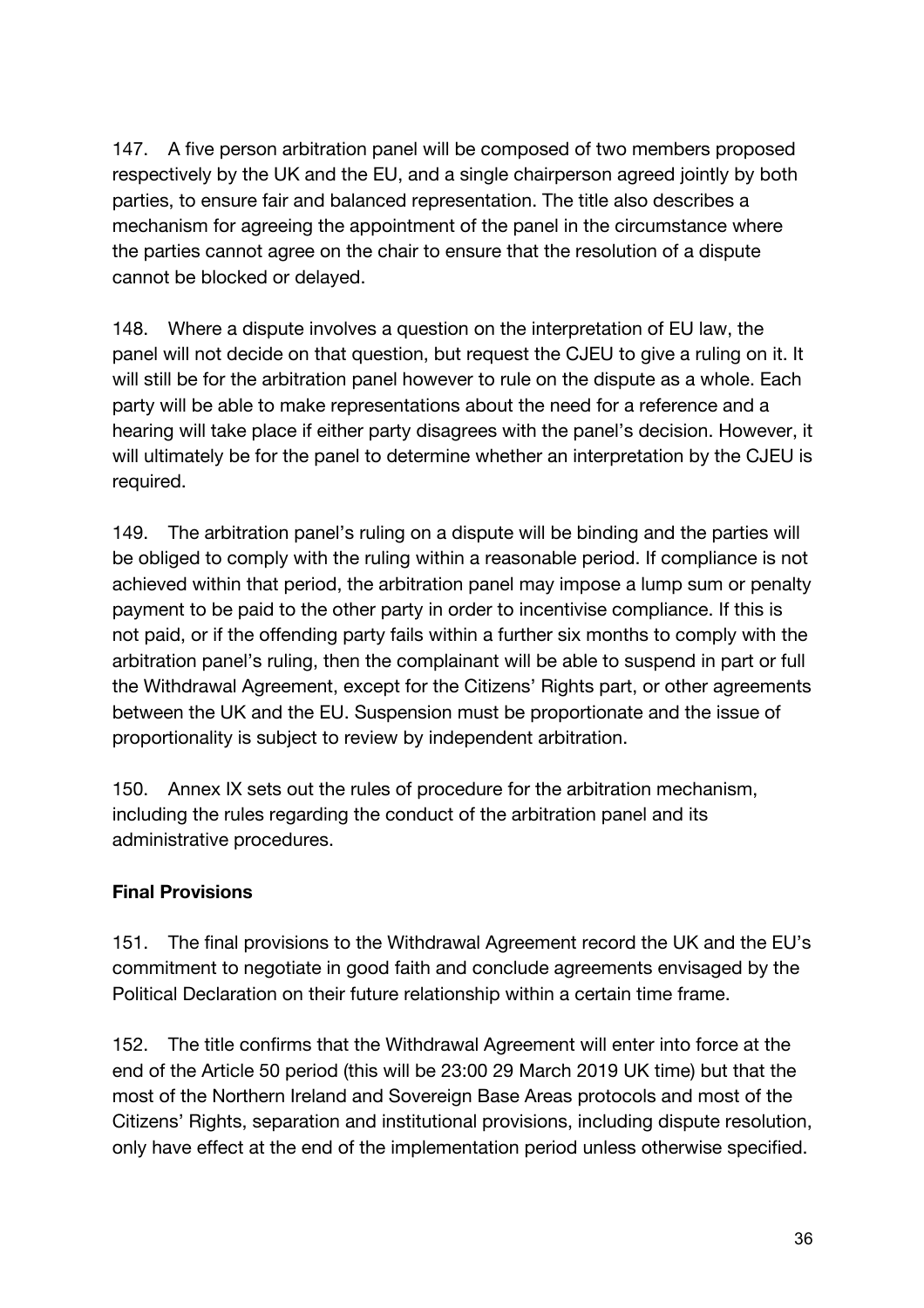153. The title sets out additional issues including confirmation that the Withdrawal Agreement will be translated into all EU official languages and that all translations will be equally authoritative. This title also sets out that Member States who are unable to extradite their own nationals outside of the EU, for reasons related to fundamental principles of national law, may refuse to do so to the UK during the implementation period under the European Arrest Warrant Framework (EAW) Decision.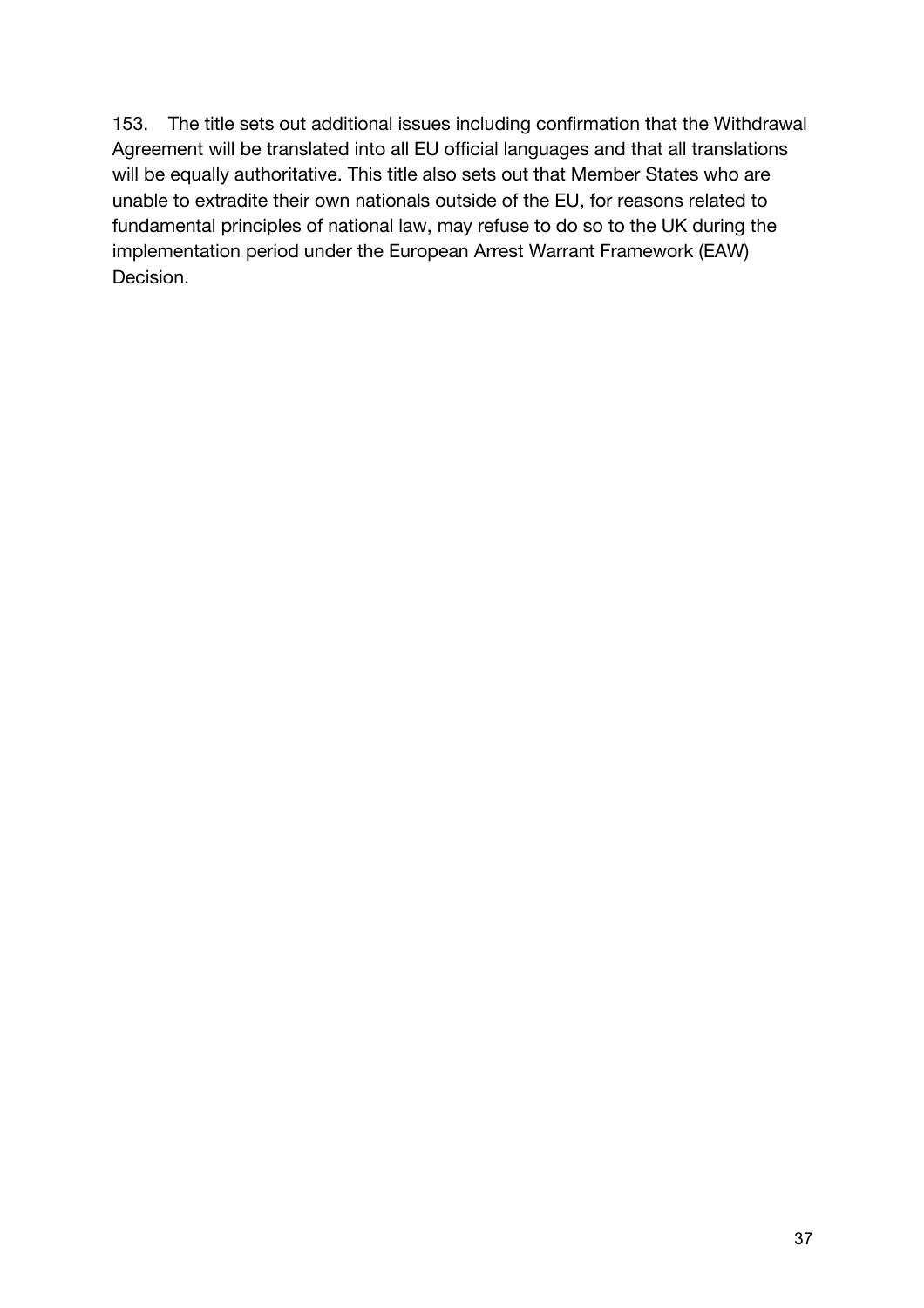# **PROTOCOL: NORTHERN IRELAND / IRELAND**

#### **Summary**

154. The Government has been clear on the need for the UK's orderly withdrawal from the EU to take account of the unique circumstances of Northern Ireland. In particular, the UK Government has committed to avoiding any hard border between Northern Ireland and Ireland, and to upholding the 1998 Belfast (Good Friday) Agreement and its successors in full. We have been clear that the best way to meet those commitments is through a deep and special future economic partnership which applies between the UK and the EU as a whole. That objective is explicitly provided for in the Withdrawal Agreement Protocol on Ireland and Northern Ireland (the Protocol).

155. The December Joint Report<sup>10</sup> also committed to a so-called "backstop" solution as a safeguard, which we have codified in the Protocol. This will ensure that, in all circumstances, the economic and constitutional integrity of the UK will be maintained; that there will be no split in the UK's customs territory; and that we will maintain the conditions which underpin the lives and livelihoods of the people of Northern Ireland.

156. The text is clear that the backstop is not the preferred or expected outcome. It sets out a best endeavours commitment to negotiate this future relationship as a whole, and a more specific best endeavours commitment in the Protocol to reach a future agreement which supersedes the backstop by December 2020.

157. The Protocol also establishes that the implementation period could be extended, subject to mutual agreement, for a limited period of time as an alternative to the backstop coming in to force. This means that there will be an option to avoid the backstop even in the event that our future relationship is not complete and a temporary bridge is required. In those circumstances, whether it would be preferable for the backstop to come into effect for a temporary period, or to request a temporary extension of the implementation period, will be a sovereign choice for the UK Government. This would allow the UK Government, with an appropriate role for Parliament, to consider the right approach in the national interest.

158. The Protocol meets the four key objectives outlined by the Prime Minister in her statement to the House of Commons in October<sup>11</sup>: a UK-EU joint customs territory that is legally binding in the Withdrawal Treaty; an option to extend the

<sup>&</sup>lt;sup>10</sup> Joint report on progress during phase 1 of negotiations under Article 50 TEU on the UK's orderly withdrawal from the EU, 8 December 2017

<sup>11</sup> https://www.gov.uk/government/speeches/pms-statement-on-european-council-22-october-2018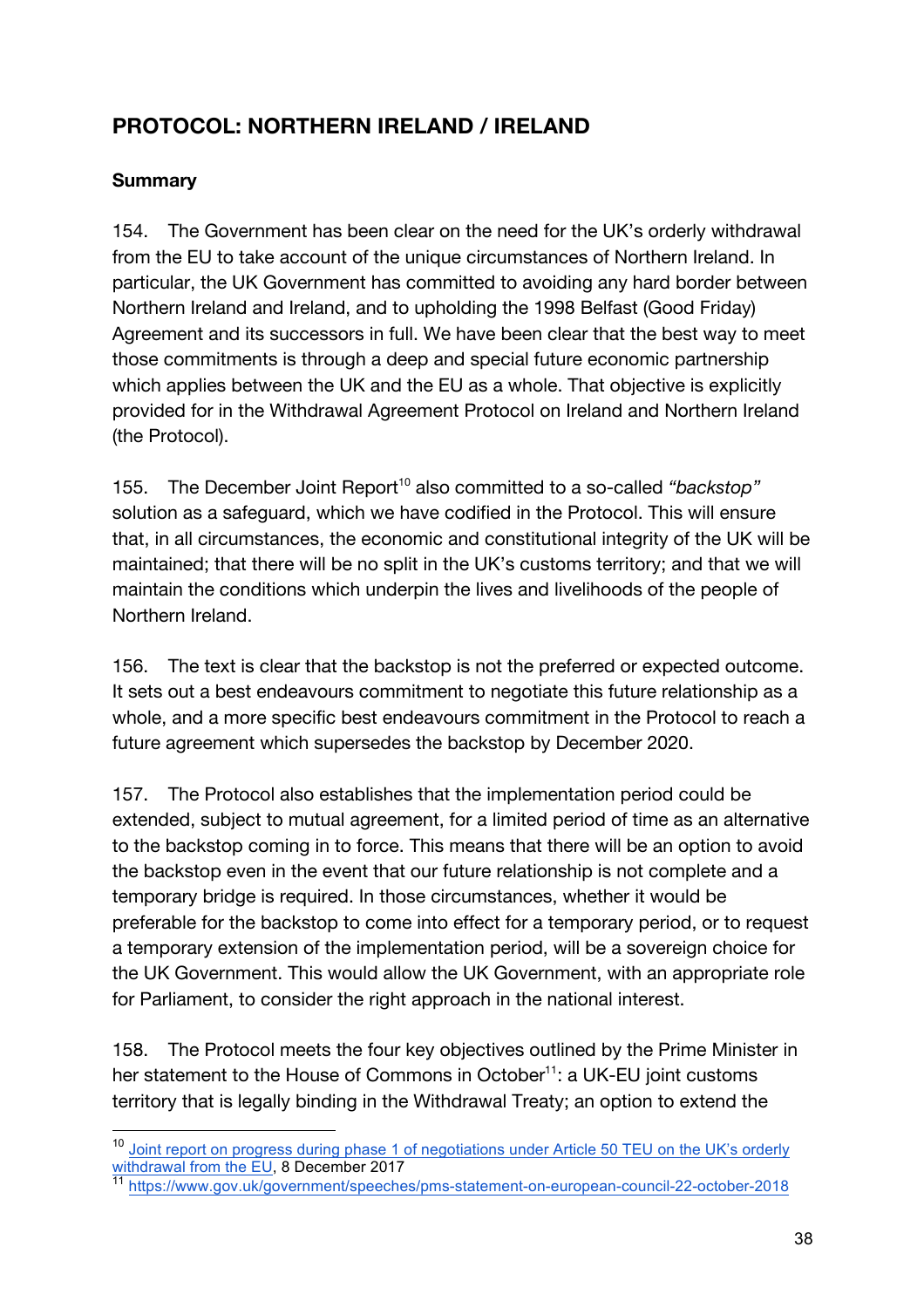Implementation Period; assurances that we cannot be kept permanently in the backstop; and protections to ensure Northern Ireland's businesses have full access to the UK internal market.

# **Context**

159. Northern Ireland is the only part of the UK with a land border with an EU Member State, and the free and unfettered movement of goods and people across that border is vital to the lives and livelihoods of the people on both sides of the border. The December Joint Report also made clear the importance of Northern Ireland in the UK internal market, outlining that Northern Ireland businesses must continue to have the same unfettered access to the whole of the UK.

160. In December 2017, the UK and the EU agreed in the Joint Report that '*in the absence of agreed solutions, the United Kingdom will maintain full alignment with those rules of the Internal Market and the Customs Union which, now or in the future, support North-South cooperation, the all-island economy and the protection of the 1998 Agreement*'. This guarantee was important to assuring the people of Northern Ireland and Ireland that, in all circumstances, a hard border would be avoided.

161. The UK Parliament has since, in the Withdrawal Act, voted in favour of placing the December Joint Report commitments on a statutory footing; to avoiding a hard border and any related checks and controls; and, in the Taxation (Cross-Border Trade) Act 2018, to ensuring that Northern Ireland does not form part of a separate customs territory to Great Britain. The legal text agreed between the UK and the EU delivers on these commitments.

162. The UK Government remains firmly committed to negotiating a future relationship that permanently avoids the need for a hard border between Ireland and Northern Ireland. This is reflected in the outline Political Declaration, published alongside the Withdrawal Agreement today. However, as an additional safeguard, the December Joint Report committed to a so-called "backstop" solution, which we agreed should be codified in legally operative text in the Withdrawal Agreement.

163. The UK and the EU have therefore agreed a Protocol on Ireland and Northern Ireland which guarantees that, even in the unlikely event that our future relationship with the EU is not in place by the end of the implementation period, there will be no hard border between Northern Ireland and Ireland or a splitting of the UK customs territory.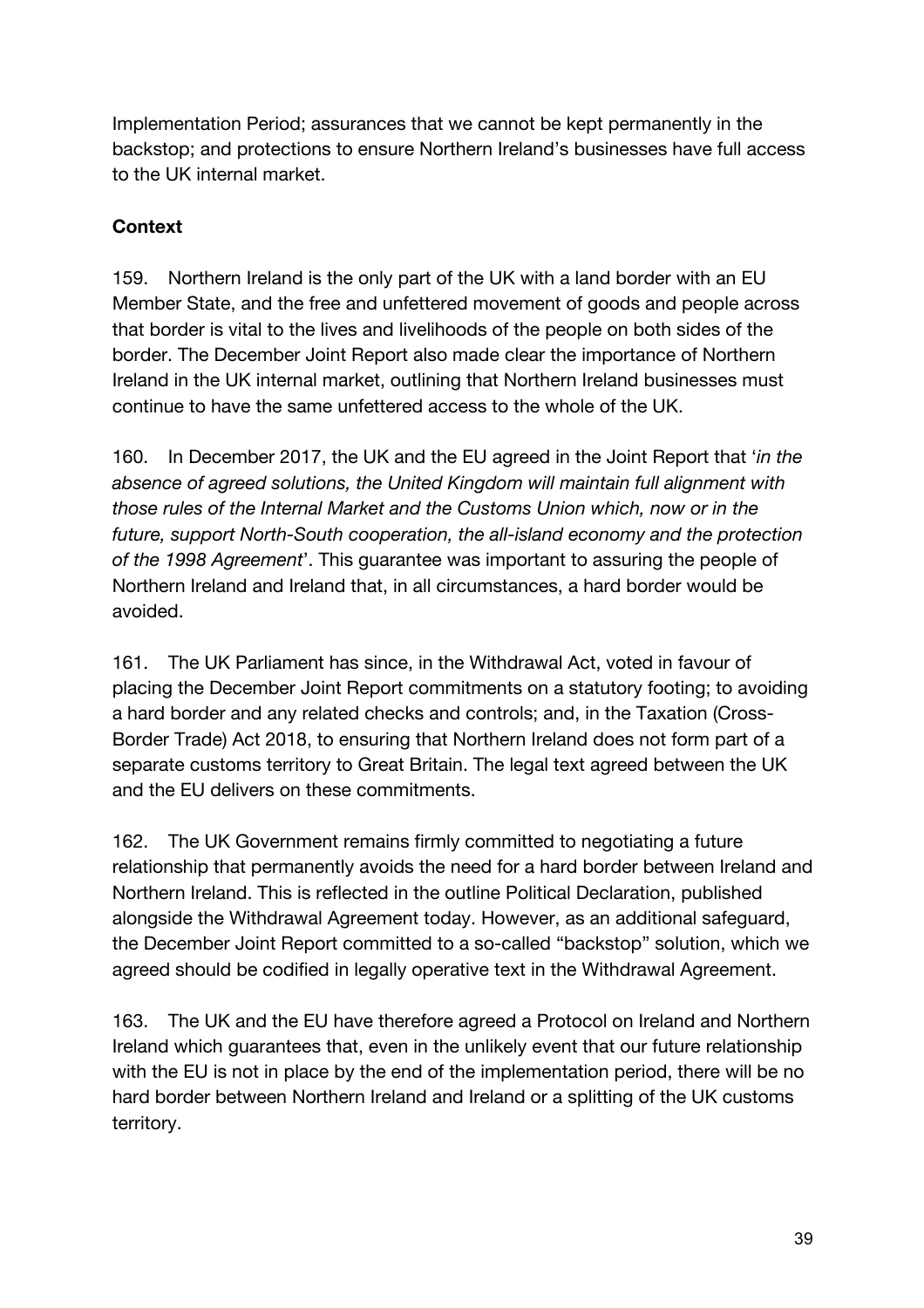#### **What does the Protocol cover:**

#### **Recitals**

164. The recitals provide the context of the unique challenges on the island of Ireland, recognising the rights and principles in the Belfast (Good Friday) Agreement that are relevant to the Protocol and reaffirm commitments made in the December Joint Report. This includes commitments to the citizenship provisions of the Belfast (Good Friday) Agreement, and to current and future PEACE and INTERREG funding programmes.

165. They also reflect common understanding between the parties on key concepts. The recitals recognise the UK and EU's common objective of a close future relationship and intention that the backstop should be superseded by a subsequent agreement with alternative arrangements to achieve its objectives. The recitals explicitly recognise Northern Ireland's place in the UK's internal market, and note that nothing in the Protocol will prevent Northern Ireland businesses enjoying unfettered access to the whole UK market.

#### **OBJECTIVES AND SUBSEQUENT AGREEMENT** *(Articles 1-2)*

166. This sets out the objectives of the Protocol and both parties' clear intention that it should apply temporarily, along with an obligation for both parties to work towards agreeing a subsequent agreement that will supersede the application of the Protocol.

167. These articles set out that the Protocol is without prejudice to the Belfast (Good Friday) Agreement, and affirm the territorial integrity of the UK and the principle of consent set out in that Agreement. That principle sets out that the constitutional status of Northern Ireland is a matter of the 'freely exercised and legitimate' choice of a majority of people who live there; and that there shall be no change in that status without the agreement and consent of a majority of the people of Northern Ireland, and by agreement between the two parts of Ireland, with that constitutional future decided 'without external impediment'.

168. Article 1(3) outlines the objectives of the Protocol: to establish arrangements necessary to address the unique circumstances of Northern Ireland, maintain the necessary conditions for continued North-South cooperation, avoid a hard border and protect the Belfast (Good Friday) Agreement in all its dimensions. Article 1(4) makes clear that the objective of the Protocol is expressly not to create a permanent relationship between the UK and the EU, and that it is intended to apply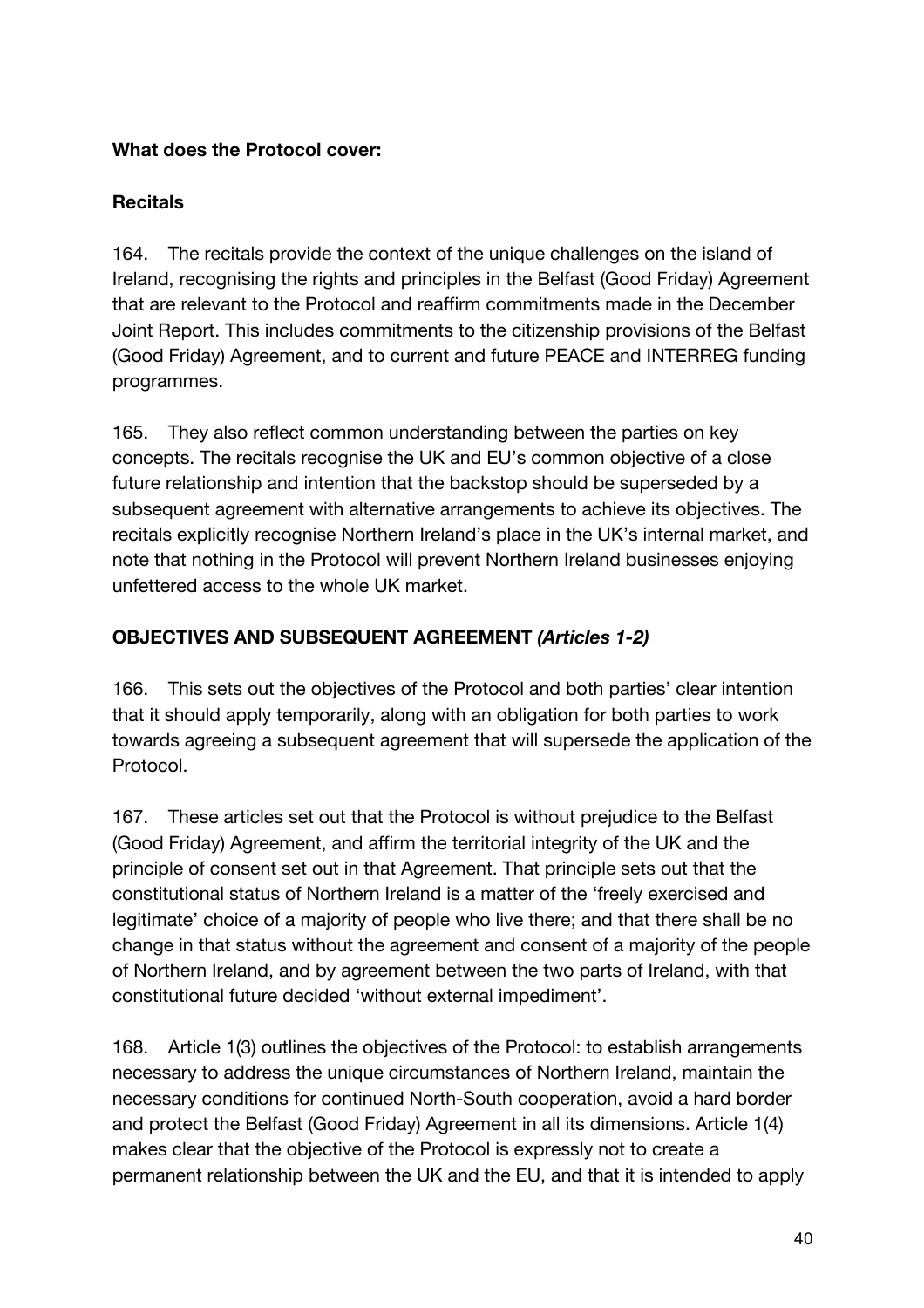only temporarily, unless and until it is superseded by a subsequent agreement in whole or in part.

169. These articles commit the UK and the EU to use best endeavours to conclude an agreement capable of superseding the Protocol in whole or in part by the end of the implementation period. This creates a binding international obligation on both the UK and the EU to seek to reach an agreement that will mean the Protocol either does not apply, or applies only for a temporary period.

170. The temporary nature of the Protocol is reinforced by a review procedure. In the unlikely event of the Protocol needing to come into effect, if either the UK or the EU believe that it is no longer necessary to meet the objectives of the Protocol set out in Article 1(3), either party can unilaterally instigate a review. The Joint Committee will be obliged to consider the issue, having regard to all of the objectives of the Protocol, and can decide that the Protocol should cease to apply. Both parties will be obliged to act in good faith.

171. In the case of any disputes concerning either the obligation to use best endeavours to agree a future relationship that supersedes the Protocol, or the obligation to review whether the Protocol remains necessary in the light of its objectives, the dispute resolution process agreed as part of the Withdrawal Agreement will apply. This means that after the implementation period, dispute would be resolved by an independent arbitration panel.

#### **POTENTIAL EXTENSION OF THE IMPLEMENTATION PERIOD** *(Article 3)*

172. This sets out the process if a potential extension of the implementation period beyond 31 December 2020 is sought. This article allows the UK, having had regard to progress made towards a subsequent agreement, to request, at any time before 1 July 2020, an extension of the implementation period. In a situation where the backstop may need to come into effect, for example if the full implementation of a future agreement to supersede the Protocol cannot be finalised by 31 December 2020, this article gives the UK a choice to either implement the backstop or to seek an extension of the implementation period, affording flexibility as to the appropriate course of action at the time.

# **RIGHTS OF INDIVIDUALS AND COMMON TRAVEL AREA** *(Articles 4-5)*

173. Guarantees of equality and rights, which recognise the unique circumstances of Northern Ireland, are a fundamental part of the Belfast (Good Friday) Agreement. The UK Government has acknowledged that EU law, particularly on protection from discrimination, has formed part of the framework for delivering those guarantees. In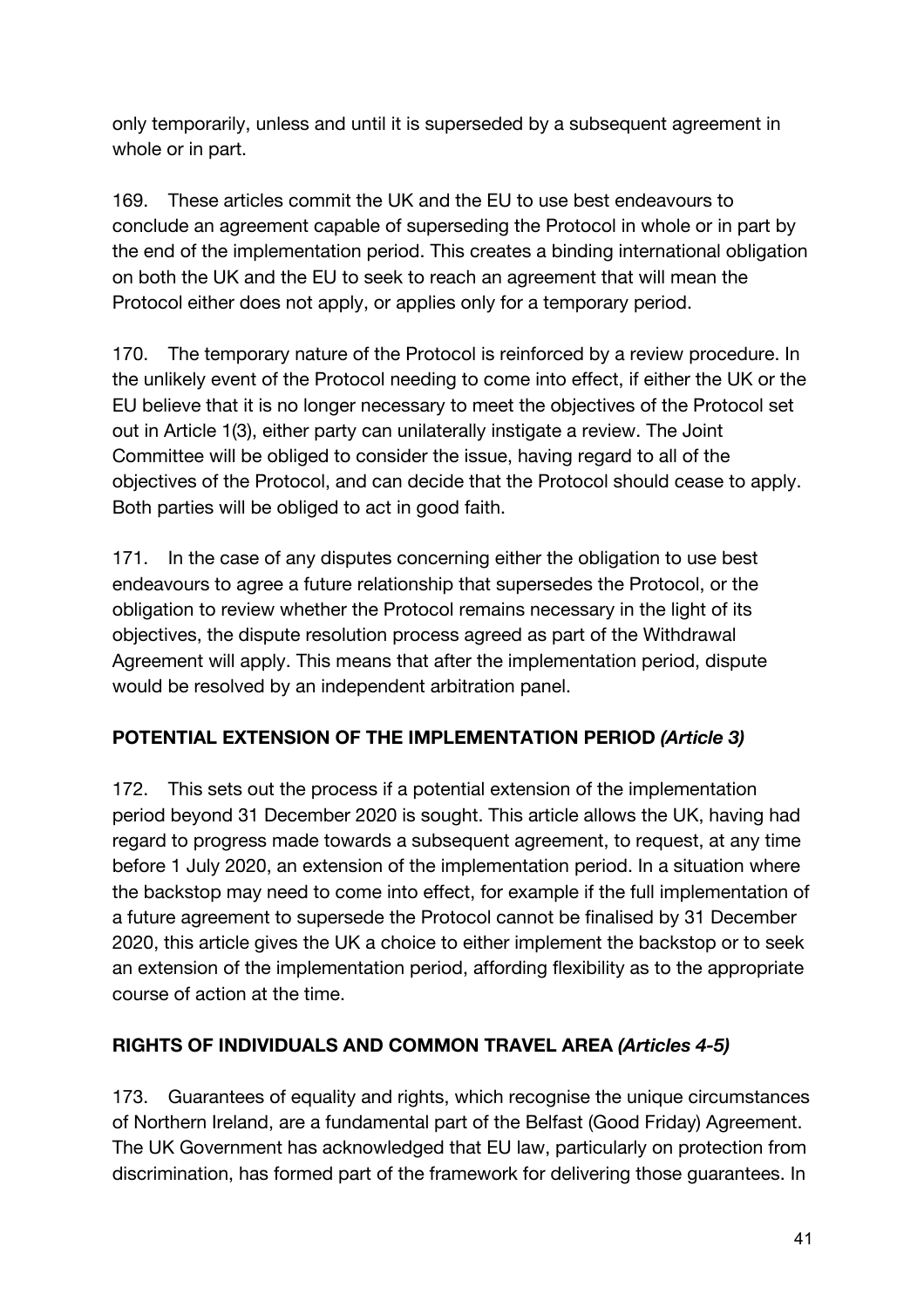recognition of this, in the December Joint Report the UK committed to ensuring that the rights, safeguards and equality of opportunity provisions set out in the Belfast (Good Friday) Agreement chapter of the same name will not be diminished as a result of our withdrawal from the EU.

174. The continued operation of the Common Travel Area (CTA) and the protection of the associated rights and privileges enjoyed by British and Irish citizens when in the other's state is also fundamental to the historic and enduring ties between our countries and our people. In the December Joint Report, the UK agreed with the EU that we would continue to make arrangements with Ireland relating to the CTA, respecting Ireland's obligations.

175. The UK commits, in Article 4, to ensuring no diminution of the rights protected in the Rights, Safeguards and Equality of Opportunity chapter of the Belfast (Good Friday) Agreement. This means that the UK will take steps to ensure that the rights and equalities protections in that chapter, and currently available to individuals in Northern Ireland, are not diminished as a result of UK Exit. The annex to this article contains reference to the six core EU anti-discrimination laws that are particularly relevant to the no diminution commitment - including, for example, provision on sectarian harassment. This reflects our acknowledgment that EU law has formed part of the framework providing for guarantees under the Belfast (Good Friday) Agreement in this respect.

176. We have agreed to implement the no diminution commitment through a 'dedicated mechanism'. It is intended that this mechanism will draw on the existing human rights and equality bodies established under the Belfast (Good Friday) Agreement - namely the Northern Ireland Human Rights Commission (NIHRC), the Equality Commission for Northern Ireland (ECNI) and, on issues with an island of Ireland dimension, the Joint Committee - to provide independent oversight of the 'no diminution' commitment. The UK will confer upon NIHRC and ECNI new powers to monitor, supervise, advise and report on and enforce the commitment, as well as provide adequate resources to ensure that they are able to perform their enhanced roles effectively. The UK Government will continue to engage with both Commissions on issues relating to the dedicated mechanism.

177. Article 5 of the Protocol guarantees that the UK can continue to make arrangements with Ireland relating to the CTA. The UK and Ireland will be able to continue to guarantee the reciprocal rights of British and Irish citizens to reside, work, study and access social security and health services in the other state.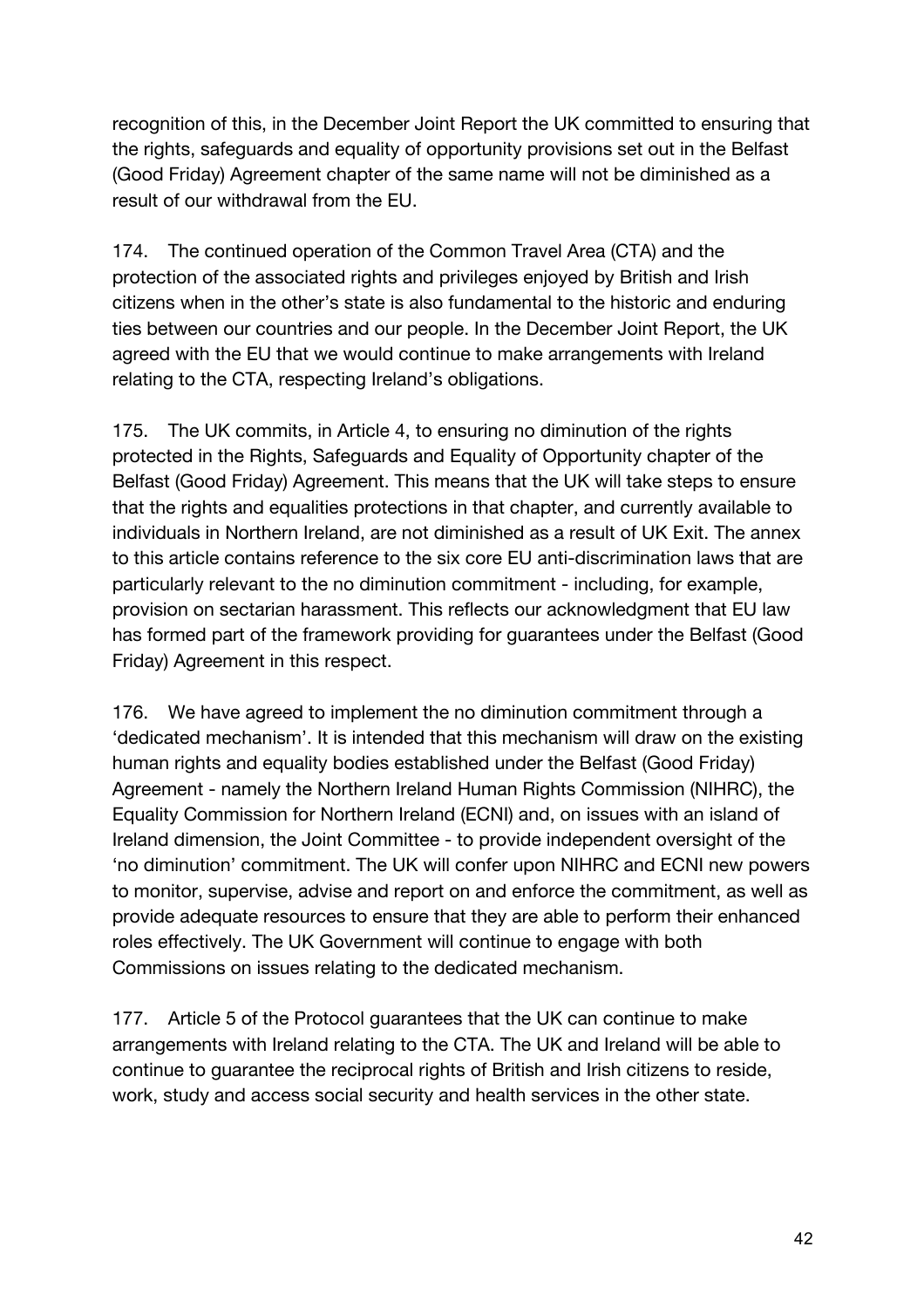# **SINGLE CUSTOMS TERRITORY** *(Article 6)*

178. Article 6 sets out the provisions to establish a Single Customs Territory between the UK and the EU, and to ensure the free flow of goods between Northern Ireland and Ireland.

179. Article 6(1) creates a Single Customs Territory between the UK and the EU in the event that the Protocol comes in to force. This article is clear in providing that Northern Ireland will not be part of a separate customs territory to the rest of the United Kingdom.

180. Annexes 2 and 3 set out the core rules governing the single customs territory including, for example, the criteria for third country goods entering the territory. The text prohibits all customs duties and quantitative restrictions between the UK and the EU, and prohibits taxation on imports in excess of those applying to similar domestic products. These provisions are normal legal commitments within a Single Customs Territory to provide for reciprocal tariff-free and quota-free access to markets for goods.

181. The text reflects the UK's commitment to align with the EU's Common External Tariff, and with the Common Commercial Policy on trade in goods with third countries to the extent necessary give effect to these provisions. The text provides for the UK to remain within the EU's trade defence regime for the duration of this Single Customs Territory regime.

182. The text also provides for the UK and the EU to cooperate on WTO matters to the extent necessary for the functioning of the single customs territory. The further detailed arrangements for the operation of the single customs territory are to be agreed by the Joint Committee by 1 July 2020. Annex 3 provides for administrative arrangements applying in the event that the Joint Committee has not adopted a decision on these operational matters, such as on: the nature of documentary evidence to prove entitlement to benefit from these arrangements; and administrative cooperation. Annex 3 comes into effect in the event that the Joint Committee does not set out other arrangements by 1 July 2020.

183. The rules governing the single customs territory do not automatically apply in respect of fishery and aquaculture products. These products would be included when a UK-EU Fisheries Agreement has been reached that includes arrangements on access to waters and fishing opportunities. Nothing in this Protocol prescribes the content of that fisheries agreement, and the UK as a whole will not be part of the Common Fisheries Policy.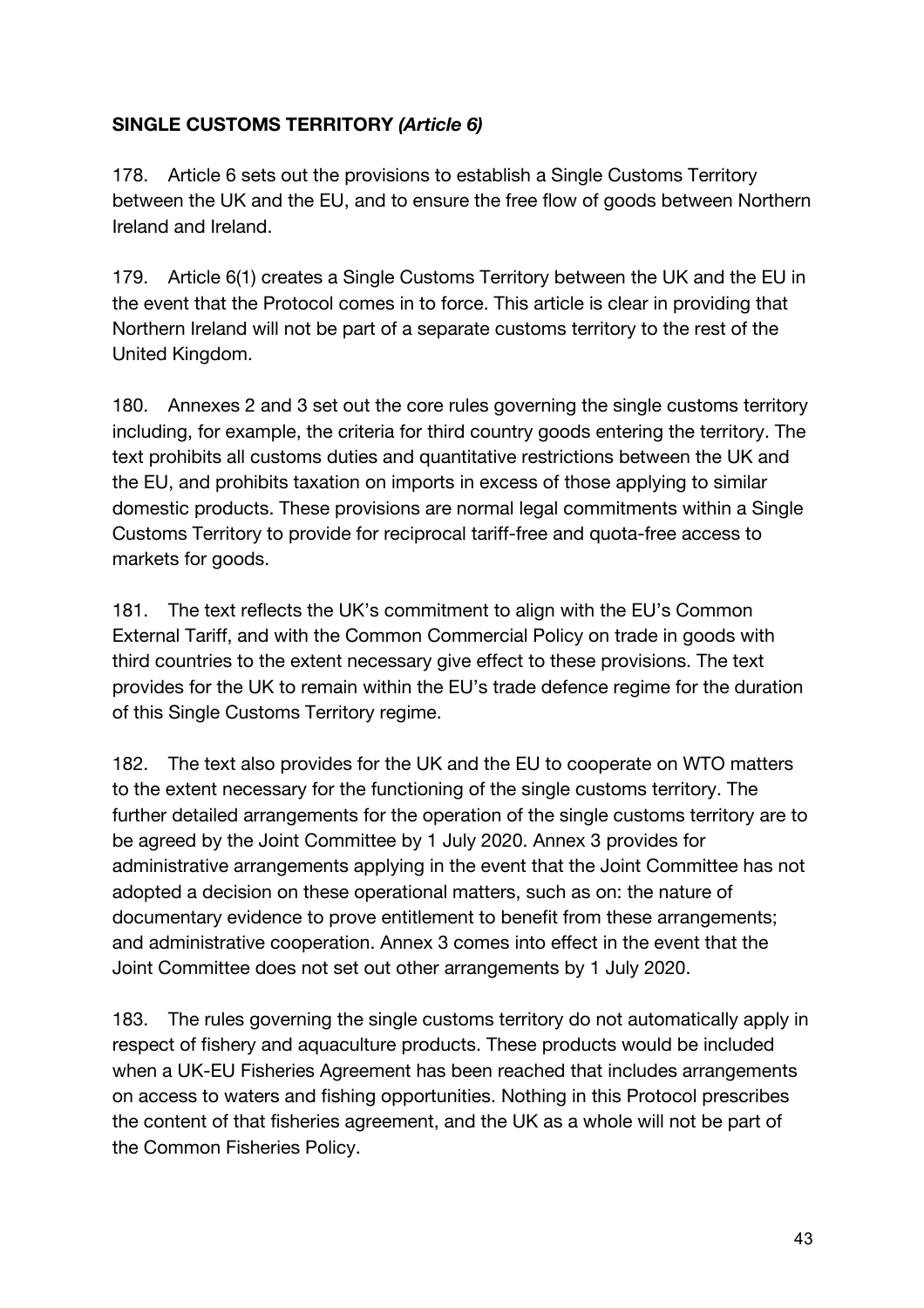184. The UK- EU single customs territory arrangement would guarantee that Northern Ireland would be in the same customs territory as Great Britain. This therefore ensures there are no tariffs, quotas or checks on rules of origin within the UK.

# **OPEN AND FAIR COMPETITION** *(Article 12, Annex 4)*

185. Annex 4 sets out the requirements to maintain fair and open competition within the single customs territory, which are fundamental to all trading relationships.

186. The Annex includes a joint commitment by the UK and the EU to good governance on tax, with additional commitments by the UK to continue administrative cooperation and anti-tax avoidance practices, as they stand at the end of the implementation period. These are rules that have been agreed by unanimity while the UK has been a Member State. The UK and the EU have reaffirmed their commitments to curb harmful tax practices, and the UK has reaffirmed its commitment to the politically binding Code of Conduct on Business Taxation as it stands at the end of the implementation period. Disputes about this would not be subject to the Withdrawal Agreement arbitration mechanism.

187. In line with the UK's strong domestic commitments to maintain high standards, the Annex includes a commitment by both the UK and the EU to prevent any reduction in the levels of environment and labour protections as they stand at the end of the implementation period, known as a non-regression provision, and to maintain existing international commitments in these areas. In terms of enforcement, the European Commission will ensure that the EU is upholding these commitments; and in the UK they will be enforced domestically. Disputes about these non-regression commitments will not be subject to the Withdrawal Agreement arbitration mechanism. In the case of competition, the Annex sets out the common principles that the UK and the EU will apply in their own territories, with enforcement in the UK undertaken by the Competition and Markets Authority (CMA).

188. The Annex also includes a requirement for the UK to harmonise on an ongoing basis with the EU's state aid rules, and for close cooperation between UK and EU regulators. For measures that affect trade between Great Britain and the EU, the CMA will be responsible for enforcement. As set out in Article 12 of the Protocol, for measures that affect trade between Northern Ireland and the EU, the European Commission will be responsible for enforcement and will be required to keep the UK authorities fully and regularly informed.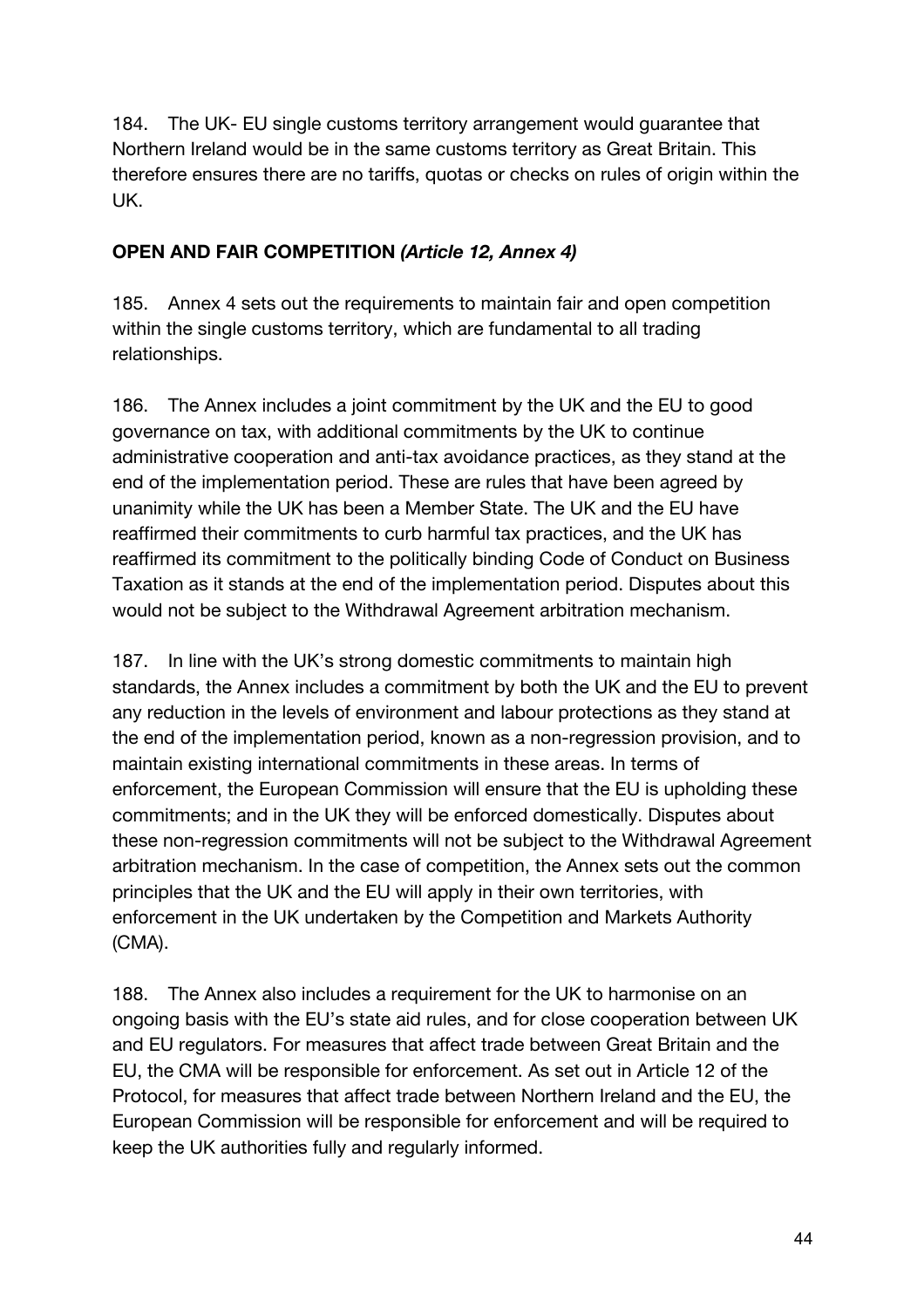# **MOVEMENT OF GOODS BETWEEN NORTHERN IRELAND AND IRELAND**  *(Article 6)*

189. The Protocol also addresses the movement of goods between Northern Ireland and Ireland. Article 6 sets out the basis to ensure that goods continue to be able to move freely across the border between Northern Ireland and Ireland, with businesses in Northern Ireland able to access the EU Single Market as a whole without restriction.

190. The Protocol includes a commitment by the UK to apply, in Northern Ireland, EU legislation on industrial, environmental and agricultural goods. This commitment on applying harmonised regulation is limited to those rules that are necessary to achieve the objectives of the Protocol as set out in Article 1(3).

191. The application of the Union Customs Code in Northern Ireland is necessary since the UCC covers all formalities before a good can be released for free circulation in the EU. These include all of the overarching requirements for regulatory compliance. Once a good has completed such formalities it can be considered a 'Union good' and in free circulation.

192. Northern Ireland will also apply a limited amount of EU law which includes relevant regulatory requirements for the movement of goods. The list of which regulations are included within the scope of this commitment is set out in Annex 5.

193. Only rules that are strictly necessary to avoid a hard border and protect North-South cooperation have been included in Annex 5. They constitute a small fraction of the single market rules that currently apply to the UK, representing a significant increase in the areas over which the UK Parliament or devolved institutions in Northern Ireland will be free to legislate.

194. Specifically, with regards to agricultural goods (Article 10), the regulations set out in Annex 5 to meet the objectives in 1(3) for these product are only those strictly necessary to avoid a hard border and protect North-South cooperation. This will mean that, for example, products of animal origin or live animals moving between Northern Ireland and Ireland will not have to undergo SPS checks and controls. It is also important to note that the majority of animal welfare regulations and wider Single Market regulations, such as the Common Agricultural Policy and Common Fisheries Policy, are excluded from the annex.

195. For goods that are currently not subject to harmonised EU technical requirements (i.e."non-harmonised goods"), Northern Ireland will continue to apply UK rules. Non-harmonised goods manufactured in Northern Ireland that adhere to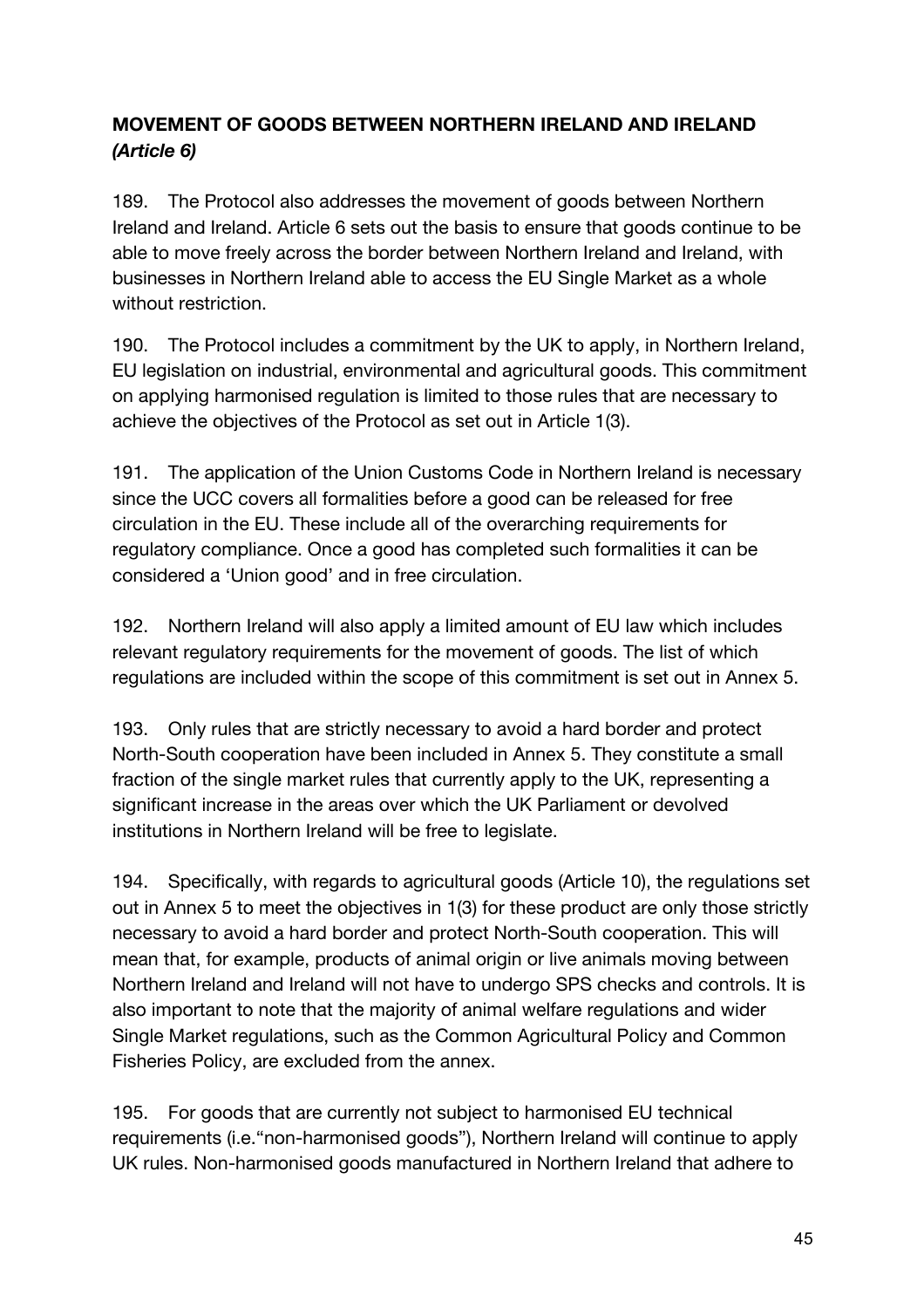the relevant UK rules will be able to access the UK internal market in a backstop scenario.

196. The practical operationalisation of such a regime, in the event that this ever came in to effect, would require further work and discussion between the UK and the EU, and would be informed by the overall relationship between the UK and the EU at that stage. But both parties agree on the principles that should underpin the operation and application of relevant rules. Further detail is provided in the accompanying technical explanatory note on the operation of this article, which has been agreed between the UK and EU.

# **PROTECTION OF THE UK INTERNAL MARKET** *(Article 7)*

197. The UK committed in December's Joint Report to ensuring that Northern Ireland businesses would continue to enjoy the same unfettered access to the whole of the UK's internal market. The Protocol recognises and protects that commitment, which will be given further effect domestically.

198. Article 7 recognises Northern Ireland's integral place in the UK's internal market and confirms that nothing in the Protocol will prevent the UK from meeting its commitment to unfettered access for Northern Ireland businesses.

199. The UK and the the EU are legally obliged under Article 7(2) to use their best endeavours to facilitate trade between Northern Ireland and the rest of the UK. In doing so, they must have regard to the regulatory regimes in place in both the UK and the UK and the EU. The UK and the EU will begin the period after the implementation period aligned with each other's regulatory regimes concerning goods and that that fact can be reflected in the decisions to be taken on flexibilities in providing assurances for goods moving from Great Britain to Northern Ireland. The Joint Committee would be obliged to keep under review this obligation to facilitate trade between Great Britain and Northern Ireland, with an express objective to avoid checks at the ports and airports of Northern Ireland.

200. Where a product's origins must be indicated, the Protocol allows for versatile labelling of Northern Ireland products. Goods sold in Northern Ireland or in the EU products would be labelled as originating from Northern Ireland. In Great Britain, products could be labelled as either being from Northern Ireland or United Kingdom.

201. Articles 7 and 8 make provisions for the recognition of assessments, registrations, certification, approvals or authorisations granted by authorities in the UK and the EU. No EU approval process will be required to place Northern Ireland goods onto the UK market, and both EU and UK approvals will be recognised for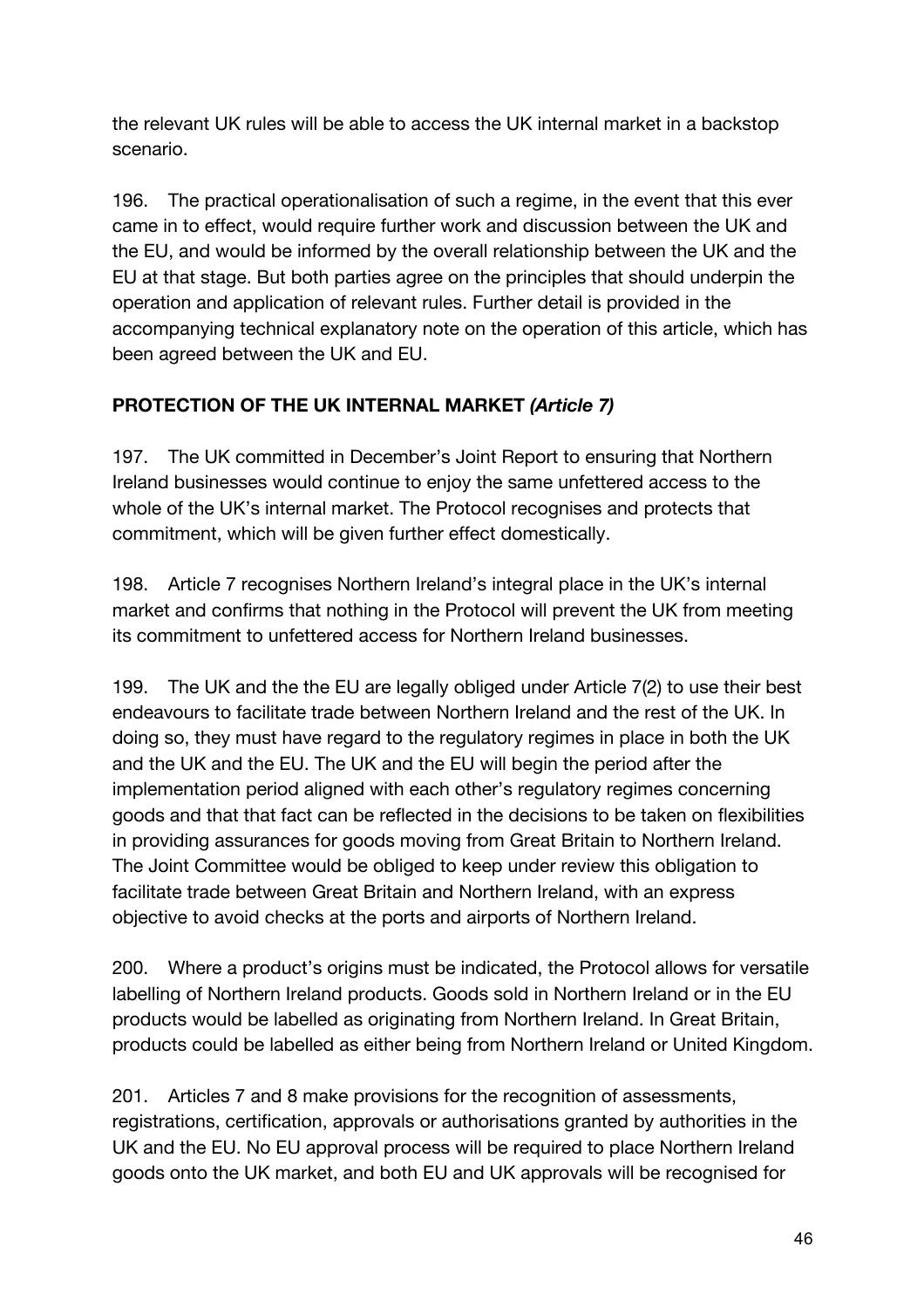goods to be sold throughout the UK. This means that Northern Ireland businesses placing goods on the market in both the EU and the rest of the UK will not have to go through two separate approvals processes.

202. Additionally registrations, certification, approvals or authorisations by UK authorities of Northern Ireland sites, installations or premises will remain valid. This means that, for example, physical inspections of a business premises will be carried out by UK bodies.

203. For Northern Ireland businesses, these provisions mean that they will only need to seek approvals or certifications once, and will be free to sell goods both in the EU and in the rest of the UK based on that single approval or certification. Businesses focused on the UK market would follow the approvals and certifications processes they do today, through the same UK bodies. Businesses facing the EU market and relying on EU approvals could continue to do so, while retaining full access to the UK internal market without additional new approvals burdens.

# **VAT AND EXCISE** *(Article 9)*

204. Article 9 provides that certain EU VAT and excise rules will apply in Northern Ireland with respect to the movement of cross-border trade in goods.

205. However, Northern Ireland will remain part of the UK's VAT area, with HMRC continuing to be responsible for the operation and collection of VAT, and Parliament for the setting of VAT rates, across the UK in line with the Northern Ireland Act 1998. Specifically, the UK will ensure that no registered business is required to pay VAT upfront when moving goods between Great Britain and Northern Ireland, and that accounting for VAT can continue to be done through postponed accounting and UK VAT returns.

# **SINGLE ELECTRICITY MARKET** *(Article 11)*

206. The Northern Ireland electricity market is separate from the market in Great Britain. Northern Ireland shares a wholesale electricity market with Ireland, the Single Electricity Market (SEM). This is an example of North-South cooperation that has benefited consumers and the economies of both Northern Ireland and Ireland. The arrangement has been in place since 2007 and, while supported by domestic legislation, is underpinned by EU law. The Government therefore made clear from the outset of the negotiations that protecting the ongoing operation of the SEM is a key priority.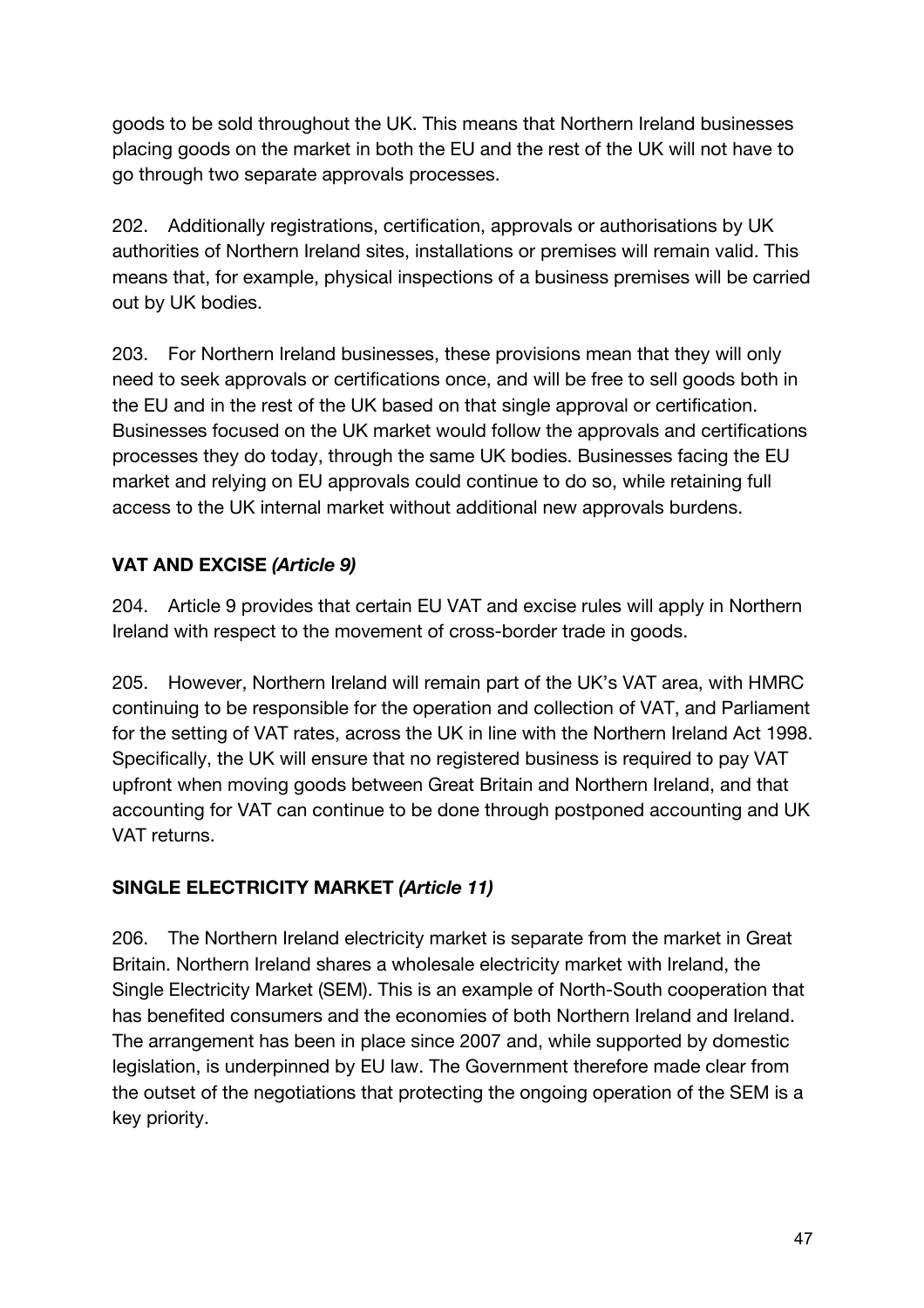207. Article 11 of the Protocol ensures that a clear legal underpinning is provided for the SEM to ensure that it will continue to operate. The approach taken provides for alignment with only those rules (listed in Annex 7 to the Protocol) needed to ensure the SEM's continued functioning of the SEM, linked to the governance of wholesale electricity markets, as well as relevant measures to ensure the same carbon price and emissions limits across the market.

# **NORTH-SOUTH COOPERATION** *(Article 13)*

208. North-South cooperation was the central focus of Strand II of the Belfast (Good Friday) Agreement, which committed the signatories to the creation of institutional arrangements for this purpose. This provided for the establishment of the North South Ministerial Council (NSMC), which brings together representatives from the Irish Government and the Northern Ireland Executive on matters of mutual interest within the respective competences of those administrations. All decisions taken by the NSMC are by agreement of the Northern Ireland Executive and the Irish Government.

209. The December Joint Report commits the UK to "protecting and supporting continued North-South and East-West cooperation across the full range of political, economic, security, societal and agricultural contexts and frameworks of cooperation, including the continued operation of the North-South implementation bodies." It recognised that North-South cooperation relies to a significant extent on a common European Union legal and policy framework. The December Joint Report also acknowledged that the UK's departure from the EU gives rise to challenges to the maintenance and development of North-South cooperation.

210. Article 13 gives effect to the UK's commitment on North-South cooperation, providing the basis for the UK and Ireland to "maintain the necessary conditions" for continued cooperation and also makes provision for the UK and Ireland to continue to make new arrangements to build on the provisions in the Belfast (Good Friday) Agreement.

211. The primary basis for ensuring the continued operation of North-South cooperation will be the devolution framework. The majority of areas of North-South cooperation are devolved matters in Northern Ireland, which will mean the Northern Ireland Executive and Assembly will have full powers in those areas to maintain necessary conditions for cooperation to continue. This commitment on North-South cooperation will also be facilitated by existing arrangements - such as the CTA and funding projects.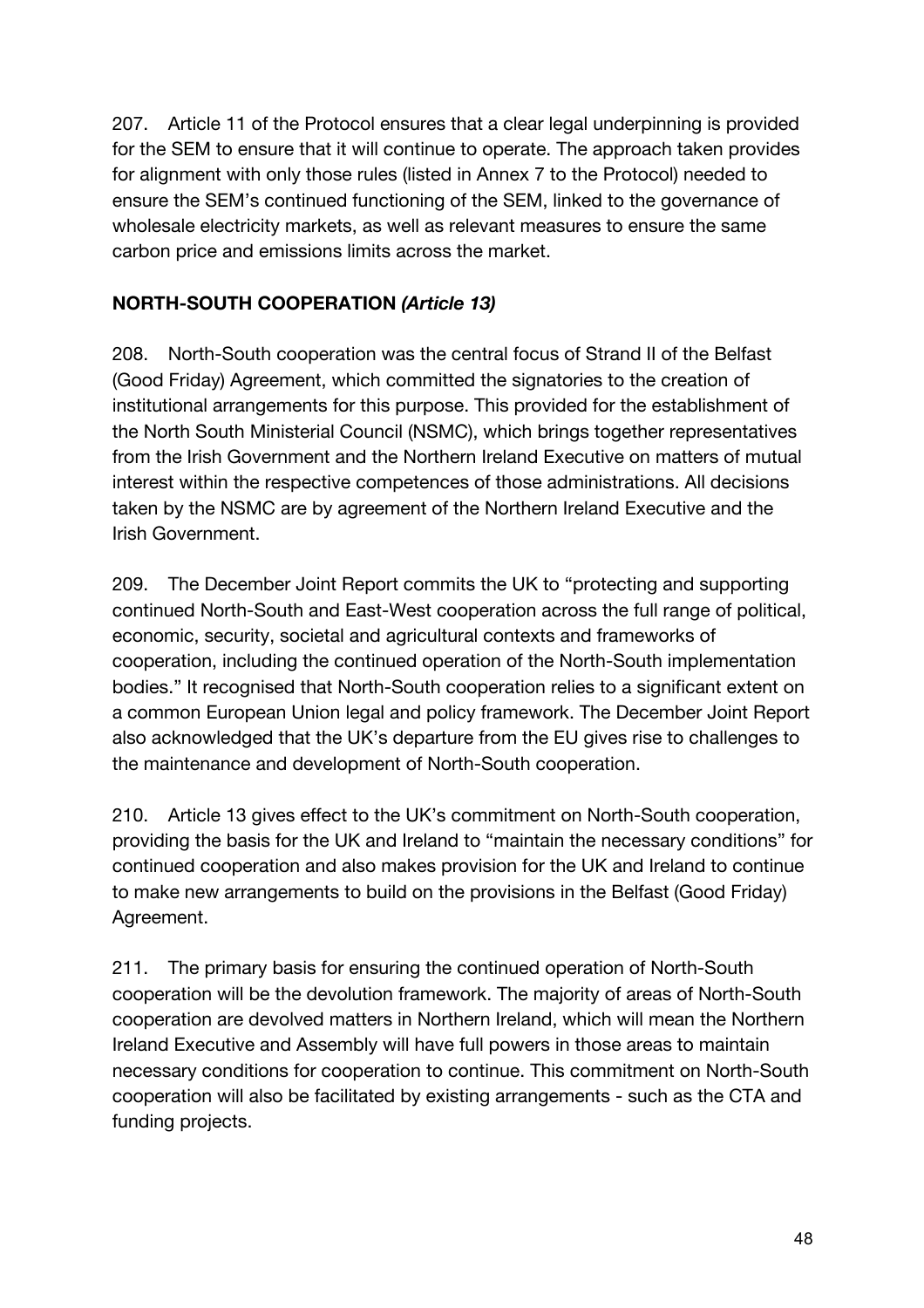# **INSTITUTIONAL AND COMMON PROVISIONS** *(Articles 14-19)*

212. Articles 14 to 19 set out the framework for the legal effect, enforcement, interpretation and review of the Protocol. They establish the means by which the UK and the EU will engage and consult with each other to implement and apply the Protocol; the means by which the terms of the Protocol can be enforced; and the way in which disputes will be resolved.

213. Article 14 sets out that the primary responsibility for the implementation and application of law given effect by the Protocol lies with the authorities of the United Kingdom, but provides also for cooperation between UK authorities and EU representatives in the implementation and application of that law. The EU will have the right to obtain information and specified control measures.

214. In those limited areas where the Protocol applies EU law in Northern Ireland, EU institutions, bodies, offices and agencies will exercise the same functions as now. This will mean, for example, that for a much narrower area of law than today, the European Commission will continue to supervise application of EU law under the Protocol. UK courts will apply this agreement in the same way they apply EU law today. For aspects of EU law applied by the Protocol, the European Court of Justice (CJEU) will remain the ultimate arbiter in this scenario.

215. This situation will last only until the Protocol is superseded by a future agreement or brought to an end through the review mechanism under Article 20. This would be the case for only five of the 21 articles of the Protocol, and one paragraph<sup>12</sup>. All other areas of the Protocol will be subject to the governance arrangements of the wider Withdrawal Agreement, including dispute resolution by an independent arbitration panel.

216. Article 15 sets out the common provisions for the Protocol: those crosscutting provisions relevant to the legal effect, status and interpretation of the Protocol. If the backstop comes into effect, the wider provisions of the Withdrawal Agreement (including on legal effect, governance, enforcement and dispute resolution) will apply in respect of the Protocol. This means that the Protocol will have the same legal effect in the UK and be interpreted by UK courts according to the same interpretative principles and methodologies as in the EU.

217. It also means that the institutional architecture, such as the Joint Committee structure, and enforcement and dispute resolution system, such as provision for independent arbitration, will apply in respect of the Protocol as a core part of the

 $12$  Article 6(2) and Articles 8-12.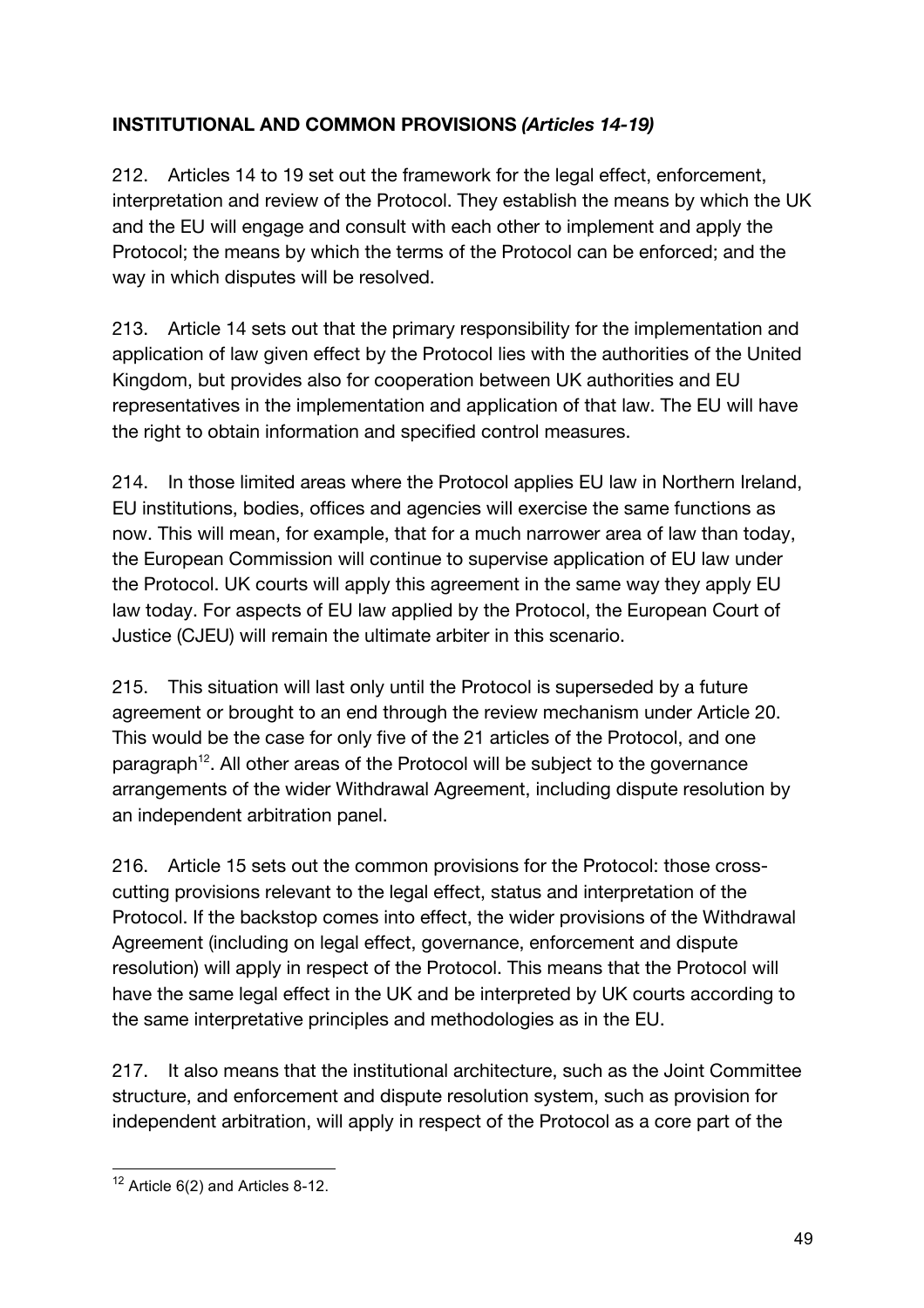Withdrawal Agreement, without prejudice to other provisions in the Protocol. In light of the role of the Court conferred by Article 14, Article 15 also provides for EU law to be given effect by the Protocol to be interpreted in conformity with judgments of the CJEU.

218. Article 15 also provides that where EU law is referred to by the Protocol, it is to be read as including amendments or replacements for that law. In practice, the extent to which amendments or replacements may be relevant for a temporary Protocol will be limited. There is also provision for the UK and the EU to jointly agree to include within the Protocol new areas of EU law, which do not replace or amend EU law already given effect by the Protocol. However, this would clearly require the agreement of both the UK and the EU as set out in the Protocol. The UK would ensure an appropriate role for the Northern Ireland Assembly, in line with our commitments, in this situation before agreeing to the addition of any new areas of Union law under the Protocol.

219. Article 15 also provides that while automatic UK access to EU networks, information systems or databases will not be continued by the application of the Protocol, full or partial access may be agreed to the extent necessary for the UK to comply with its obligations under the Protocol. UK authorities will not act as leading authorities for the EU in respect of risk assessments, examinations, approvals and authorisation procedures. This means that where EU law requires, for example, that goods have been certified or approved by a relevant authority, approvals of UK authorities will not be valid for this purpose. This does not affect the validity assessments, examinations, approvals or authorisations of UK bodies for goods in the UK market, including in Northern Ireland.

220. Article 15(8) provides that the protections against disclosure of information that could compromise national security, and provisions concerning cooperation where measures need to be taken in response to serious national emergencies, will also apply to the Protocol.

221. Article 16 and Article 17 set out specific forums for engagement between the UK and the EU on issues concerning the implementation of the Protocol. There will be a Specialised Committee, with representatives of both the UK and the the EU. Its functions will include facilitating the implementation and application of the Protocol and examining proposals made by bodies established by the Belfast (Good Friday) Agreement or issues raised by the bodies that will form the dedicated mechanism overseeing our commitment to no diminution of Belfast (Good Friday) Agreement rights. The Specialised Committee will report to the Joint Committee established under the Withdrawal Agreement, and can make recommendations to the Joint Committee.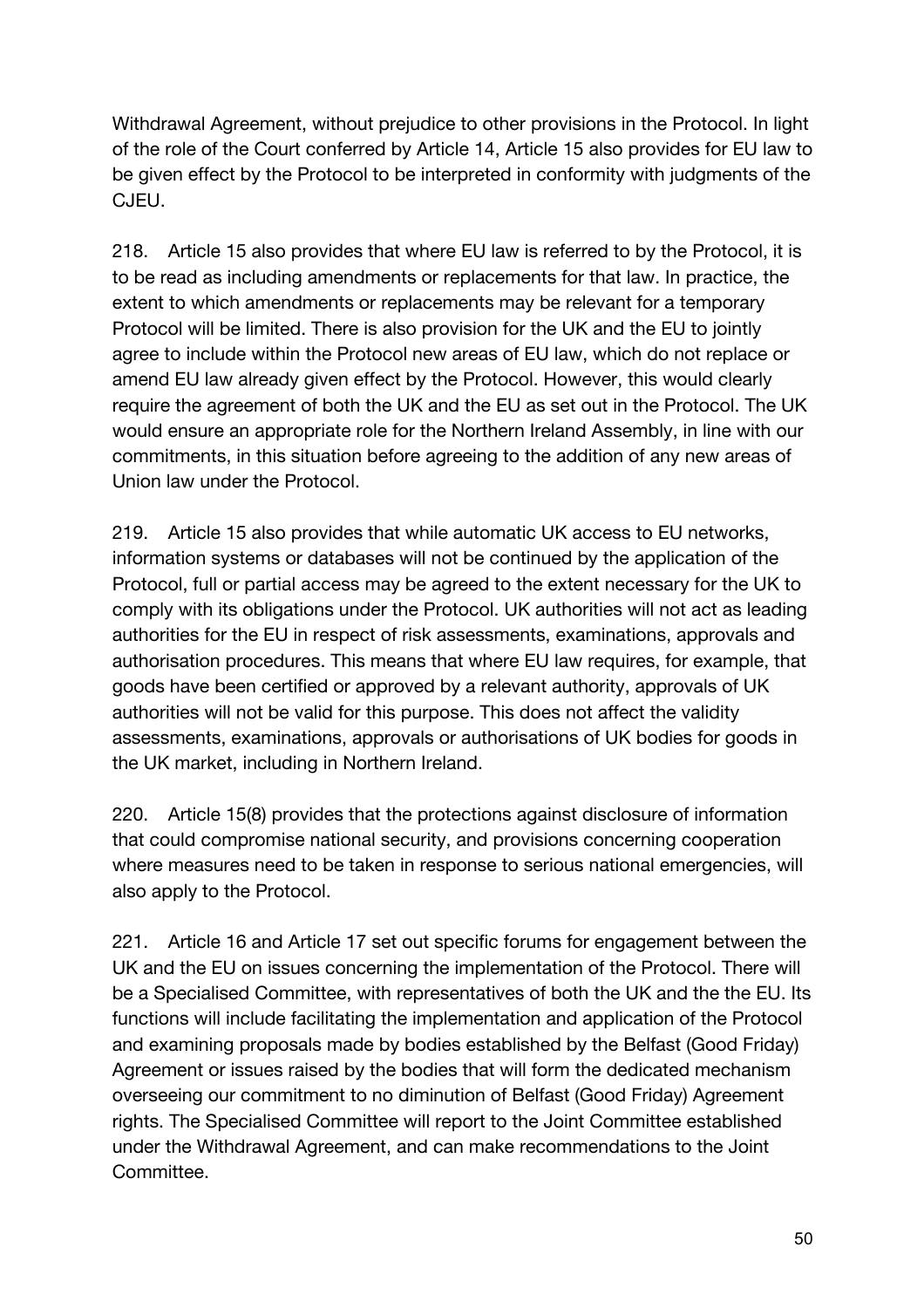222. In addition, there will be a joint consultative working group for the exchange of information and mutual consultation reporting to the Specialised Committee reporting to the Specialised Committee. This will be the forum in which the UK can be notified of planned new EU law which could be within scope of the Protocol and provided with information necessary to apply the Protocol. The UK and the the EU will be able to have consultations based on the information exchanged through the working group, and UK views must be communicated to the relevant EU body, agency or institution.

223. The text sets out that either the UK or the EU can unilaterally take appropriate safeguard measures where the application of the Protocol leads to serious economic, societal or environmental difficulties, or diversion of trade. Any safeguard measures must be proportionate and restricted to those necessary strictly necessary to remedy the difficulties. If the safeguard causes an imbalance in the rights or obligations under the Protocol, the other party can take rebalancing measures. These provisions are common in international obligations and are rarely used. Generally, where serious difficulties arise in other agreements, both parties would engage in consultations to jointly agree the best way forward. The detail of the notification and consultation requirements before safeguards can be applied are set out in Annex 10.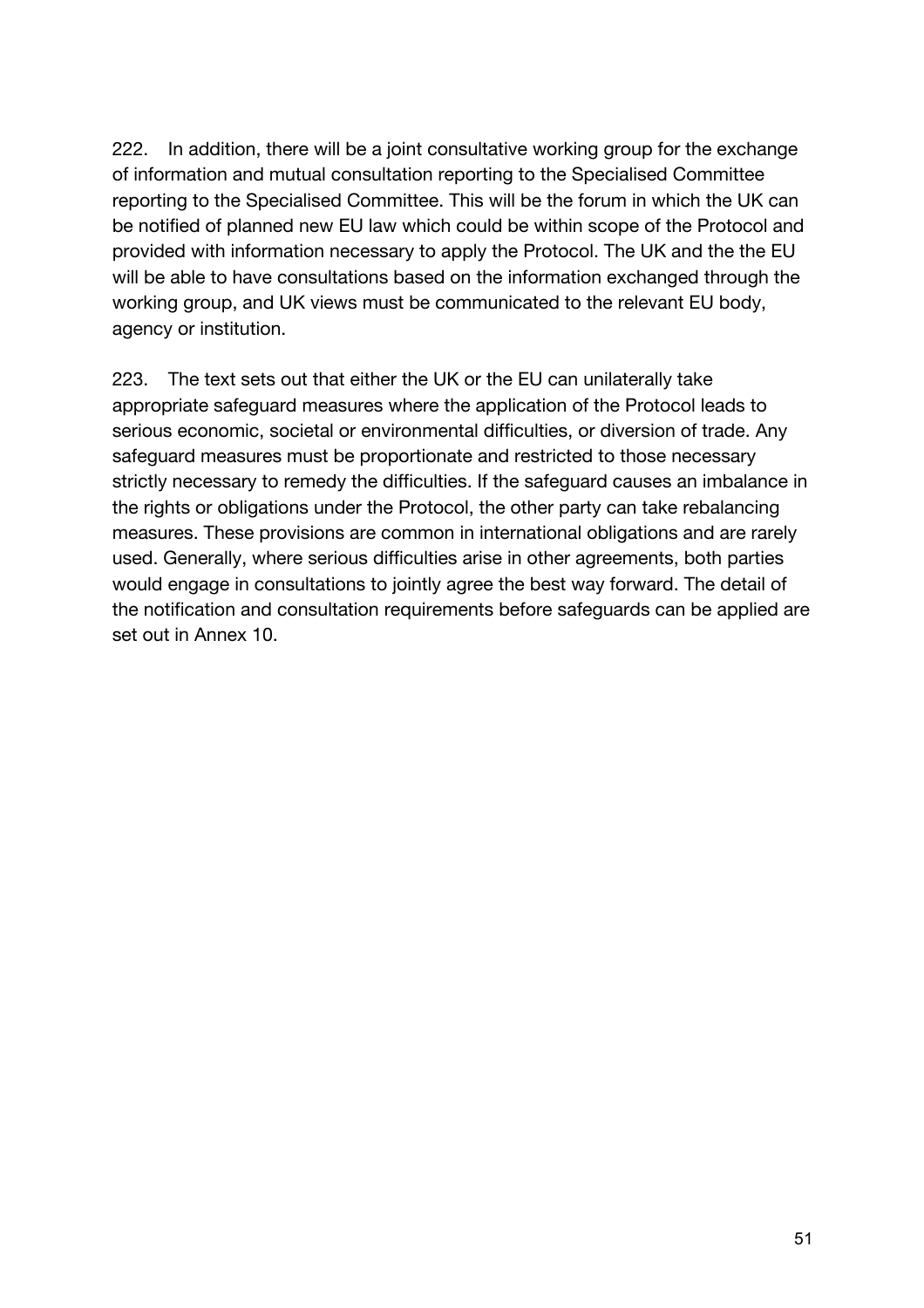# **PROTOCOL: SOVEREIGN BASE AREAS**

#### **Summary**

224. The Sovereign Base Areas (SBAs) of Akrotiri and Dhekelia are Overseas Territories of the UK. They are located on the island of Cyprus. The SBAs themselves are used for both military and humanitarian operations, and around 11,000 Cypriots live and work in the SBAs. At the time of concluding the 1960 Treaty of Establishment, the UK made a commitment that the laws applicable to the Cypriot population in the SBAs be, as far as possible, the same as the laws of the Republic of Cyprus (RoC). At the same time, the UK also undertook not to erect customs posts on the border between the SBAs and the RoC. The Protocol to the Withdrawal Agreement is intended to preserve the existing unique arrangements to reflect the UK's international commitments and ensure the continued effective operation of the SBAs for military purposes in the context of the UK's withdrawal from the EU.

#### **What does the Protocol cover?**

225. The unique situation of the SBAs means Union law will continue to apply in certain specified areas following the end of the implementation period, in line with the UK's commitments made at the time of the 1960 Treaty. This will include customs controls, data, goods and agriculture. This is reflected in the Protocol. The SBAs will continue to be part of the customs territory of the Union, reflecting the UK's commitment not to create barriers between the SBAs and the RoC. In applicable areas of Union law, Union governance arrangements will continue to apply. These arrangements are necessary to ensure the continued smooth operation of the SBAs and that Cypriots resident in the SBAs have the same rights to redress as those in the RoC.

226. The UK will retain responsibility for enacting necessary domestic legislation in relevant areas of Union law, and for implementing and enforcing that law. It will however entrust the responsibility for implementation and enforcement - short of the use of force - to the RoC in the areas of taxation, goods, agriculture, fisheries and veterinary and phytosanitary rules. This means that RoC authorities will be responsible to the Union for the implementation and enforcement of Union law in those areas. This builds on current arrangements on the ground, and will help to avoid ambiguity.

227. The Protocol makes detailed arrangements in relation to goods and customs, including arrangements for those goods entering or leaving through ports or airports in the SBAs. These arrangements largely continue the current practice but are set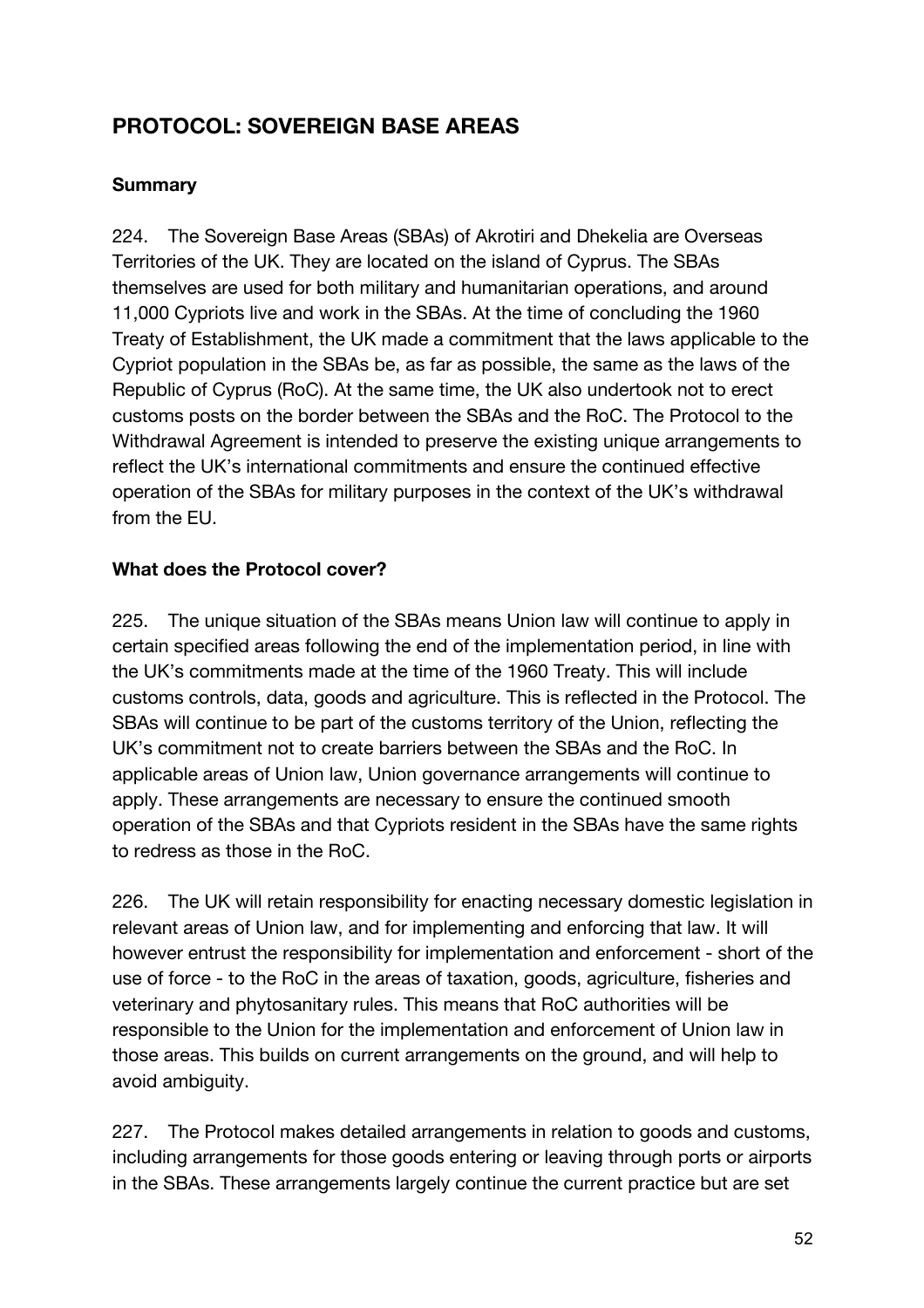out in greater detail to provide necessary clarity for when the UK is no longer a Member State.

228. The Protocol also sets out the procedures that will apply at the Green Line, which is the boundary running between the areas where the Government of the RoC exercises effective control and those areas where it does not. The EU's Green Line Regulation makes provision for the operation of this line, including special provisions for the boundary between the Dhekelia SBA and those areas in which the Government of the RoC does not exercise effective control. Where specific provision is made in relation to those parts of the line at the SBA boundary, the Protocol specifies that the Regulation can only be changed by decision of the Joint Committee, on a recommendation of the Specialised Committee on the SBAs. The Protocol also makes clear that the UK controls the boundary, but provides for cooperation with the RoC in tackling illegal migration. It also reflects current practice in terms of how the RoC is invited to carry out certain checks on goods, such as phytosanitary checks.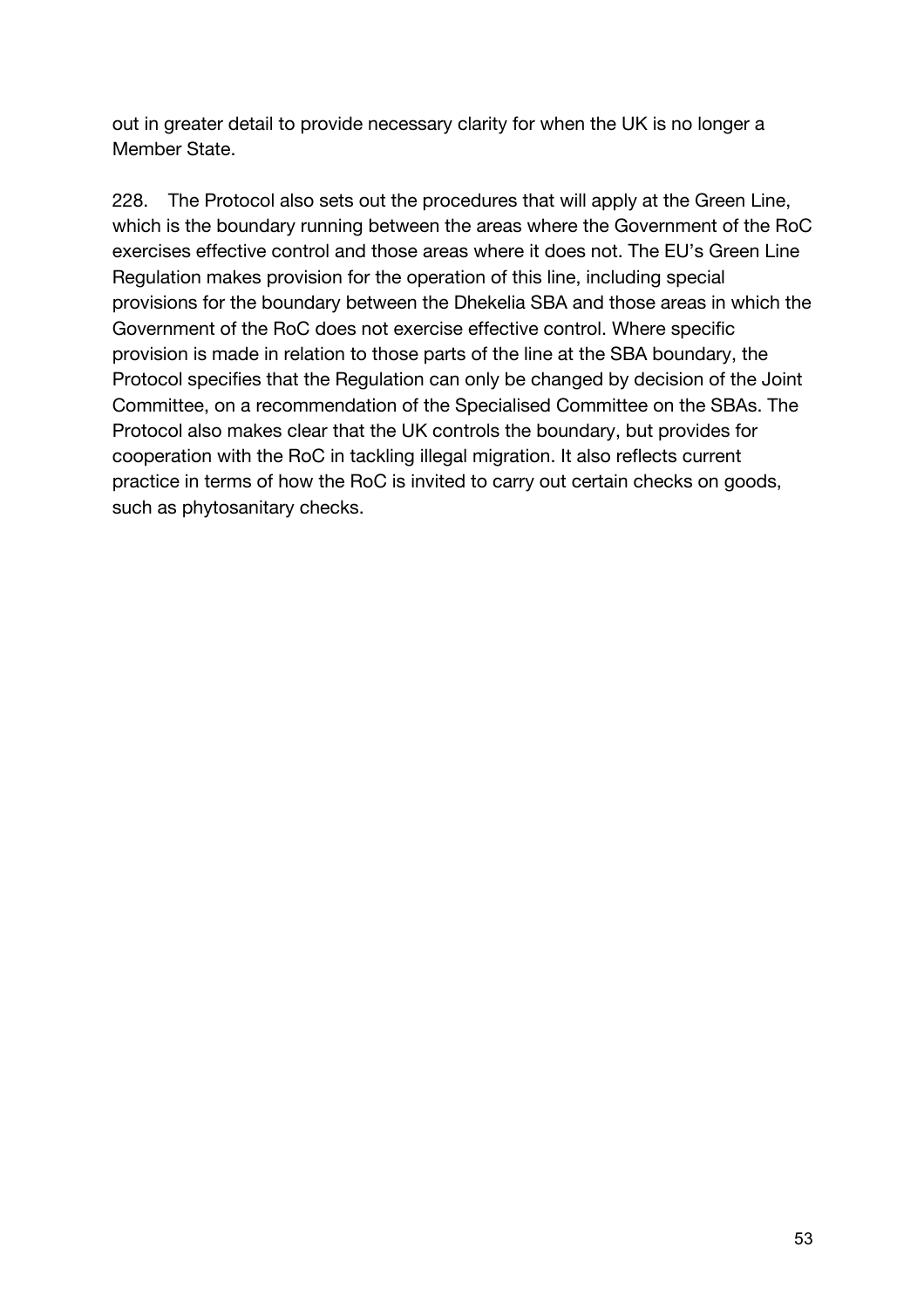# **PROTOCOL: GIBRALTAR**

#### **Summary**

229. Gibraltar is an Overseas Territory of the UK. Gibraltar is covered by the territorial scope of the Withdrawal Agreement, including part four on the implementation period, along with the other Overseas Territories and the Crown Dependencies. The particular extent of application to each of these territories reflects its relationship with the EU before the UK's withdrawal.

230. The Protocol on Gibraltar between the UK and the EU will be underpinned by other arrangements between the UK, Spain and the Government of Gibraltar which set out the parties' commitment to cooperation. These will be implemented in line with the constitutional arrangements in place between the UK and Gibraltar. These arrangements will include Memoranda of Understanding (MoUs) covering citizens' rights, tobacco, the environment, and police and customs cooperation, and will be concluded in the coming weeks. An agreement to conclude a treaty on taxation and the protection of financial interests is also expected to form part of the wider package. With the exception of provisions on citizens' rights, the Protocol is limited to the duration of the implementation period. The MoUs will be similarly time limited.

231. The Protocol and other arrangements address issues of importance to citizens and businesses in Spain and Gibraltar; and reflect a shared desire to work together in a spirit of trust and solidarity in support of the shared prosperity and security of the area. They are, or will be, without prejudice to respective positions on sovereignty, and do not in any way affect the UK's sovereignty over Gibraltar, including British Gibraltar Territorial Waters. Nothing in the Protocol affects the relationship between the UK and Gibraltar.

#### **What does the Protocol cover:**

232. On citizens' rights, the Protocol provides for close cooperation between the UK and Spain in relation to the implementation of part two of the Withdrawal Agreement, in Gibraltar and the surrounding area, including information exchange between competent authorities and the establishment of a coordinating committee to monitor and discuss these matters, which will be set out in the related MoU. This is particularly relevant given the role that the Gibraltar economy plays in providing employment to frontier workers from the surrounding area, and the Protocol recognises the importance of free movement continuing during the implementation period for the economic development of the area.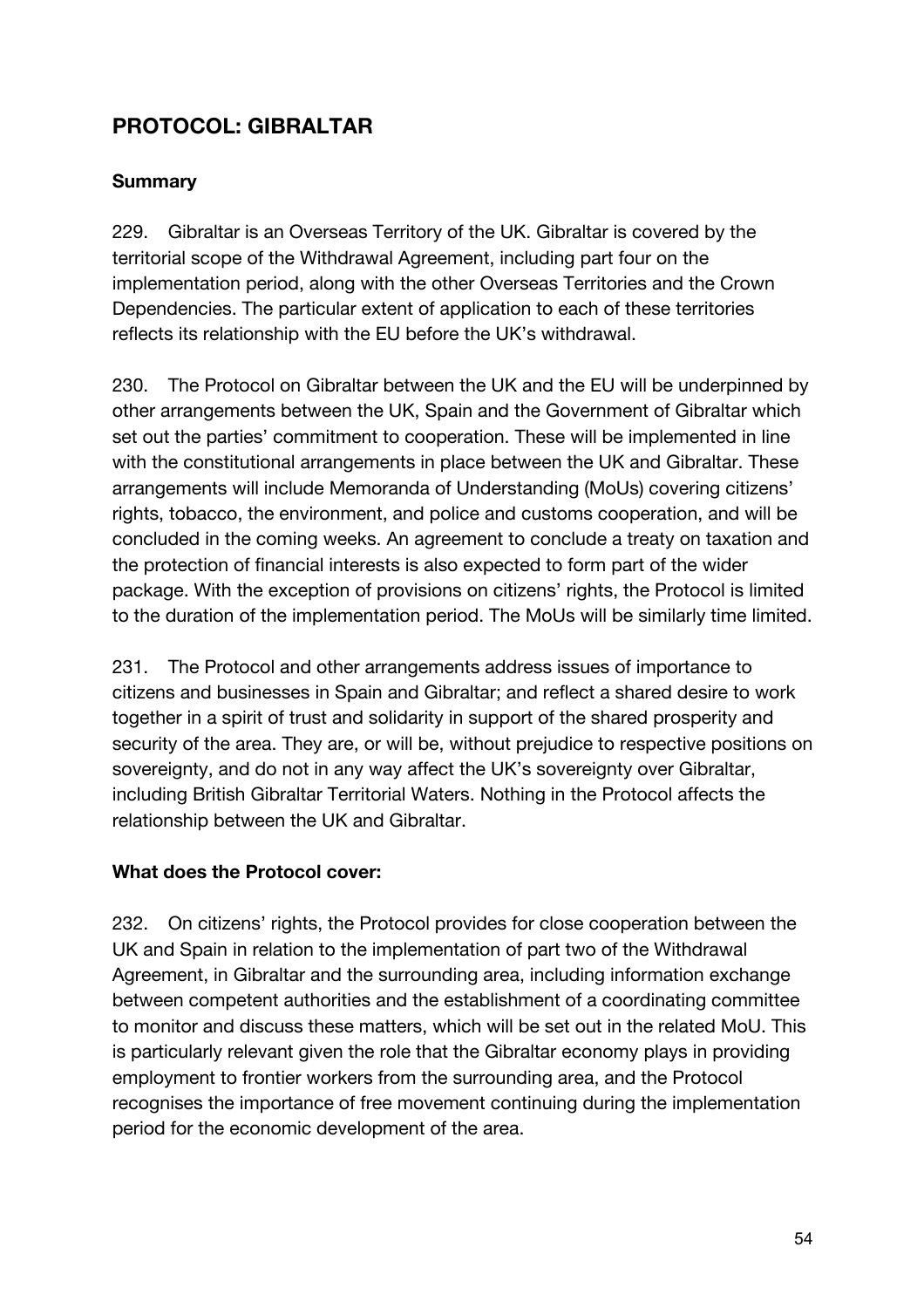233. The effect of part four on the implementation period is to maintain the status quo on the application of EU aviation legislation to Gibraltar Airport, including where there is currently a suspension of application in place. The Protocol updates the mechanism by which such suspension would be lifted, following agreement.

234. Article 3 addresses tax transparency and cooperation; and highlights efforts to address the public health risks of smoking and to prevent and deter illicit trade in tobacco products, alcohol and petrol. Further arrangements will be made in the tobacco MoU and the envisaged tax treaty.

235. The Protocol also requires the establishment of coordinating committees in relation to the environment and police and customs matters, which will be done in the corresponding MoUs.

236. The coordinating committees will report to the Specialised Committee on Gibraltar, arrangements for which are set out in Article 6 of the Protocol. The Specialised Committee, made up of representatives of the UK and the EU, will support the effective implementation of the Protocol and make recommendations to the Joint Committee as required.